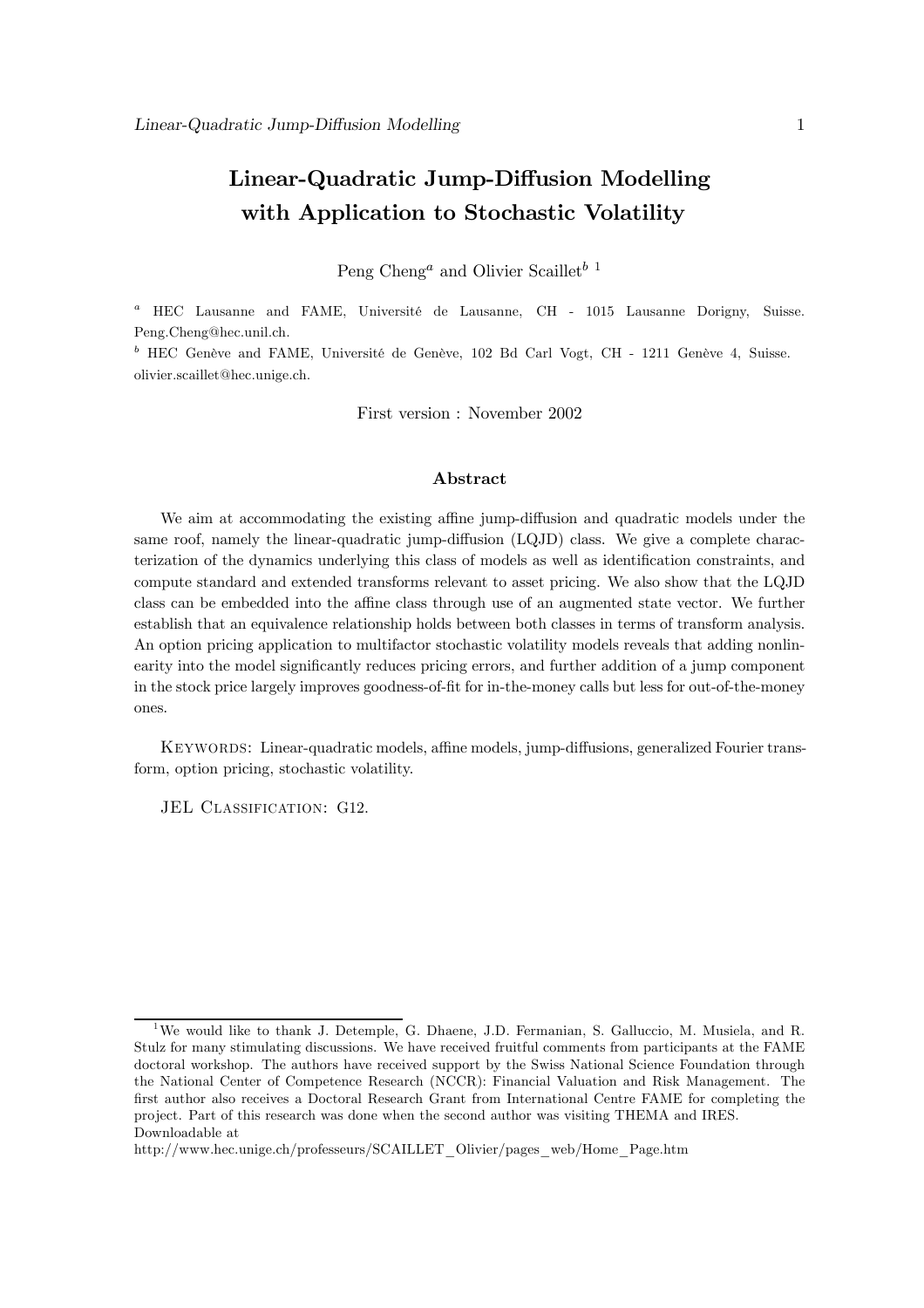### 1 Introduction

In modelling dynamics of state variables in an arbitrage free economy, researchers are inevitably confronted with the tension between the comprehensiveness of the underlying structure for matching stylized properties of the underlying processes driven by economic intuition, and the complexity involved in subsequent computations and calibrations.

Not surprisingly, the first, and probably still the most exploited models come from the class of affine jump-diffusions. Originated from the seminal works of Vasicek (1977) and Cox, Ingersoll, and Ross (1985), the affine class has found its way into many branches of finance, especially in the modelling of the term structure of interest rates. In answering requests from empirical analysis for more versatile structures, it has grown rapidly from single factor models without jumps to higher dimensions with non-trivial correlation structures between the state variables and jumps with even stochastic arrivals. A generalization of the affine class without jumps can be found in Duffie and Kan (1996), where closed-form solutions are found for zero-coupon-bond prices. Dai and Singleton (2000) carry out a specification analysis and sort out individual models into 'maximal flexible' subgroups. Duffie, Filipovic, Schachermayer (2002) give a complete characterization of regular affine processes and discuss their applications in the term structure of interest rates, default risks, and option pricing theory. With paramount generality, Duffie, Pan, and Singleton (2000) fully characterize the structure of affine diffusion models with jumps (AJD models), and using techniques dating back to Heston (1993), derive closed-form expressions for an 'extended transform' of such processes up to the solutions of a system of ordinary differential equations.

Despite the level of sophistication of the affine class of models and its relative computational simplicity, there is strong pressure to go beyond. The research efforts are again triggered by empirical studies from various areas of finance but mostly from the term structure of interest rates. The utmost concerns are  $(i)$  to achieve better goodness-of-fits while maintaining the positiveness of the underlying process and  $(ii)$  to capture nonlinearity in the state price density. It has been shown, empirically, that neither can rest well under the roof of the affine class. Notable works include Dai and Singleton (2000) where it is found that adding Gaussian variables in the affine state vector allows for much more flexibility in modelling and consequently improves the fitting performance; and Backus, Foresi, Mozumda, and Wu (2001) where it is shown that adding negative square-root variables help better explaining anomalies in interest rates. However, the only affine model that guarantees the positiveness of the short rates is the one where all state variables are square-root processes. Incorporating additional Gaussian or negative square-root factors will not permit almost surely positive interest rates. Furthermore, the empirical study by Dai and Singleton (2000) shows that pricing errors are sensitive to the slopes of the swap yield curves, suggesting omitted nonlinearity in the affine models.

The first step towards nonlinear models is, naturally, to consider the quadratic class where the drift and covariance matrices are quadratic forms of the state vector. Such attempts start in the early 1990s and involve the double square-root model of Longstaff (1989), the univariate and multivariate quadratic models of Beaglehole and Tenney (1992) and Beaglehole and Tenney (1991), the squared-autoregressive-independent-variable normal term structure (SAINTS) model of Constantinides (1992), the quadratic model of El Karoui, Myneni, and Viswanathan (1992), and the generalized SAINTS model of Ahn (1995). However, the general theory of the quadratic class has not taken shape until recently. The pioneering studies that lay down the framework of the quadratic class are Ahn, Dittmar,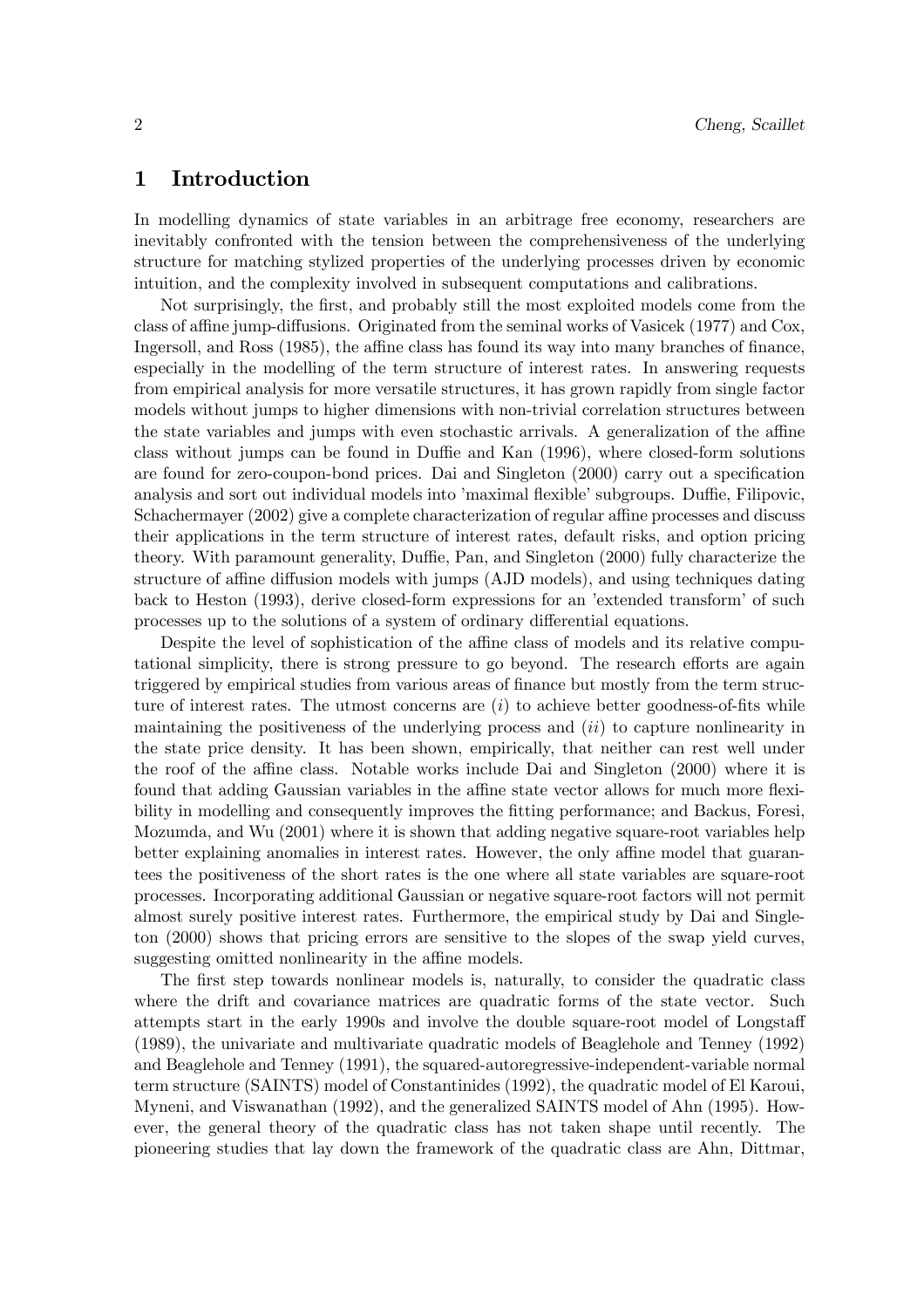and Gallant (2002), Leippold and Wu (2002), and Chen and Poor (2002). The first two pieces of works characterize the structure of the state vector under the quadratic class, clarify the identification constraints, and develop pricing formulas for discount bonds. The specification that the short rates are quadratic in the state vector then guarantees its positivity without sacrificing modelling flexibility, and nonlinearity is taken into account by construction. It has also been noted by Leippold and Wu (2002) that the computational burdens are not much heavier than in the affine class. Chen and Poor (2002) approach the problem from a different perspective. Similar in spirits to Duffie, Filipovic, Schachermayer (2002), they define a regular quadratic Gaussian process and characterize with mathematical rigor quadratic term structure models in a gerneral Markov setting. On the empirical side, Ahn, Dittmar, and Gallant (2002), and Leippold and Wu (2001) calibrate the quadratic models against the term structure of interest rates. Their results strongly favour the quadratic models over the affine ones.

However, the theory is still far from complete. First of all, the quadratic class is developed with modelling the yield curve in mind. When it comes to the pricing of equity options with stochastic volatility, for instance, the assumption that the stock price and the state variables underlying the volatility dynamics are independent has to be made. Since correlation between the stock price and the volatility processes is instrumental to generate smile skewness (see, e.g., Renault and Touzi (1996)), and indeed a skew is commonly found empirically (see, e.g., Bates (1991, 1997)), such independence assumption is obviously a very undesirable feature. Secondly, the empirical literature of stochastic volatility also reveals that having jumps in the stock price poses a strong explanation for the magnitude of the smile effects. For example, the study of Bates (1996) on the dynamics of exchange rates embedded in Deutsche Mark option prices shows that the stochastic volatility parameters are implausible given the time series properties of implied volatilities, while a process with jumps yields much more consistent estimates. Study of the S&P500 futures option market in Bates (2000) further confirms these findings. Moreover, Bakshi, Cao, and Chen (1997) show that incorporating stochastic volatility and jumps is important for pricing and internal consistency of the model. Albeit that these models are affine, they all point to the fact that jumps play an important role in modelling the underlying price process. However, such feature cannot be reconciled in the quadratic class. Last but not least, it is intuitive to think that, by a simple change-of-variables technique the quadratic variables can be replaced by affine ones and there must be an intimate link between the quadratic and affine classes. No such efforts have been conducted in Ahn, Dittmar, and Gallant (2002) and Leippold and Wu (2002).

It is therefore our aim to establish a theoretical framework which could fulfill the unaccomplished tasks of the quadratic class in terms of asset pricing. It turns out that the only way to proceed is to partition the state vector into two parts: the quadratic vector and the affine vector. The quadratic vector is allowed to enter the quadratic forms, and the affine vector is restricted to affine forms. Moreover, the jump components are attached only to the affine vector. This structure is called linear-quadratic to reflect its construction. The drift matrix, the covariance matrix and the jump intensity are specified to be linearquadratic in the state vector, while extra conditions are required to ensure identifiability of linear-quadratic diffusion model with jumps (LQJD models).

Following the methodology of Heston (1993) and Duffie, Pan, and Singleton (2000), we are able to derive standard and extended transforms in linear-quadratic processes, which prove to be useful in deriving various pricing formulas for a substantial set of financial claims.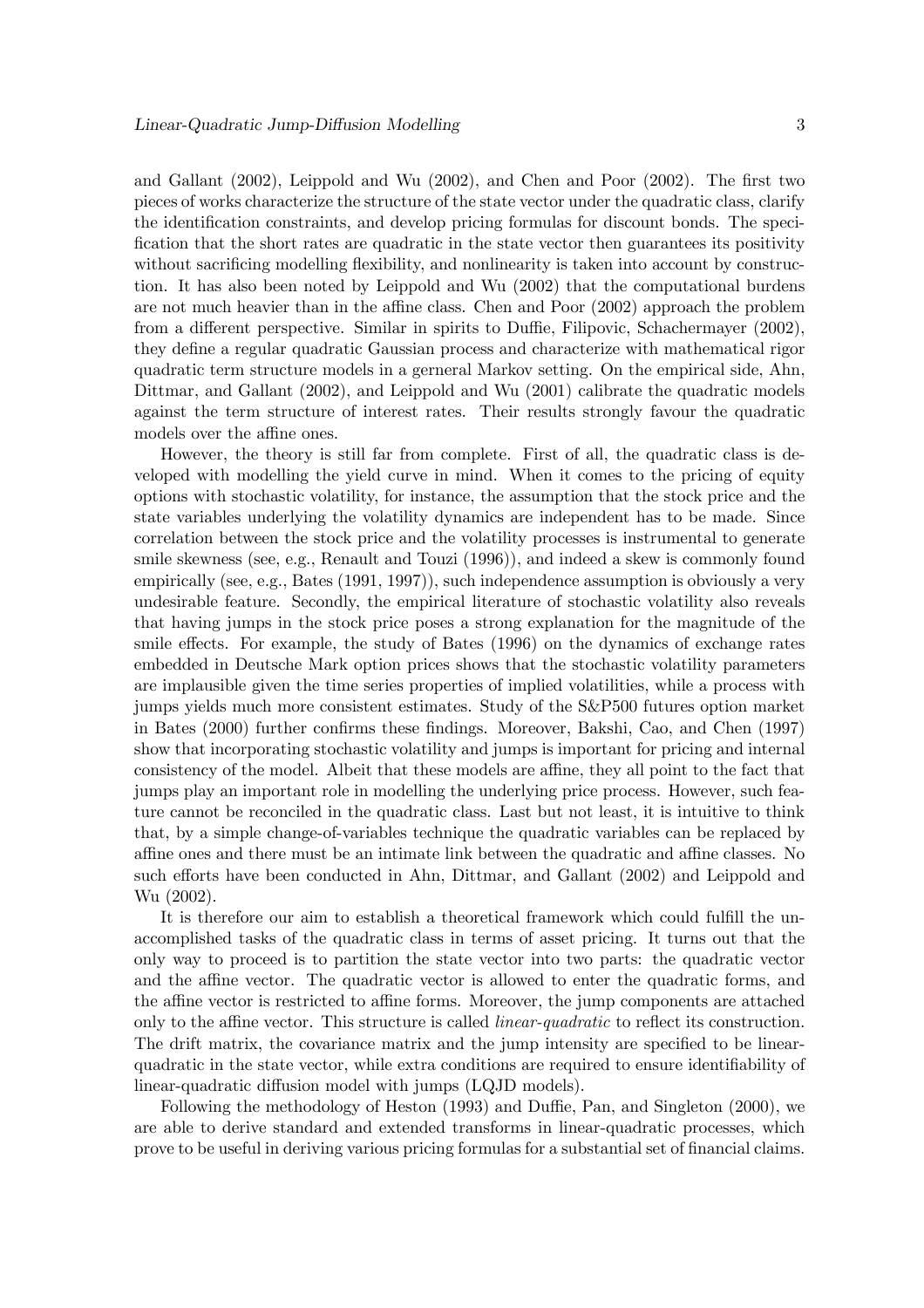The identification procedure leads to a system of ordinary differential equations, which we discover to be non-symmetric Riccati differential equations. We compute explicitly the coefficient matrices of the non-symmetric Riccati differential equations, and cite results from the literature of differential equations on how the system can be solved. Given that there is a standard routine for such purpose, we demonstrate rigorously that the computational burden is not much augmented in the linear-quadratic class.

We also recover in detail the intimate link between the quadratic and the affine classes. Specifically, we show how a linear-quadratic model can be converted to its affine counterpart in an automatic manner through use of an augmented state vector. Since this rewriting can be done in an automatic way through use of matrix algebra, it also means that the procedure can be easily implemented in a symbolic calculus package. Furthermore, we prove that the system of ordinary equations obtained for the quadratic class is identical to that from its affine version using the results from the affine class. This, together with the fact that the affine class is nested in the quadratic class, establishes an equivalence relationship between the two classes of models in terms of their transforms. In other words, the set of quadratic models that is absolutely distinct from the affine class is empty when considering asset pricing by transform analysis.

However, when an equal number of state variables is considered in both classes, quadratic models have obvious advantages over affine ones by their intrinsic parsimony as well as their ability to accommodate nonlinearity. We demonstrate this through a numerical example on stochastic volatility. The 'horse-race' of the linear-quadratic model against the affine ones of Bates (2000), Duffie, Pan, and Singleton (2000) and Heston (1993), both with and without jumps, shows that adding a supplementary state variable into the volatility process and introducing nonlinearity into the structure significantly improves goodness-of-fit.

The first LQJD model, to the best of our knowledge, appears in Piazzesi (2001), where again the problem of modelling the yield curve is considered. The paper initiates the issue of including jumps with quadratic arrival intensity in the quadratic class, and fulfil the task by partitioning the state vector into two parts, one being pure Gaussian-Markov without jumps, and the other being square-root process with jumps. The drift and variance-covariance matrices are still constrained to be affine in the state vector and no further discussion is carried out in the structural constaints on these matrices, which render the paper falling out of being a complete characterization of the LQJD class.

In a study of separable term structure models, Filipović  $(2002)$  proves that the maximal consistent order of the polynomial term structure models is two. In this sense, our study of the LQJD model actually serves as the final touch to the whole picture.

The rest of the paper is structured as follows. Section 2 describes the specification of the LQJD framework and conditions for identification. Section 3 computes the standard and extended transforms, discusses numerical solution procedures, and shows the link and equivalence between the linear-quadratic and affine classes. Section 4 presents the option pricing theory in the linear-quadratic setting, followed by Section 5 on a numerical application of LQJD modelling to stochastic volatility. Section 6 concludes. Four appendices contain technicalities and an example of affine reformulation of an LQJD model.

## 2 Characterization of LQJD modelling

In this section we give a detailed description of LQJD modelling.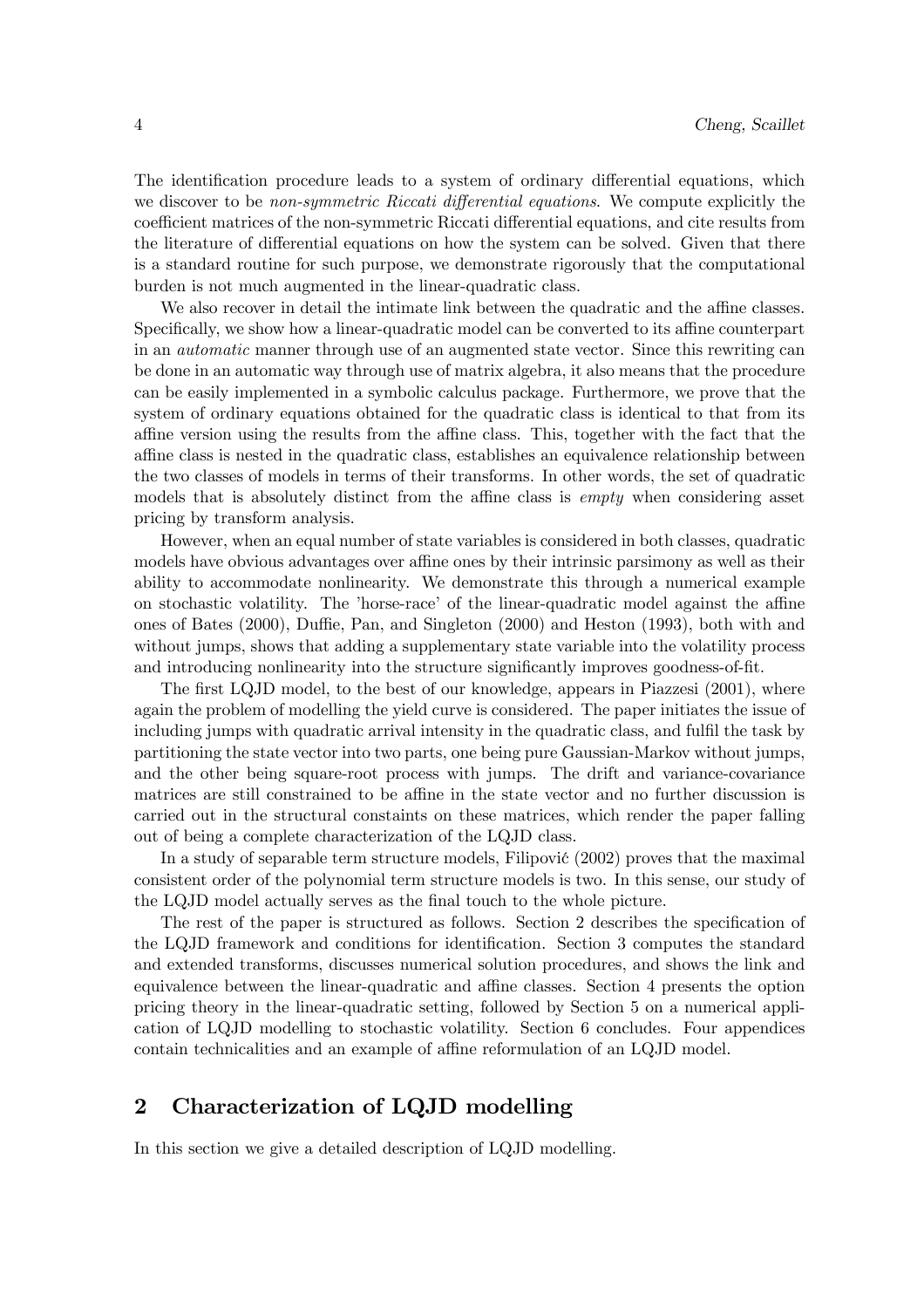#### 2.1 The general LQJD setting

Suppose an *n*-dimension vector  $X_t$ , characterized by the stochastic differential equation  $(SDE):$ 

(2.1) 
$$
dX_t = \mu(X_t, t) dt + \sigma(X_t, t) dW_t + dJ_t,
$$

is drawn from some state space D, with

(i)  $W_t$  a standard n°-dimension Brownian motion;

(ii)  $J_t$  a pure jump process with size distribution  $\Pi(X, dy, t)$  and a non-negative arrival intensity  $\lambda(X_t, t)$ , both continuous in X and depending only on  $X_{t^-} = \lim_{s \uparrow t} X_s$  so that the process is Markovian; and

(iii)  $(\mathcal{E}, \mathcal{F}, \mathbb{P})$  the usual probability space with  $(W, J)$ -augmented filtration  $(\mathcal{F}_t)$ <sub>t</sub><sub>20</sub>.

For identification, we require that  $n \geq n^{\circ}$ , i.e. the dimension of the state vector is at least as large as that of the Brownian motion.

In the LQJD setting, it is assumed that the drift matrix  $\mu(X_t)$ , the covariance matrix  $\Omega(X_t,t) = \sigma(X_t,t) \sigma(X_t,t)^{\top}$ , and the jump arrival intensity  $\lambda(X_t,t)$  are all linearquadratic (LQ) in the state vector  $X_t$ , namely each entry of the coefficient matrices are of the following form:

(2.2) 
$$
\varkappa(X,t) = \frac{1}{2} X^\top \Lambda(t) X + b^\top(t) X + c(t),
$$

where the superscript  $\top$  denotes the transpose of the underlying matrix, and the coefficient matrices  $\Lambda_{n\times n}$ ,  $b_{n\times 1}$  and c (possibly complex-valued) are all deterministic in t.

More specifically,  $\Lambda$  is block diagonal with only the leading square block being nonsingular and all remaining entries being zeros:

Assumption 1 For all  $\varkappa$ ,

$$
\Lambda = \begin{pmatrix} A & 0 \\ 0 & 0 \end{pmatrix},
$$

where  $A_{m \times m}$ ,  $m \leq n$ , is non-singular and symmetric.

By Assumption 1, only the first  $m$  components of the state vector will enter the quadratic term of  $(2.2)$ . To see this, partition the state vector X and the coefficient vector of the affine term b as:

(2.4) 
$$
X = \begin{pmatrix} \bar{X} \\ \underline{X} \end{pmatrix}, \qquad b = \begin{pmatrix} k \\ l \end{pmatrix},
$$

where the upper part are  $m \times 1$  and the lower part are  $(n - m) \times 1$ , respectively. We can now rewrite  $(2.2)$  as:

(2.5) 
$$
\varkappa(X,t) = \frac{1}{2}\overline{X}^\top A(t)\overline{X} + k^\top(t)\overline{X} + l^\top(t)X + c(t).
$$

We will switch between the representations  $(2.2)$  and  $(2.5)$  in the sequel, whichever is more convenient.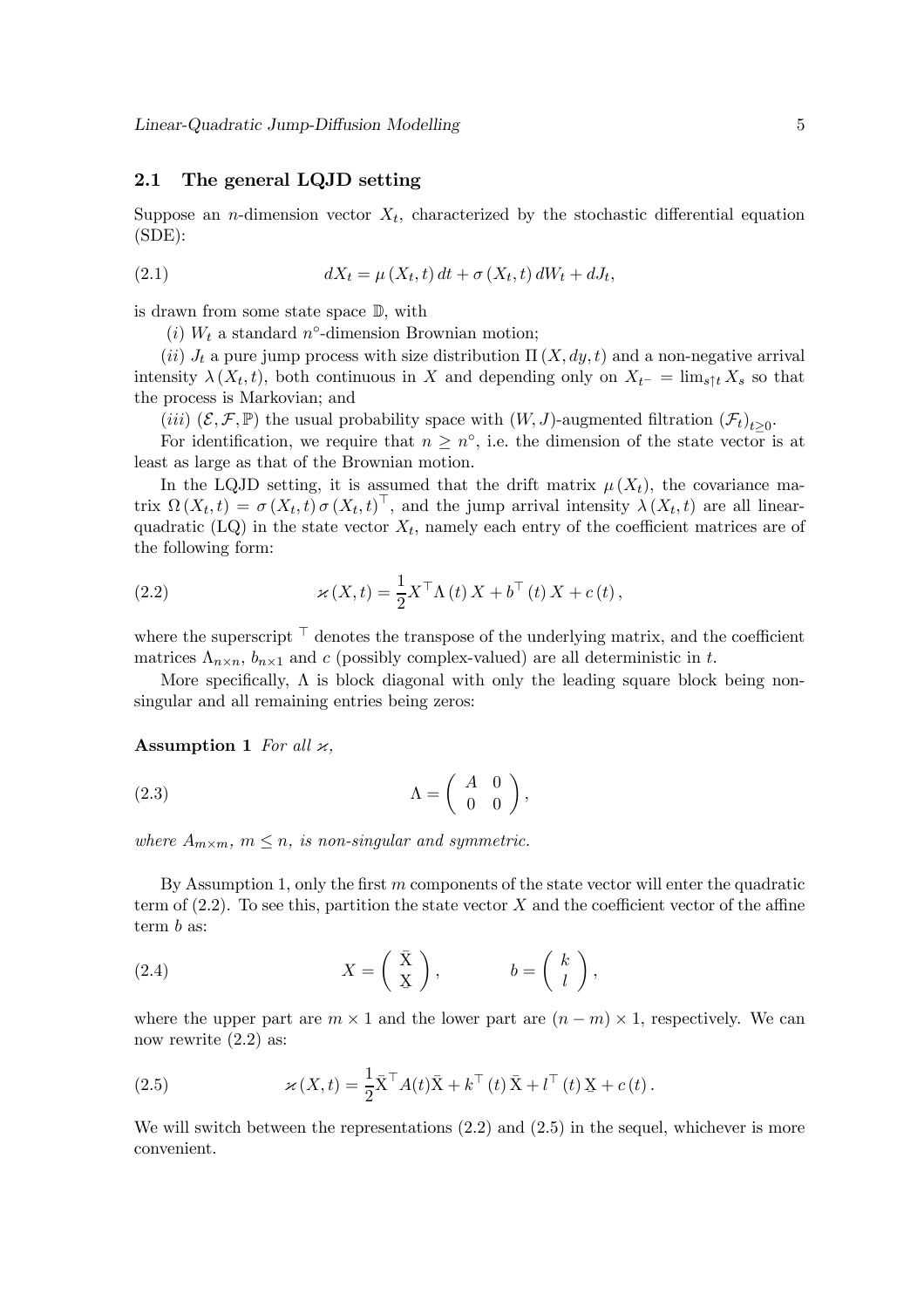It is obvious that models of the AJD class are obtained by setting  $A \equiv 0$  and  $k \equiv 0$  in (2.5), while models of the quadratic class correspond to the absence of a jump component and  $l \equiv 0$ . By reference to these two classes, the variables  $\bar{X}$ , resp.  $\underline{X}$ , are named quadratic, resp. affine. With the additional quadratic components introduced through  $X$ , LQJD models can capture nonlinearity in the drift, diffusion, and jump intensity of the state vector, a property that is often found empirically (see, e.g., Ait-Sahalia (1996), Ahn and Gao (1999)), but missing from AJD models.

#### 2.2 The identification constraints

For an LQJD model to be identifiable (in the sense of permitting use of the method of undetermined coefficients discussed in Section 3), we need specific constraints on the drift and covariance matrices as well as the jump component. We state these constraints as assumptions and explain the necessity of their existence in an intuitive manner. Appendix A gives a formal treatment of this issue.

As already mentioned the state vectors of quadratic and AJD models correspond to  $\bar{X}$ and  $X$  of  $X$ , respectively. Given that the maximum order of  $X$  in the LQJD setting is the same as that in the quadratic class and higher than that in the AJD class, we expect the identification constraints of the quadratic class to be binding (on  $X$ ) in the LQJD class as well, and those of the AJD class to be relaxed.

In the quadratic case, it is necessary (and sufficient) to have the drift matrix be affine in the state vector and the diffusion matrix be constant. See, for example, Leippold and Wu (2002) for details. Therefore:

**Assumption 2** The drift matrix  $\bar{\mu}$  of the quadratic variables  $\bar{X}$  is affine in the quadratic  $variables X$ .

**Assumption 3** The diffusion matrix  $\bar{\sigma}$  of the quadratic variables  $\bar{X}$  is deterministic in t.

We further require the next restriction on the drift.

**Assumption 4** The drift matrix  $\bar{\mu}$  of the quadratic variables  $\bar{X}$  is independent of the affine variables X.

Assumption  $4$  could be justified heuristically by the fact that  $X$  should only remain in affine terms, hence must not enter the drift of  $\bar{X}$  which will pass through the quadratic terms. This might look quite restrictive because it might be of interest in some models to link members of X with  $\bar{X}$ . For instance, if X is the logarithm of stock price and  $\bar{X}$  is the state vector describing the dynamics of stock price volatility, it is indeed desirable to let the logarithm of the stock price  $X$  play a 'feedback' role on the volatility state vector  $\bar{X}$ . Assumption 4 rules out the possibility of having this type of 'feedback' effect through the drift of X in the LQJD setting. However, we can still model this effect through the correlation structure of X. The numerical example in Section 5 demonstrates that this could be effectively done by including a factor that is (almost) perfectly correlated with the logarithm of the stock price.

In the AJD class, the model is identifiable as long as the drift and the covariance matrices of the state vector are affine. Since the order of X is raised to two in the LQJD framework, the drift and the covariance matrices of  $X$  gain further flexibility in specification, i.e.,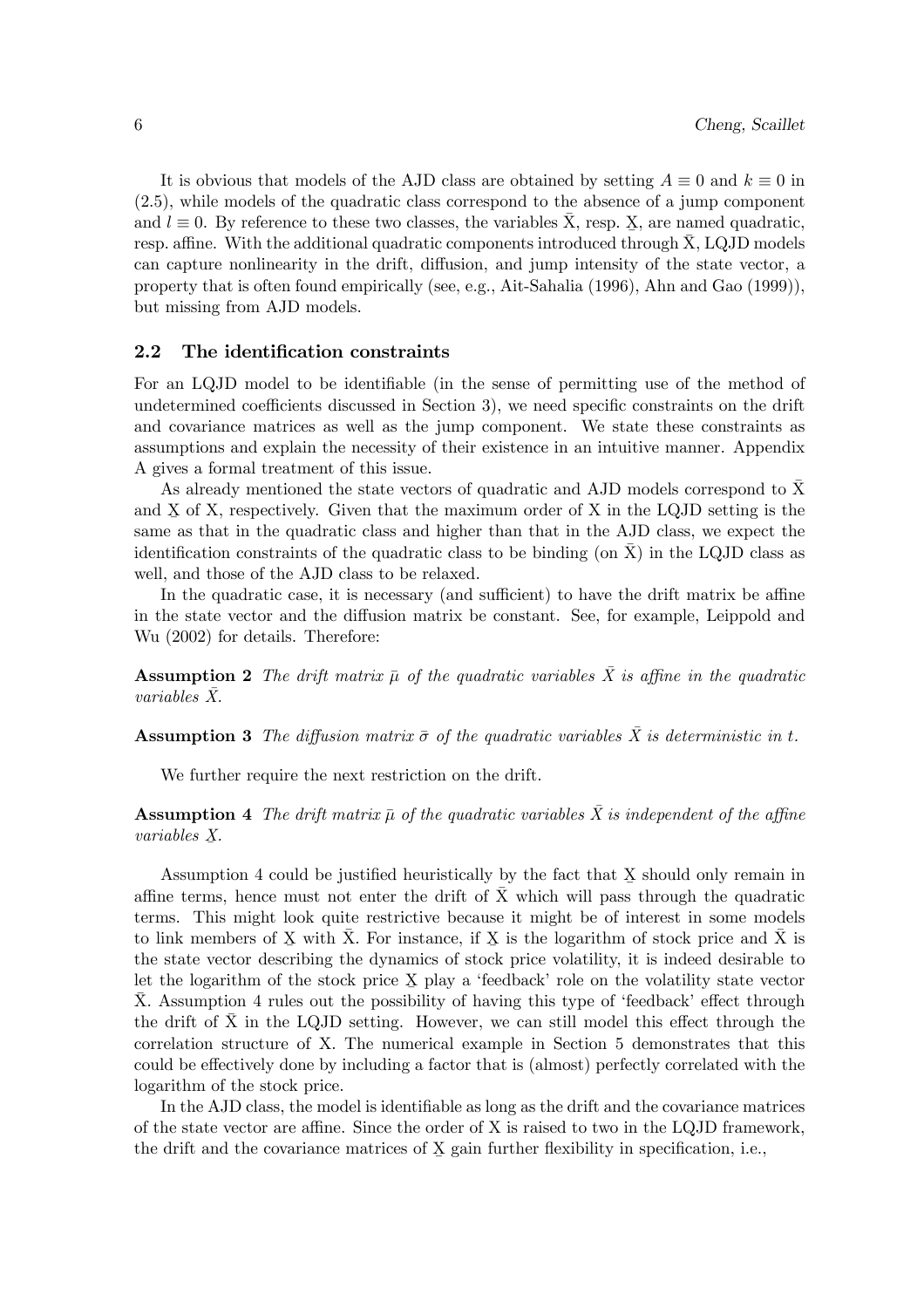Assumption 5 The drift matrix  $\mu$  of the affine variables  $X$  is LQ in X.

**Assumption 6** Each entry in the diffusion matrix  $\sigma$  of the affine variables X can be either affine in the quadratic variables  $\bar{X}$  or square-root affine in an LQ function of X, but not both.

Assumption 6 differs from the usual practice in affine modelling, which tends to restrict the diffusion matrix to be square-root affine in the state vector. See, for example, Dai and Singleton (2000). The motivation for such restriction is to ensure that the underlying process is positive almost surely. In the LQJD environment, however, positiveness of the underlying process is naturally guaranteed through the quadratic state vector  $\bar{X}$ . Moreover, as is also pointed out in Duffie, Pan and Singleton (2000), it is the covariance matrix, not the diffusion matrix itself, that matters in the procedure of identification. Such restriction in the LQJD setting would in fact exclude an important group of model candidates, which distinguish themselves from square-root affine models by carrying *sign* information in the diffusion matrix.

If a square-root affine process does enter the affine variables  $X$ , there are some extra<br>rigiding on other perchange of  $X$  such that no square posts in the state vector show up restrictions on other members of  $X$  such that no square roots in the state vector show up in  $\Omega$  and its LQ property is maintained:

**Assumption 7** If the  $(i, j)$ <sup>th</sup> entry of the diffusion matrix  $\sigma$  of the affine variables X is square-root affine in an LQ function of X, then each entry in the  $i<sup>th</sup>$  column must also be square-root affine in the same function.

**Assumption 8** If the j<sup>th</sup> column of the diffusion matrix  $\sigma$  of the affine variables X is square-root affine, then the quadratic variables  $\overline{X}$  are independent of the corresponding Brownian motion  $W_i$ .

To complete the LQJD setup, we note that jumps will be restricted to the affine variables X ¯ . This assumption avoids quadratic jump components impeding identification.

Assumption 9 The first m entries of the jump component J are zeros.

We further need positivity of the jump intensity, as well as the variances of the state variables which are diagonal terms of  $\Omega$ . We use the superscript  $+$  to denote the Moore-Penrose, or generalized inverse of a matrix. When a matrix  $\Lambda$  is non-singular,  $\Lambda^+ = \Lambda^{-1}$ . The necessary and sufficient conditions for the LQ jump intensity and variances to be positive semi-definite are:

Assumption 10 The jump intensity and the variances of the state variables are LQ in the state vector, and their coefficient matrices  $(\Lambda, b, c.)$  satisfy:

- i)  $\Lambda$  is positive semidefinite;
- ii) b. belongs to the column space of  $\Lambda$ : and
- iii)  $c_{\cdot} \geq \frac{1}{2} b_{\cdot}^{\top} \Lambda_{\cdot}^{+} b_{\cdot}$ .

We may now restate the structure of the LQJD state vector  $X$  more clearly by stacking the coefficient matrices.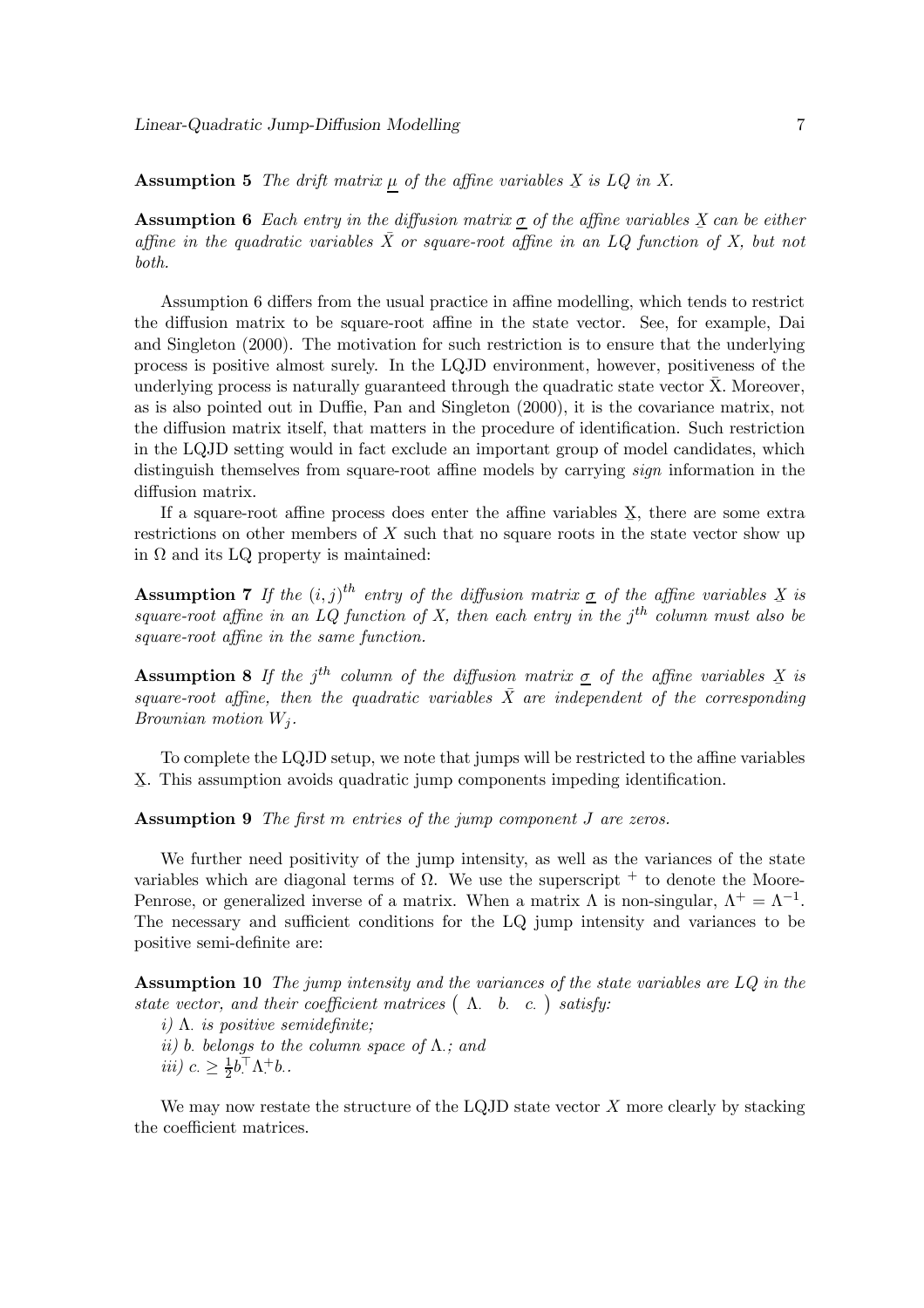a) For the quadratic variables  $\bar{X}$ :

(2.6) 
$$
d\bar{X}_t = \bar{\mu} \left( \bar{X}_t, t \right) dt + \bar{\sigma} dW_t,
$$

where  $\bar{\mu}(\bar{X}_t, t)$  is  $m \times 1$  and  $\bar{\sigma}(t)$  is  $m \times n$ . By Assumption 3, the drift is equal to:

(2.7) 
$$
\bar{\mu}(\bar{X}_t,t) = \begin{pmatrix} k_1^\top \bar{X}_t + c_1 \\ \vdots \\ k_m^\top \bar{X}_t + c_m \end{pmatrix}.
$$

To streamline notations, we use calligraphic letters  $\begin{pmatrix} A & \mathcal{K} & \mathcal{L} & \mathcal{C} \end{pmatrix}$  for coefficient matrices associated with the drift:

$$
\bar{\mathcal{K}} = \begin{pmatrix} \bar{k}_1^{\top} \\ \vdots \\ \bar{k}_m^{\top} \end{pmatrix}_{m \times m}, \quad \bar{\mathcal{C}} = \begin{pmatrix} \bar{c}_1 \\ \vdots \\ \bar{c}_m \end{pmatrix}_{m \times 1}.
$$

An upper bar denotes that the coefficients are those of  $\bar{\mu}(\bar{X}_t, t)$ , which can now be written compactly as:

(2.8) 
$$
\bar{\mu}\left(\bar{\mathbf{X}}_t, t\right) = \bar{\mathcal{K}}\bar{\mathbf{X}}_t + \bar{\mathcal{C}}.
$$

Moreover, the covariance matrix  $\bar{\Omega}(t) = \bar{\sigma}(t) \bar{\sigma}(t)^{\top}$  of  $\bar{X}_t$  is deterministic in t by Assumption 3.

b) For the affine variables  $\Sigma$ :

(2.9) 
$$
dX_t = \underline{\mu} \left( \bar{X}_t, X_t, t \right) dt + \underline{\sigma} \left( \bar{X}_t, X_t, t \right) dW_t + d\underline{J},
$$

where  $J$  is the lower  $(n-m) \times 1$  block of the jump vector  $J, \underline{\mu}(\bar{X}_t, \underline{X}_t, t)$  is  $(n-m) \times 1$ and  $\underline{\sigma}(\overline{X}_t, \overline{X}_t, t)$  is  $(n - m) \times n$ .

Similar analysis leads to:

(2.10) 
$$
\underline{\mu}(\bar{X}_t, \underline{X}_t, t) = \frac{1}{2} \left( \mathbf{I}_{n-m} \otimes \bar{X}_t^{\top} \right) \underline{A} \bar{X}_t + \underline{\mathcal{K}} \bar{X}_t + \underline{\mathcal{L}} \underline{X}_t + \underline{\mathcal{C}},
$$

and:

$$
(2.11) \ \underline{\Omega} (\bar{X}_t, \underline{X}_t, t) = \frac{1}{2} \left( \mathbf{I}_{n-m} \otimes \bar{X}^\top \right) \underline{\mathfrak{A}} \left( \mathbf{I}_{n-m} \otimes \bar{X} \right) + \underline{\mathfrak{K}} \left( \mathbf{I}_{n-m} \otimes \bar{X} \right) + \underline{\mathfrak{L}} \left( \mathbf{I}_{n-m} \otimes \underline{X} \right) + \underline{\mathfrak{C}},
$$

where Fractur style letters  $(2\mathbf{A} \ \mathbf{B} \ \mathbf{C})$  are used for coefficients of the covariance matrix and an under bar denotes their position,  $I_n$  denotes the identity matrix of order  $n, \otimes$  is the Kronecker product operator,

$$
\underline{\mathcal{M}} = \left( \begin{array}{c} \underline{M}_1 \\ \vdots \\ \underline{M}_{n-m} \end{array} \right),
$$

with  $\mathcal{M} = \mathcal{A}, \mathcal{K}, \mathcal{L}, \mathcal{C}$   $(M = A, k, l, c)$  and dimensions  $m (n - m) \times m, (n - m) \times m, (n - m) \times m$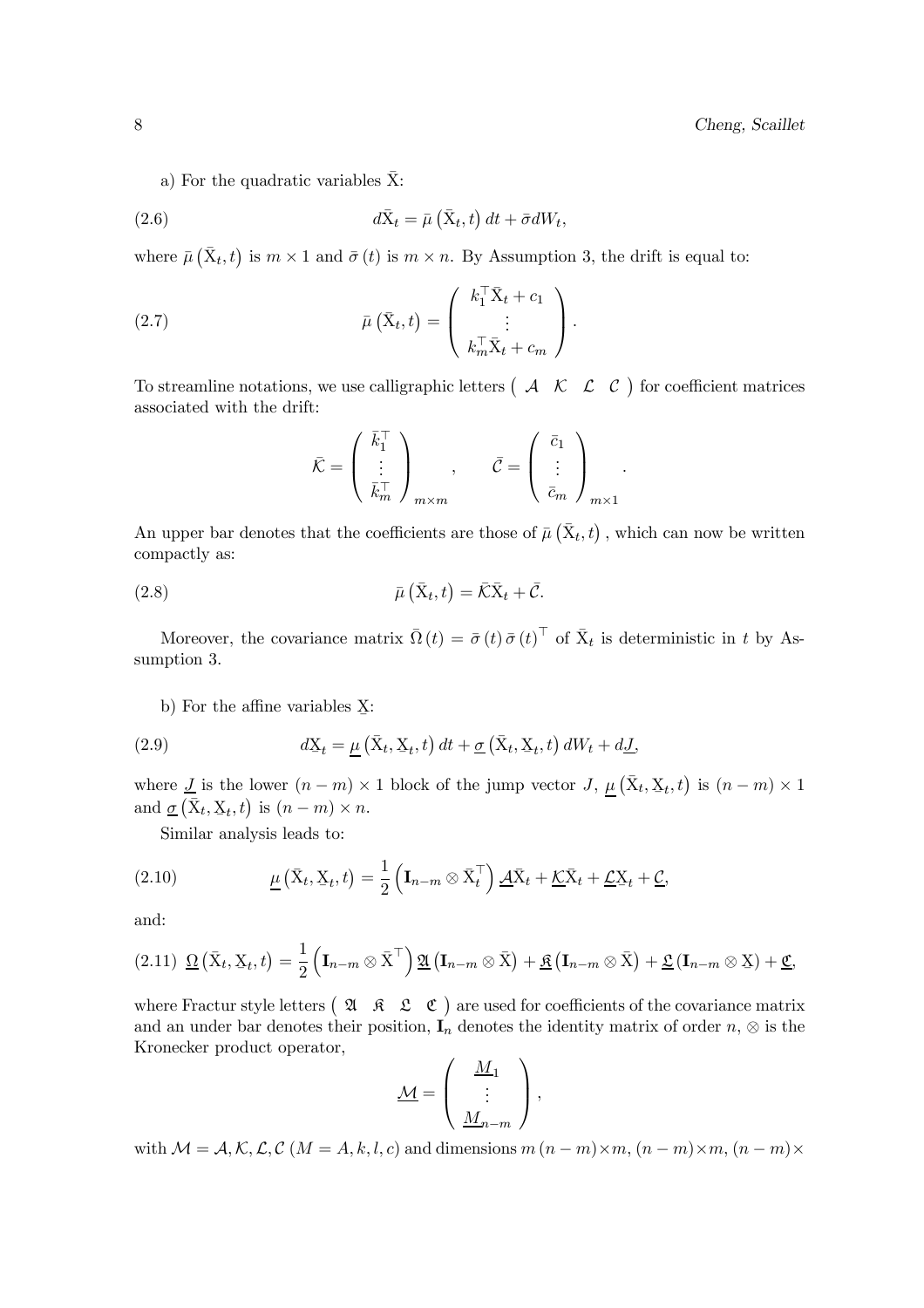$(n-m)$ ,  $(n-m) \times 1$ , respectively, and

$$
\underline{\mathfrak{M}} = \left( \begin{array}{ccc} \underline{M}_{1,1} & \cdots & \underline{M}_{1,n-m} \\ \vdots & \ddots & \vdots \\ \underline{M}_{n-m,1} & \cdots & \underline{M}_{n-m,n-m} \end{array} \right),
$$

with  $\mathfrak{M} = \mathfrak{A}, \mathfrak{K}, \mathfrak{L}, \mathfrak{C}$  ( $M = A, k, l, c$ ) and dimensions  $m (n - m) \times m (n - m)$ ,  $(n - m) \times$  $m(n-m), (n-m) \times (n-m)^2, (n-m) \times (n-m)$ , respectively.

Finally, by Assumptions 3, 7 and 8, the covariance matrix between the quadratic and affine variables will be affine in  $\bar{X}$  only. Hence, it can be represented as:

(2.12) 
$$
\tilde{\Omega}\left(\bar{\mathrm{X}}_{t}, t\right) = \tilde{\mathfrak{K}}\left(\mathbf{I}_{n-m} \otimes \bar{\mathrm{X}}\right) + \tilde{\mathfrak{C}},
$$

where:

$$
\widetilde{\mathfrak{M}} = \left( \begin{array}{ccc} \widetilde{M}_{1,1}^{\top} & \cdots & \widetilde{M}_{1,n-m}^{\top} \\ \vdots & \ddots & \vdots \\ \widetilde{M}_{m,1}^{\top} & \cdots & \widetilde{M}_{m,n-m}^{\top} \end{array} \right),
$$

with  $\tilde{\mathfrak{M}} = \tilde{\mathfrak{K}}, \tilde{\mathfrak{C}} \ (M = k, c)$ , and dimensions  $m \times m (n - m)$  and  $m \times (n - m)$ , respectively.

c) Eventually the complete drift and covariance matrices of the state vector  $X$  are given by:

,

(2.13) 
$$
\mu(X_t, t) = \begin{pmatrix} \bar{\mu}(\bar{X}_t) \\ \underline{\mu}(\bar{X}_t, \underline{X}_t) \end{pmatrix}_{n \times 1}
$$

and

(2.14) 
$$
\Omega(X_t,t) = \begin{pmatrix} \bar{\Omega} & \tilde{\Omega}(\bar{X}_t) \\ \tilde{\Omega}(\bar{X}_t)^{\top} & \underline{\Omega}(\bar{X}_t, X_t) \end{pmatrix}_{n \times n}.
$$

## 3 The transforms

Given that the underlying state vector is specified so that it satisfies all identification constraints, we are able to compute the expected value of some discounted payoffs up to the solution of a system of ordinary differential equations (ODE).

The procedure of identifying the system of ODEs is similar to that used in the AJD and quadratic classes. We first use Ito's lemma to decompose a random payoff into a finite variation part and a martingale. If the finite variation part is null, the conditional expectation of the random payoff is a martingale. This yields a partial differential equation (PDE) characterization of the payoff. The system of ODEs can then be obtained by conjecturing a solution, passing it through the PDE, and applying the method of undetermined coefficients.

The above discussion also indicates that payoffs that can be priced analytically are not arbitrary. The class of payoffs (possibly after some kind of transforms) that can be handled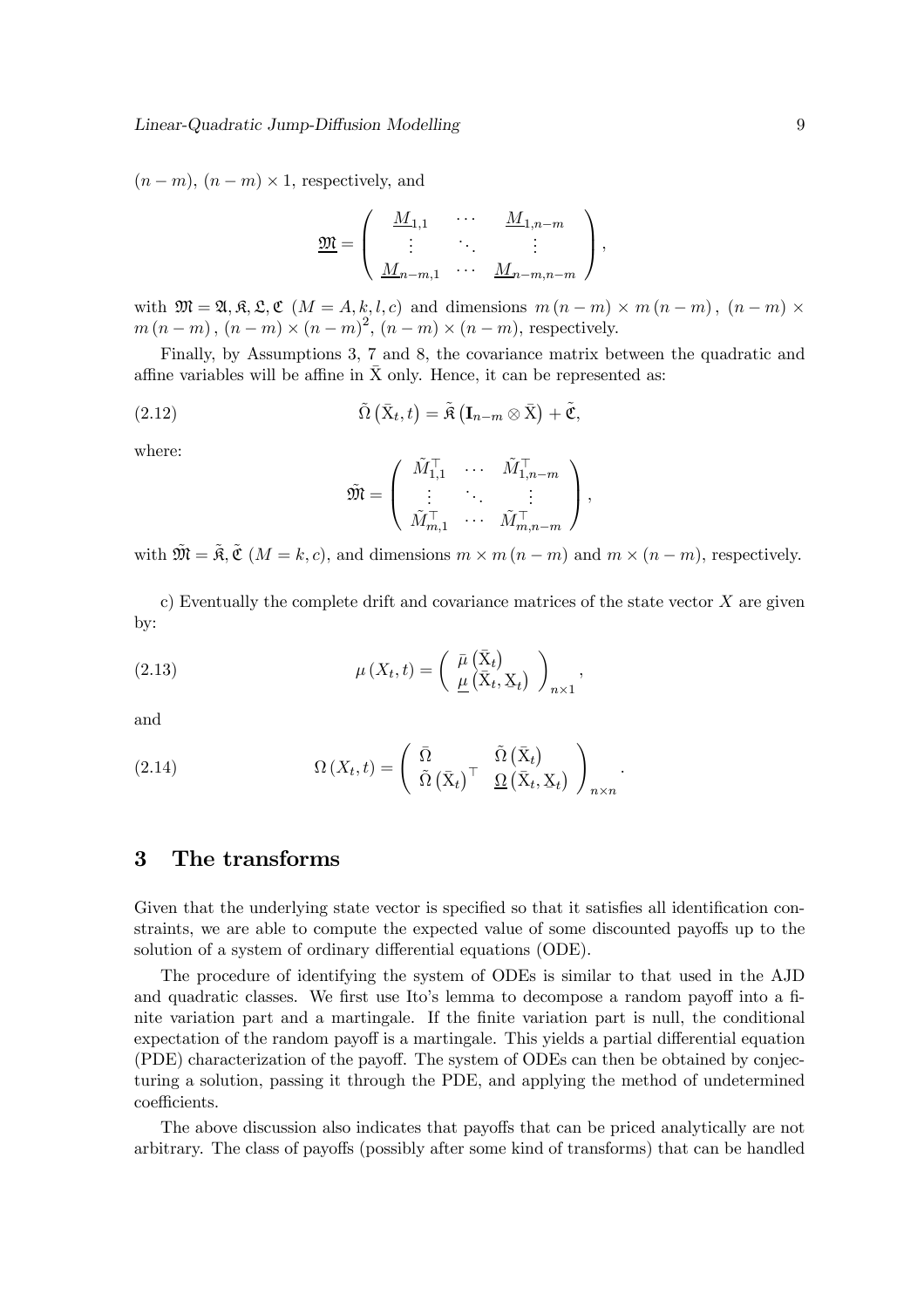by such procedure must be one of the following:

(3.1) 
$$
V^s(X_T, T) = e^{g_1(X_T, T)},
$$

or

(3.2) 
$$
V^{e}(X_{T}, T) = g_{0}(X_{T}, T) e^{g_{1}(X_{T}, T)},
$$

where the discount rate is  $R(X_t, t)$ , and  $g_i(X_t, t)$ ,  $i = 0, 1$ , and  $R(X_t, t)$  are all LQ functions. Note that adequate retrictions as in Assumption 10 may be imposed to ensure positivity of interest rate (and default rate) processes modelled as LQ functions.

The payoff  $V^s$ , resp.  $V^e$ , is termed the *standard*, resp. extended, transform by Duffie, Pan and Singleton (2000) in addressing AJD models. We adopt the same terminology here, but note that the set of payoffs that we work on has been enlarged. Typical examples of this extended class of payoffs are those that are quadratic in X. ¯

Before going for the computations, we introduce the following notations for differentiation: for any  $C^{1,1}$  function  $f : \mathbb{D} \times \mathbb{R}^+ \to \mathbb{C}$ , define:

$$
\dot{f}(x,t) = \frac{\partial f}{\partial t}(x,t),
$$
\n
$$
f_{x_i}(x,t) = \frac{\partial f}{\partial x_i}(x,t),
$$
\n
$$
\nabla_x f(x,t) = [f_{x_1}(x,t),...,f_{x_n}(x,t)]^\top,
$$
\n
$$
\nabla_x f(x,t) = [\nabla_x f_{x_1}(x,t),..., \nabla_x f_{x_n}(x,t)].
$$

The infinitesimal operator  $\mathcal D$  is then defined as:

(3.3) 
$$
\mathcal{D}f(x,t) = \dot{f}(x,t) + \mu(x)^{\top} \nabla_x f(x,t) + \frac{1}{2} tr \left[ \Omega(x) \nabla_{xx} f(x,t) \right] + \lambda(x,t) \int_{\mathbb{D}} \left[ f(x+y,t) - f(x,t) \right] \Pi(x,dy,t).
$$

To alleviate the notational burden, we will often omit all function arguments in the following sections as well as in the appendices.

#### 3.1 The standard transform

We aim at computing the standard transform defined as follows:

(3.4) 
$$
\phi^{s}(g_1; X_t, t, T) = E_t \left[ \exp \left( - \int_t^T R(X_s, s) ds \right) e^{g_1(X_T, T)} \right].
$$

One may have noticed that the standard transform gives the time  $t$  price of a future payoff  $e^{g_1(X_T,T)}$  where  $R(X_t,t)$  is the appropriate discount rate. For instance, when  $g_1(X_t, t) \equiv 0$ , (3.4) yields the price of a zero-coupon bond. For truncated payoffs such as European and Asian options, (3.4) is not directly applicable. However, many authors have shown that, after some transformations, the prices assume the form of (3.4) and they can then be solved in the transformed space using the results of this section. See also Carr and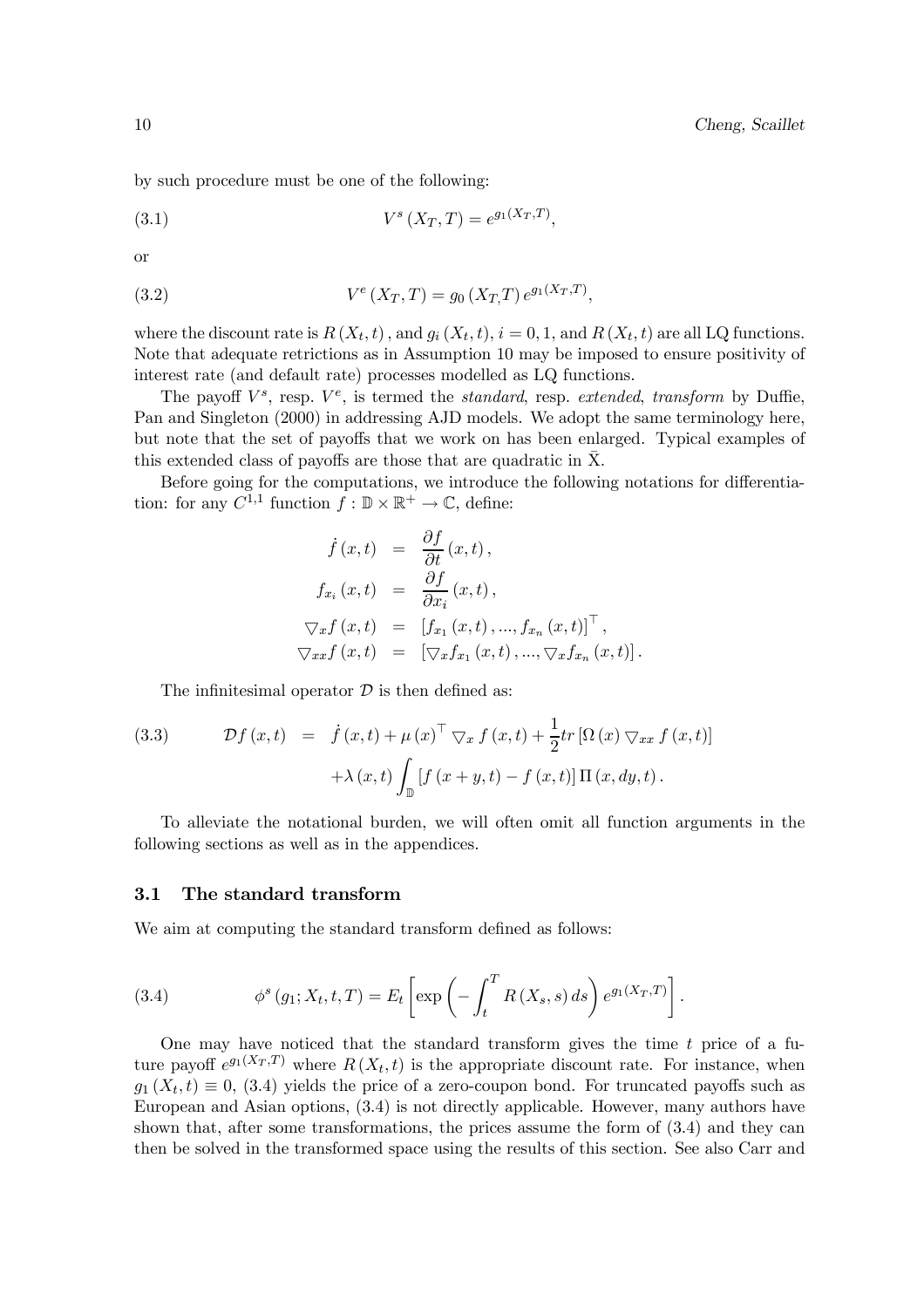Madan (1999) and Lewis (2001) for details on option pricing using transform techniques.

To solve for the standard transform, first consider the process:

(3.5) 
$$
\Phi_t = \exp\left(-\int_0^t R(X_s, s)ds\right) e^{g_1(X_t, t)}.
$$

By Ito's lemma, we have

(3.6) 
$$
\Phi_t = \Phi_0 + \int_0^t \mathcal{D}\Phi_s ds + \int_0^t \eta_s dW_s + J_t.
$$

The processes  $\eta_t$  and  $J_t$  are, respectively,

$$
\eta_t = \left(\nabla_x \Phi_t\right)^\top \sigma_t,
$$

and

(3.8) 
$$
J_t = \sum_{0 < \tau(i) \le t} (\Phi_{\tau(i)} - \Phi_{\tau(i)-}) - \int_0^t \gamma_s ds,
$$

where  $\tau(i)$  denotes the  $i^{th}$  jump time of X and:

(3.9) 
$$
\gamma_t = \lambda \int_{\mathbb{D}} \left[ \Phi \left( X_t + y \right) - \Phi \left( X_t \right) \right] \Pi \left( X_t, dy \right).
$$

Suppose the technical integrability conditions given below are satisfied:

(3.10)  
\n
$$
(i) \quad E\left[\Phi_T\right] < \infty,
$$
\n
$$
(ii) \quad E\left[\left(\int_0^T \eta_s \eta'_s ds\right)^{1/2}\right] < \infty,
$$
\n
$$
(iii) \quad E\left[\int_0^T |\gamma_s| ds\right] < \infty.
$$

By Lemma 1 in Appendix A of Duffie, Pan and Singleton (2000), both  $J_t$  and  $\int_0^t \eta_s dW_s$ are martingales. Furthermore, if  $\mathcal{D}\Phi_t \equiv 0$ ,  $\Phi$  is driftless and hence a martingale as well, namely:

$$
\Phi_t = E_t^{\chi} [\Phi_T].
$$

Multiplying both sides of this last equality by  $\exp\left(\int_0^t R(X_s, s)ds\right)$  yields our standard transform  $(3.4)$ , i.e.,

(3.12) 
$$
\phi^s(g_1; X_t, t, T) = e^{g_1(X_t, t)}.
$$

What remains now is to find a suitable function  $g_1(X_t, t)$  such that the condition  $\mathcal{D}\Phi_t \equiv$ 0 holds. Let:

(3.13) 
$$
\theta_1(l_1) = \int_{\mathbb{D}} e^{l_1^\top \underline{y}} \Pi(x, dy),
$$

where y is the lower  $(n - m) \times 1$  block of y. We have: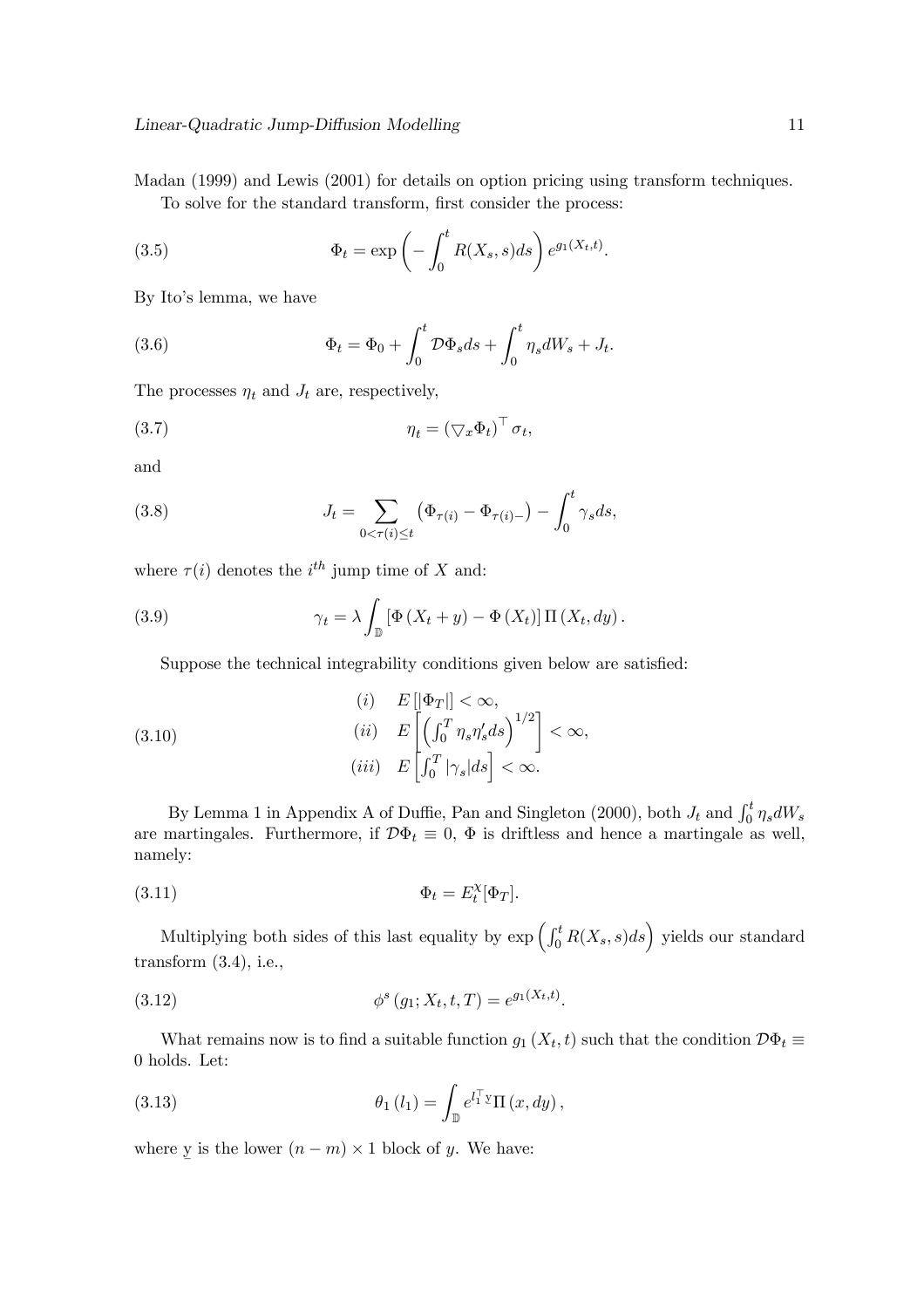**Lemma 1** If the technical integrability conditions (3.4) hold and the LQ function  $g_1(X_t, t)$ satisfies the partial integro-differential equation (PIDE) (the Cauchy problem):

(3.14) 
$$
R = \dot{g}_1 + \mu^\top \nabla_x g_1 + \frac{1}{2} tr \left[ \left( \nabla_{xx} g_1 + \nabla_x g_1 (\nabla_x g_1)^\top \right) \Omega \right] + \lambda \left[ \theta_1 (l_1) - 1 \right],
$$

then  $\Phi_t$  is a martingale.

**Proof.** Since the first m components of y are zeros by construction, we conclude that for any LQ function  $\varkappa$ :

$$
\varkappa(x+y) = \varkappa(x) + l_x^{\top} y.
$$

Hence:

$$
\Phi_t(x+y) - \Phi_t(x) = \Phi_t\left(e^{l_1^\top y} - 1\right).
$$

The rest of the proof is then straightforward from computing the derivative terms in  $\mathcal{D}\Phi_t$ .

Since the functional form  $q_1$  is known, we can identify  $q_1$  by the method of undetermined coefficients. This procedure results in a set of ODEs which have to be satisfied by the coefficient matrices  $\begin{pmatrix} A_1 & k_1 & l_1 & c_1 \end{pmatrix}$  of  $g_1$ . The problem of  $(3.4)$  is henceforth reduced to solving the system of ODEs in the following proposition.

Proposition 1 Suppose the technical integrability conditions (3.10) hold and the following system of ODEs, with initial conditions given by  $g_1(X_{\tau}, \tau)|_{\tau=0} = g_1(X_t, t)|_{t=T}$ ,  $\tau = T - t$ , admits a unique solution:

$$
(3.15) \qquad \frac{d}{d\tau}l_1 = \underline{\mathcal{L}}^\top l_1 + \frac{1}{2}\left(l_1^\top \otimes \mathbf{I}_{n-m}\right)\underline{\mathcal{L}}^\top l_1 + \left[\theta_1\left(l_1\right) - 1\right]l_\lambda - l_R,
$$

(3.16)  $\frac{d}{d\tau}\varpi_1 = M_{21} + M_{22}\varpi_1 - \varpi_1 M_{11} - \varpi_1 M_{12}\varpi_1,$ 

(3.17) 
$$
\frac{d}{d\tau}c_1 = b_1^\top \mathcal{C} + \frac{1}{2}\left(tr\left[A_1\bar{\Omega}^\top\right] + b_1^\top \mathfrak{C}b_1\right) + \left[\theta_1\left(l_1\right) - 1\right]c_\lambda - c_R,
$$

where  $(A, k, l, c)_{\lambda, R}$  are the coefficient matrices of LQ functions  $\lambda$  and R, respectively,  $\varpi_1 =$ <br>(  $A_1$  k<sub>1</sub>), and matrices (  $M_{11}$   $M_{12}$   $M_{21}$   $M_{22}$  ) are functions of  $\tau$  and  $l_1$  with explicit expressions detailed in Appendix A. Then the standard transform  $\phi^s$  defined by (3.4) is given by (3.12).

Proof. Straightforward from previous discussion and the computations made in Appendix A during the identification process.  $\blacksquare$ 

One may have noticed that ODEs (3.15) and (3.17) bear close resemblance to the ones of the AJD class (see Equations (2.5) and (2.6) of Duffie, Pan and Singleton (2000)). This heavily suggests that there is some intimate link between LQJD and AJD models. Furthermore, (3.15) is a system of its own and thus can be solved independently of others. This further suggests that the appropriate procedure of solving the whole system is to follow the sequence of the sub-systems  $(3.15)$ ,  $(3.16)$  and  $(3.17)$ . Finally, the ODE  $(3.16)$  is of the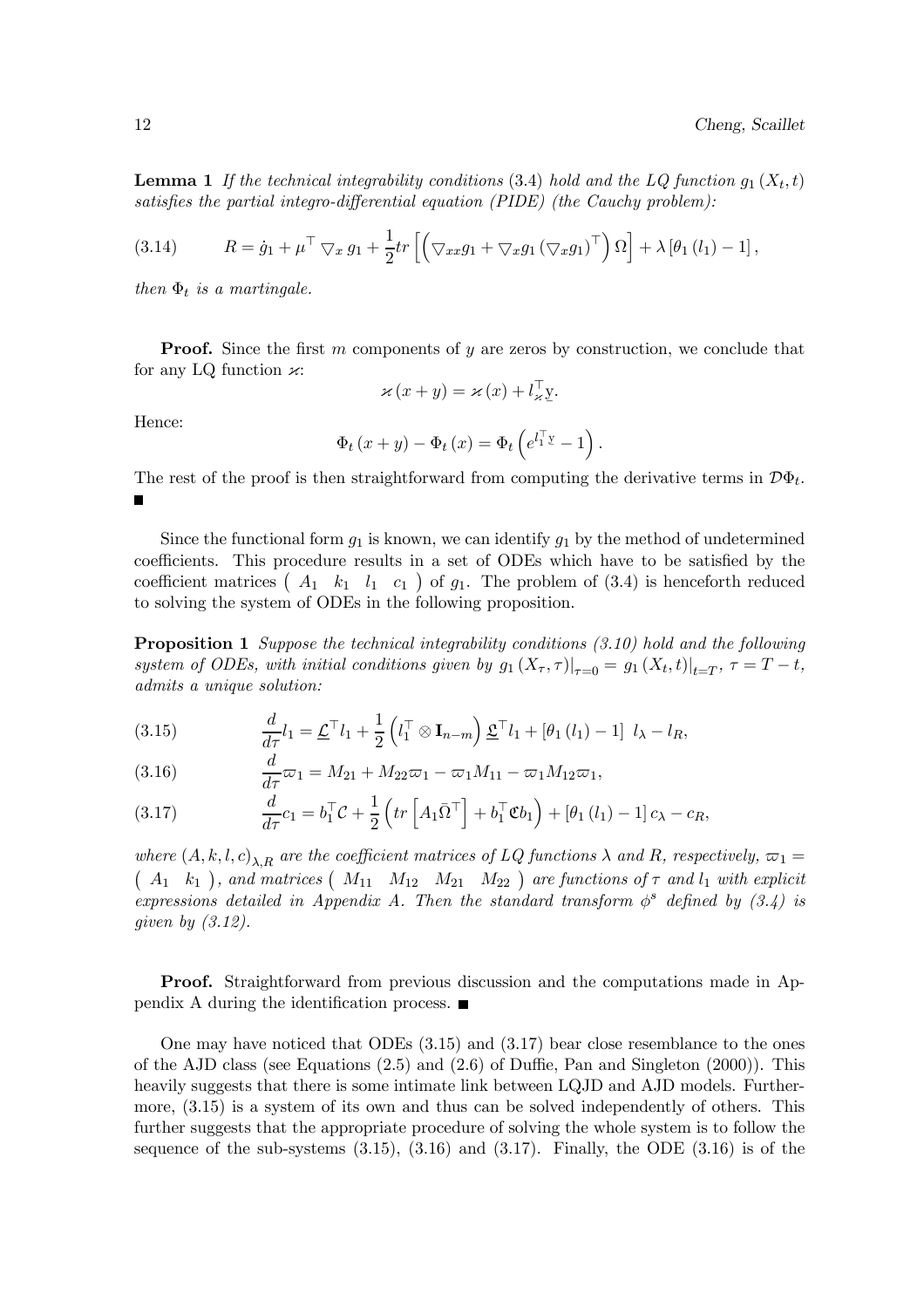standard form of a system of non-symmetric matrix Riccati differential equations (RDE). Since standard procedures exist for solving non-symmetric RDEs, we have a complete routine for disentangling the whole system, and the level of complexity obviously depends on the sub-system (3.15). We will elaborate on these points after a brief discussion of the extended transform.

#### 3.2 The extended transform

By the same rationale as that in the case of the standard transform, we can identify the system of ODEs for the extended transform:

(3.18) 
$$
\phi^e(g_0, g_1, X_t, t, T) = E_t \left[ \exp \left( - \int_t^T R(X_s, s) \, ds \right) g_0(X_T, T) e^{g_1(X_T, T)} \right].
$$

Consider the random process:

(3.19) 
$$
\tilde{\Phi}_t = \exp\left(-\int_0^t R_s ds\right) g_0 e^{g_1}.
$$

Assume that following technical integrability conditions hold:

(3.20)  
\n
$$
(i) \t E\left[|\tilde{\Phi}_T|\right] < \infty ,
$$
\n
$$
(ii) \t E\left[\left(\int_0^T \tilde{\eta}_s \tilde{\eta}'_s ds\right)^{1/2}\right] < \infty ,
$$
\n
$$
(iii) \t E\left[\int_0^T |\tilde{\gamma}_s| ds\right] < \infty ,
$$

where:

(3.21) 
$$
\tilde{\eta}_t = \left(\nabla_x \tilde{\Phi}_t\right)^\top \sigma_t,
$$

and

(3.22) 
$$
\tilde{\gamma}_t = \lambda \int_{\mathbb{D}} \left[ \tilde{\Phi} \left( X_t + y \right) - \tilde{\Phi} \left( X_t \right) \right] \Pi \left( X_t, dy \right).
$$

If functions  $g_i(X_t, t)$ ,  $i = 0, 1$ , uniquely exist such that  $\mathcal{D}\tilde{\Phi}_t = 0$ , then  $\tilde{\Phi}_t$  is a martingale. We then have a solution to the extended transform:

(3.23) 
$$
\phi^e(g_0, g_1, X_t, t, T) = g_0(X_t, t) e^{g_1(X_t, t)}.
$$

Applying results obtained for  $g_1$ , we can identify the PIDE for  $g_0$ . Let:

(3.24) 
$$
\theta_0(l_0,l_1) = \int_{\mathbb{D}} \left(l_0^{\top} \underline{y}\right) e^{l_1^{\top} \underline{y}} \Pi(x,dy).
$$

We have:

**Lemma 2** If the technical integrability conditions (3.20) hold and the LQ function  $g_0(x, t)$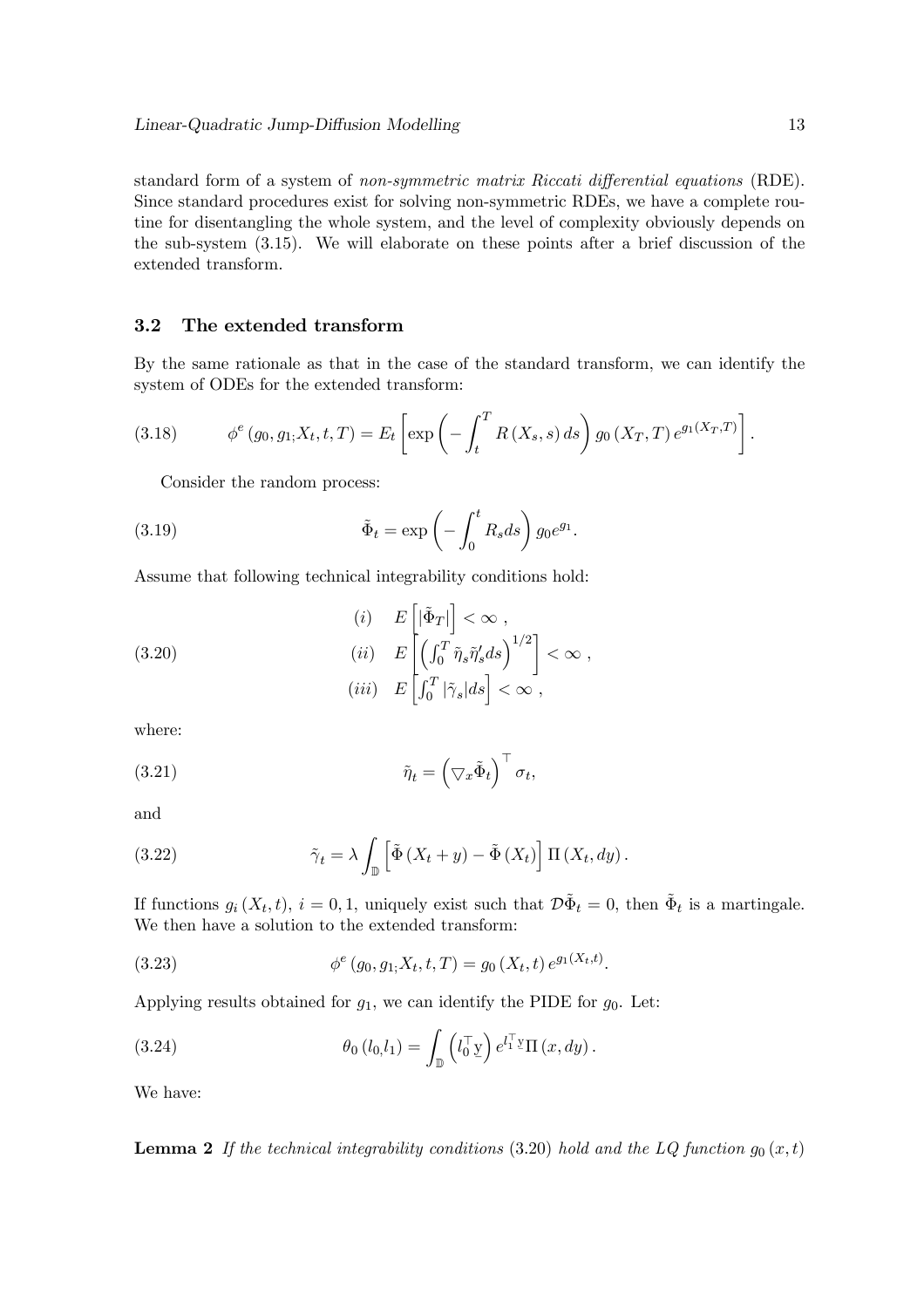.

satisfies the PIDE:

(3.25) 
$$
0 = \dot{g}_0 + \mu^\top \nabla_x g_0 + \frac{1}{2} tr \left[ \left( \nabla_{xx} g_0 + 2 \nabla_x g_0 (\nabla_x g_1)^\top \right) \Omega \right] + \lambda \theta_0 (l_0, l_1),
$$

then  $\tilde{\Phi}_t$  is a martingale.

**Proof.** Recall that, for any LQ function  $\varkappa$ :

$$
\varkappa(x + y) = \varkappa(x) + l_x^{\top} y.
$$

So:

$$
\tilde{\Phi}(x + y) - \tilde{\Phi}(x) = g_0(x + y) \Phi(x + y) - g_0(x) \Phi(x) \n= g_0(x) [\Phi(x + y) - \Phi(x)] + l_x^{\top} \Psi(x + y) ,
$$

which gives

$$
\int_{\mathbb{D}} \left[ \tilde{\Phi} (x + y) - \tilde{\Phi} (x) \right] \Pi (x, dy) \n= \tilde{\Phi} \left[ \int_{\mathbb{D}} e^{l_1^{\top} y} \Pi (x, dy) - 1 \right] + \Phi \left[ \int_{\mathbb{D}} \left( l_0^{\top} y \right) e^{l_1^{\top} y} \Pi (x, dy) \right]
$$

The rest of the proof is straightforward from computing terms of derivatives in  $\mathcal{D}\tilde{\Phi}_t$ .

Now by the same technique of coefficient identification as the one used for Proposition 1, we get a set of ODEs for the coefficient matrices  $\begin{pmatrix} A_0 & k_0 & l_0 & c_0 \end{pmatrix}$  of  $g_0$ :

Proposition 2 Suppose the technical integrability conditions (3.20) hold and the following system of ODEs, with initial conditions given by  $[g_0(X_\tau, \tau)]_{\tau=0} = [g_0(X_t, t)]_{t=T}$ ,  $\tau = T - t$ , admits a unique solution:

(3.26) 
$$
\frac{d}{d\tau}l_0 = \underline{\mathcal{L}}^\top l_0 + \left(l_0^\top \otimes \mathbf{I}_{n-m}\right)\underline{\mathcal{L}}^\top l_1 + \theta_0 \left(l_0, l_1\right)l_\lambda,
$$

(3.27) 
$$
\frac{d}{d\tau}\varpi_0 = M_{21}^e + M_{22}^e\varpi_0 - \varpi_0 M_{11}^e - \varpi_0 M_{12}^e\varpi_0,
$$

(3.28) 
$$
\frac{d}{d\tau}c_0 = b_0^\top \mathcal{C} + \frac{1}{2}tr\left[A_0\bar{\Omega}^\top\right] + b_0^\top \mathfrak{C}b_1 + \theta_0\left(l_0, l_1\right)c_\lambda,
$$

where  $\varpi_0 = (A_0, k_0)$ , and matrices  $(M_{11}^e, M_{12}^e, M_{21}^e, M_{22}^e)$  are functions of  $\tau$ ,  $l_0$  and  $l_1$  with explicit forms detailed in Appendix A. Then the extended transform  $\phi^e$  defined by  $(3.18)$  is given by  $(3.23)$  where  $g_1$  is determined as in Proposition 1.

**Proof.** Similar to that of Proposition 1. ■

Note that ODES (3.26) and (3.28) are also akin to ODEs encountered in AJD modelling (see Duffie, Pan and Singleton (2000)).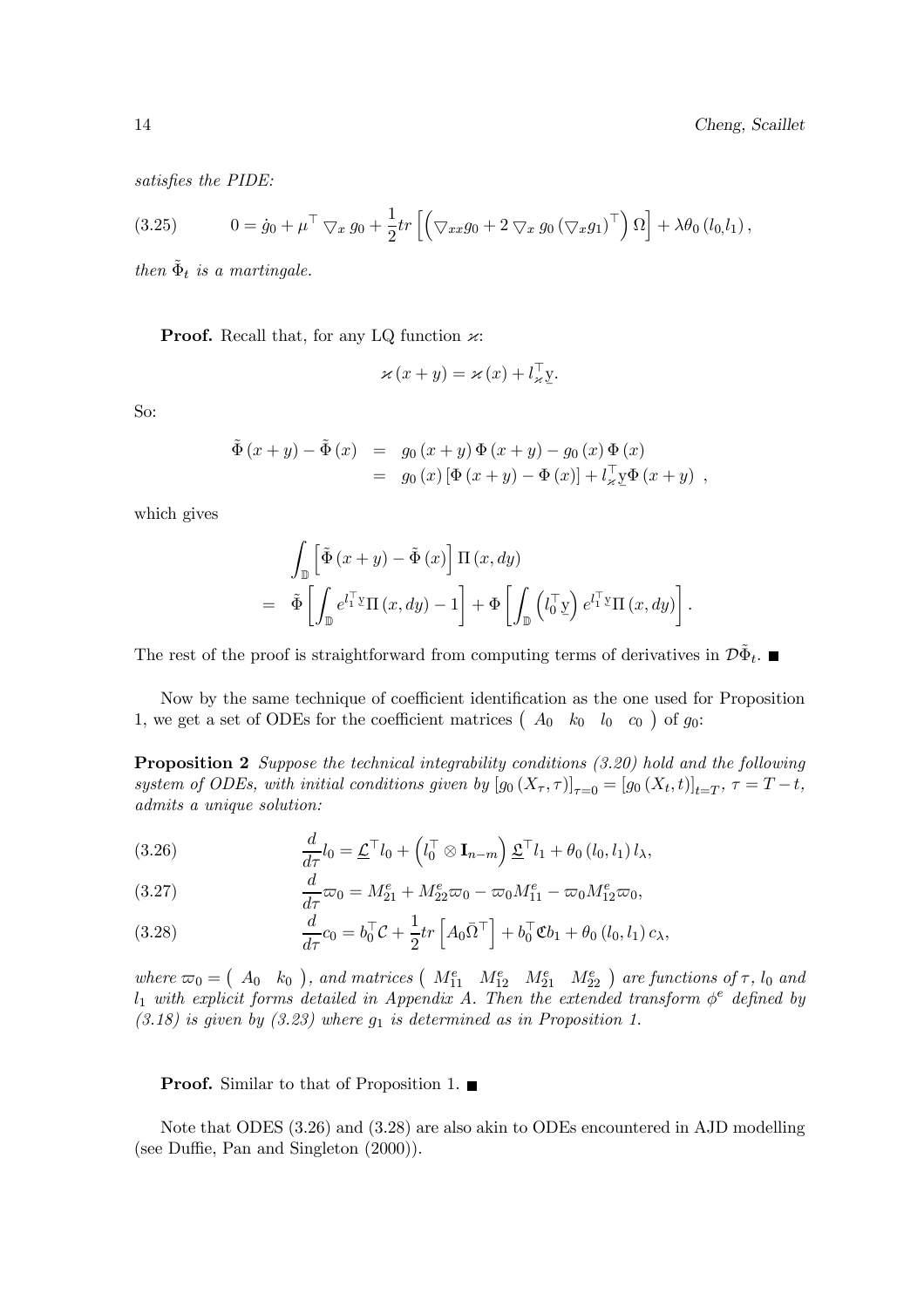#### 3.3 Solving non-symmetric matrix Riccati equations

As we have previously remarked, the ODEs satisfied by  $\varpi_i$ ,  $i = 0, 1$ , are non-symmetric matrix RDEs, which are, in general, of the form:

(3.29) 
$$
\frac{d}{d\tau}\varpi = M_{21}(\tau) + M_{22}(\tau)\varpi - \varpi M_{11}(\tau) - \varpi M_{12}(\tau)\varpi,
$$

where  $\varpi$  is a matrix and the coefficients,

(3.30) 
$$
M(\tau) = \begin{pmatrix} M_{11}(\tau) & M_{12}(\tau) \\ M_{21}(\tau) & M_{22}(\tau) \end{pmatrix},
$$

can be real or complex. A powerful result on RDEs, the Radon's lemma (see Freiling (2002)), says that each non-symmetric matrix RDE system is equivalent to a linear system in the following sense:

#### Theorem 1 (Radon's lemma)

1. Let  $\varpi(\tau)$  be on some interval  $U \subset \mathbb{R}$  a solution of the RDE (3.29) with  $\varpi(\tau_0) = \varpi_0$ . If Q is for  $\tau \in U$  the unique solution of the initial value problem

$$
\frac{d}{d\tau}Q(\tau) = (M_{11}(\tau) + M_{12}(\tau_0) \varpi(\tau)) Q(\tau),
$$
  
 
$$
Q(\tau_0) = \mathbf{I},
$$

and  $P(\tau) := \varpi(\tau) Q(\tau)$ , then

$$
Y\left(\tau\right) = \left(\begin{array}{c} Q\left(\tau\right) \\ P\left(\tau\right) \end{array}\right)
$$

defines for  $\tau \in U$  the solution of (3.31) with  $Y(\tau_0) = \begin{pmatrix} I \\ \varpi_0 \end{pmatrix}$  $\setminus$ .

2. If  $Y(\tau) = \begin{pmatrix} Q(\tau) \\ P(\tau) \end{pmatrix}$  $\setminus$ is on some interval  $U \subset \mathbb{R}$  a solution of the linear system:

(3.31) 
$$
\frac{d}{d\tau}Y(\tau) = M(\tau)Y(\tau),
$$

such that det  $Q(\tau) \neq 0$  for  $\tau \in U$ , then:

$$
\varpi \left( \tau \right) =P\left( \tau \right) Q\left( \tau \right) ^{-1}
$$

is a solution of (3.29); in particular,  $\varpi(\tau_0) = P(\tau_0) Q(\tau_0)^{-1}$ .

By Radon's lemma, the initial problem for a matrix RDE system that we have to solve in the LQJD setting is (locally) equivalent to an initial value problem for the linear system defined in (3.31). Since standard procedures exist for solving linear systems of ODEs such as (3.31), the added computation burden relative to that of an AJD model is limited, whereas restrictions are unleashed on the structural flexibility of the state vector, which had to be sacrificed for computational efficiency.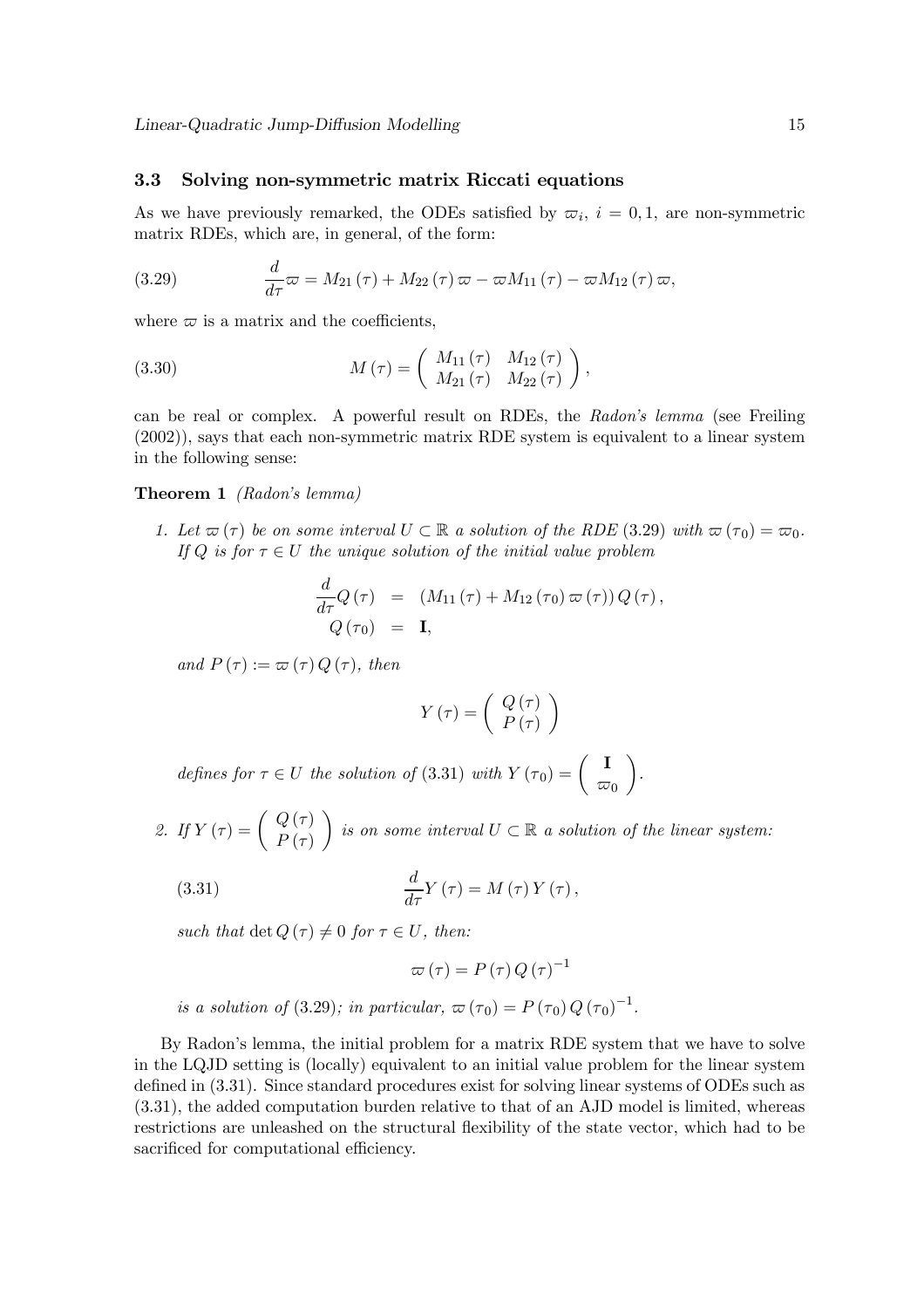We make no further efforts on the discussion about the existence and uniqueness of the solutions of RDE systems. First there does not exist a general theory on these issues for matrix Riccati systems (see Freiling (2002)). This implies that such discussions must be case specific. Second all models for financial applications are simple enough to admit unique solutions. One example is that  $l_i$  is forced to be a constant, i.e.  $\frac{d}{d\tau}l_i = 0$ , so that the coefficients of the Riccati systems  $\varpi_i$  are constant and that unique solutions are guaranteed2. Although such a restriction is not necessary, it does ease the computations, and the resulting structures of the state vector are still sophisticated enough to capture stylized facts found for the underlying processes. For further details on RDE systems, see, for instance, Freiling (2002) and the references therein.

Finally, we note that some authors tend to call all quadratic matrix differential equations matrix RDEs. However, not all quadratic differential equations can be represented in a form similar to (3.16) and (3.27). Previous studies on AJD and quadratic models have mentioned that the resulting ODE systems are Riccati equations, but none of them has clarified their own views on this point. We are the first to represent the system in the form of nonsymmetric matrix RDEs with all coefficient matrices explicitly identified. See Appendix A for details.

#### 3.4 The equivalence between LQJD and AJD classes

As already mentioned the AJD class is a subset of the LQJD class. It will soon be shown that the LQJD class can be accommodated in the AJD class by replacing the quadratic terms by some new variables or pseudo-factors. This way of proceeding should not come as a surprise if one recalls how a quadratic fit can be easily achieved in the usual linear regression model. Quadratic and cross-products terms only need to be treated as additional factors (explanatory variables in the regression case). This reformulation will lead to an equivalence relationship between LQJD and AJD classes in terms of their transforms.

To see this, first note that all quadratic terms are affine in elements of  $X_t X_t^{\perp}$ . Therefore, we introduce the vector  $Z$  of pseudo-factors, which is defined as:

(3.32) 
$$
Z = v \left[ \bar{\mathbf{X}} \bar{\mathbf{X}}^{\top} \right],
$$

where  $v$  is the vector-half operator. This operator, also sometimes denoted by vech, stacks the lower elements of an  $m \times m$  matrix into an  $m(m+1)/2 \times 1$  vector. Hence  $v\left[\bar{X}\bar{X}^{\dagger}\right]$  only collects the distinct elements of the squared symmetric matrix  $\bar{X} \bar{X}^{\top}$ . See Appendix B for further details. The v or vech operator is well known by empirical finance researchers, for example in multivariate GARCH modelling.

We can now rephrase the LQJD setting in terms of the augmented state vector:

(3.33) 
$$
X^a = \begin{pmatrix} Z \\ \bar{X} \\ X \end{pmatrix}.
$$

<sup>&</sup>lt;sup>2</sup>If we conceive a square-root process as quadratic of an arithmetic process, then most of the existing affine models (e.g., Heston (1993)) are of this kind, with  $l_i$  corresponding to the multiplicator of the stock price logarithm.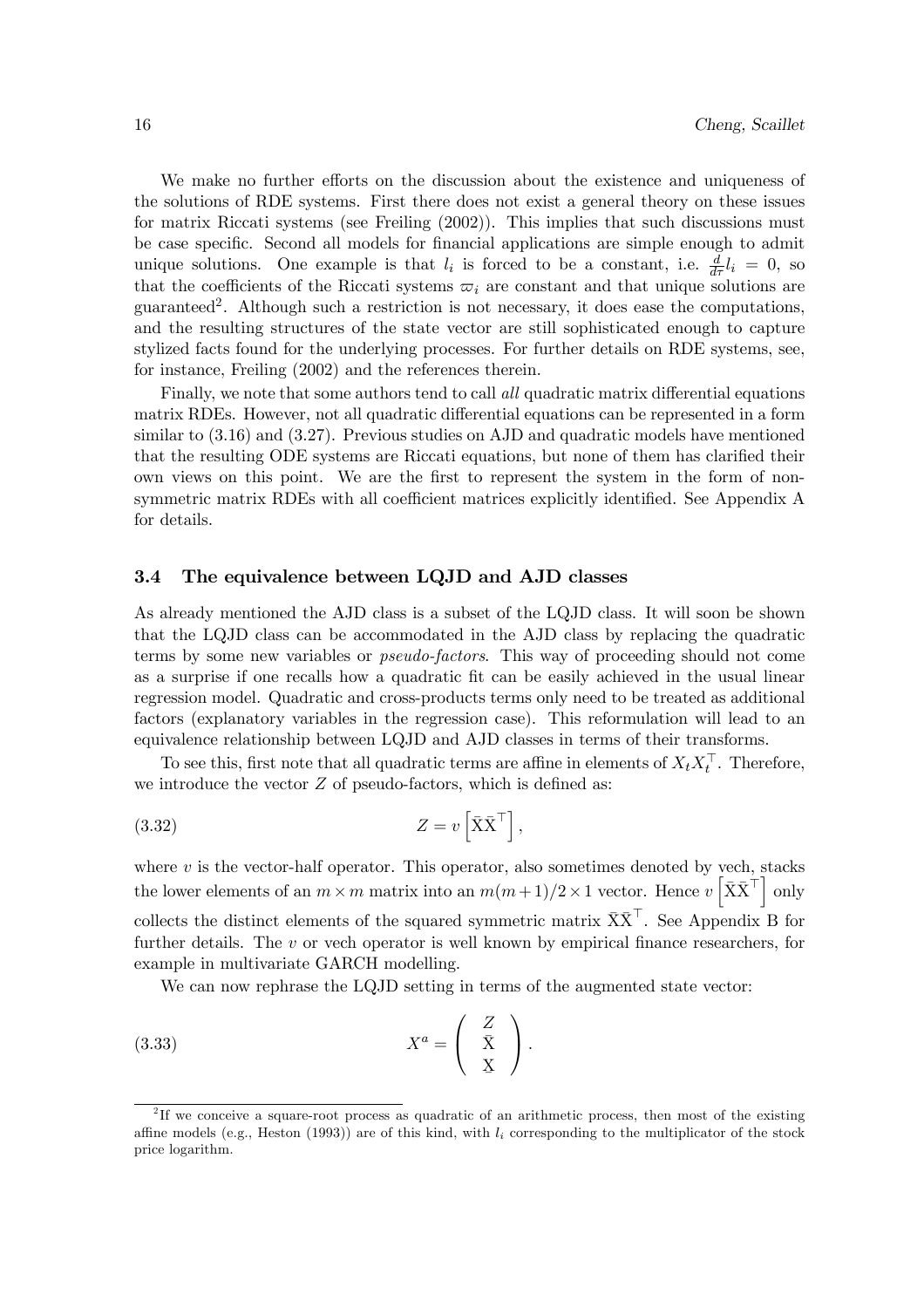Using notations from Duffie, Pan and Singleton (2000), we have:

(3.34) 
$$
dX^{a} = \mu^{a} (X_{t}^{a}) dt + \sigma^{a} (X_{t}^{a}) dW_{t} + dJ_{t}^{a},
$$

where:

$$
\mu^{a} = \mathbf{K}_{1}X^{a} + \mathbf{K}_{0},
$$
  
\n
$$
\Omega^{a} = \mathbf{H}_{1} (\mathbf{I}_{N+n} \otimes X^{a}) + \mathbf{H}_{0}.
$$

All matrices  $H_0$ ,  $H_1$ ,  $K_0$ ,  $K_1$  are explicitly given in terms of the drift and covariance matrices of the initial state vectors  $\bar{X}$  and  $\underline{X}$  of the LQJD model in Appendix B. The above expressions show that all terms in the LQJD setting can be represented as affine forms of  $X^a$ , which means that LQJD and AJD classes are in fact nested within each other. We further have:

Proposition 3 The standard and extended transforms in an n-factor LQJD model are equal to the transforms in an  $(N + n)$ -factor  $(N = \frac{1}{2}m(m + 1))$  AJD model, where the state vector is augmented by an additional  $N \times 1$  pseudo state vector  $Z = v\left(\bar{X}\bar{X}^{\top}\right)$ .

#### Proof. See Appendix C. ■

Note that the equivalence relationship of AJD and LQJD classes does not hold for general payoffs. Neither does the technique of change of variables apply for general structures of the state vector. This equivalence is really due to the presence of LQ structures at every step of the identification precedure. This, however, does not hold in general. For example, the equivalence relationship breaks down when the pseudo factors correspond to exponentials of the initial state variables.

Proposition 3 is a strong result, for the quadratic class has always been taken to be a separate group from the affine class in asset pricing methodology. We have just shown that this perception is not valid at all, and demonstrated how an LQJD model can be transformed into an AJD one in an automatic manner. The above proposition concerns both a theoretical and a numerical equivalence. Indeed we show in the proof that the underlying ODEs are rigorously the same in both settings. This implies that numerical schemes necessary for computing their solutions will deliver exactly the same results. To illustrate this equivalence, we present in Appendix D an example of affine reformulation of a two-factor LQ stochastic volatility model, which is to be discussed in Section 5. Besides, a straightforward consequence of Proposition 3 is that it allows applying the specification analysis (with slight modifications due to Assumption 6) developed by Dai and Singleton (2000) once quadratic term structure models are reformulated as affine term structure models.

Nevertheless, residing in the LQJD setting has advantages of its own. An obvious one is its parsimony over the AJD models: for the same number of factors, an LQJD model has the extra capacity to accommodate effects that cannot be handled in an AJD model without introducing the pseudo-factors  $Z$ . Put it differently,  $N$  additional factors have to be introduced for drawing up equivalence between an n-factor LQJD model and its AJD counterpart. Apparently, N grows fast with m, e.g., for  $m = 1, N = 1$ ;  $m = 2, N = 3$ ;  $m = 3, N = 6$ ; etc.. Furthermore, since the ODEs satisfied by  $l_i$  are the same in both frameworks, and the procedures for solving the Riccati systems are standard, it costs little but rewards much by shifting directly to LQJD modelling.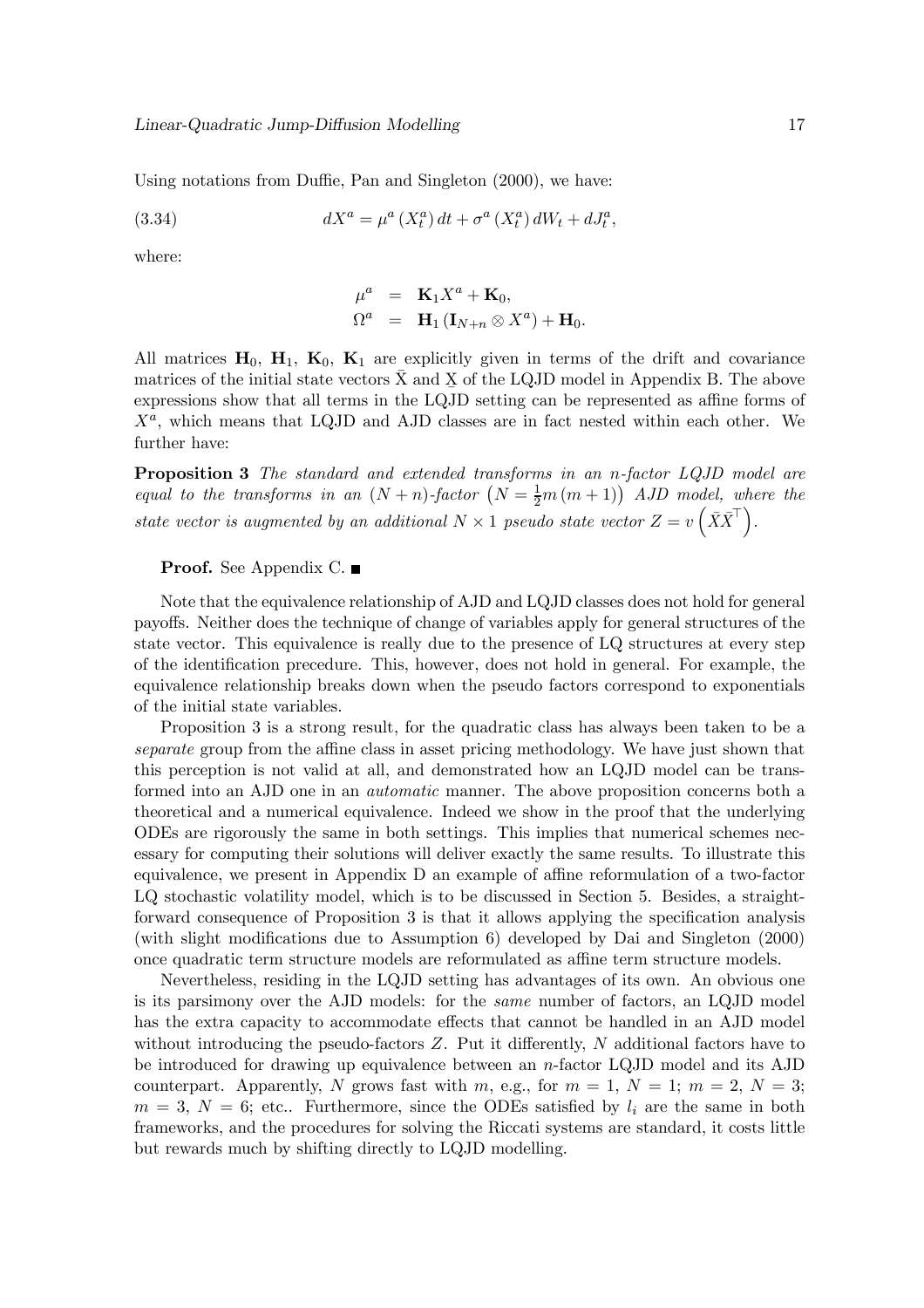## 4 Option pricing in the LQJD setting

In this section we show how future payoffs of given types can be priced in the LQJD framework. Results are akin to other results obtained for asset pricing using transform analysis (see e.g. Duffie, Pan and Singleton (2000) and Carr and Madan (1999)).

#### 4.1 The state-price density

It is well known that option prices are not derived from the data generating process under the historical (objective) measure  $\mathbb{P}$ , but from some risk-adjusted process under an equivalent measure Q. Therefore, for pricing purpose, one needs to know the specification of one of the following three terms: the state-price density, the numéraire, or the market price of risk.

We use the state-price density to pin down the issue. Suppose the data generating process under the measure  $\mathbb P$  is that of (2.1). We define the state-price density  $\xi_t$  as:

(4.1) 
$$
\xi_t = \exp\left(-\int_0^t R^{\mathbb{P}}\left(X_s, s\right) ds\right) e^{g_{\xi}(X_t, t)},
$$

where

$$
g_{\xi}(X_t, t) = \frac{1}{2} X_t^{\top} \Lambda_{\xi} X_t + b_{\xi}^{\top} (t) X_t + c_{\xi} (t)
$$
  

$$
= \frac{1}{2} \bar{X}^{\top} A_{\xi} \bar{X} + k_{\xi}^{\top} (t) \bar{X} + l_{\xi}^{\top} (t) X + c_{\xi} (t),
$$

satisfies the PIDE (3.14). Without loss of generality, we assume  $\xi_0 = 1$ , which gives the initial condition for the PIDE. By Lemma 1,  $\xi$  is a positive P-martingale. Furthermore, by restricting  $\xi_t$  to be exponential LQ in  $X_t$ , we have ensured that the structure of the state vector remains LQ under the new measure Q.

.

The equivalent risk-adjusted measure Q is defined via:

$$
\left. \frac{d\mathbb{Q}}{d\mathbb{P}} \right|_t = \frac{\xi_T}{\xi_t}
$$

Let:

(4.3) 
$$
W_t^{\mathbb{Q}} = W_t^{\mathbb{P}} - \int_0^t \sigma(X_s, s)^{\top} \left[ \Lambda_{\xi}(s) X_s + b_{\xi}(s) \right] ds.
$$

The following Lemma, which is similar to Lemma 2 in Appendix C of Duffie, Pan and Singleton (2000), states that  $\xi W^{\mathbb{Q}}$  is a  $\mathbb{P}$  local martingale. It then follows that  $W^{\mathbb{Q}}$  is a standard Brownian Motion under Q.

**Lemma 3** Provided that all technical integrability conditions are satisfied,  $\epsilon W^{\mathbb{Q}}$  is a  $\mathbb{P}$ martingale.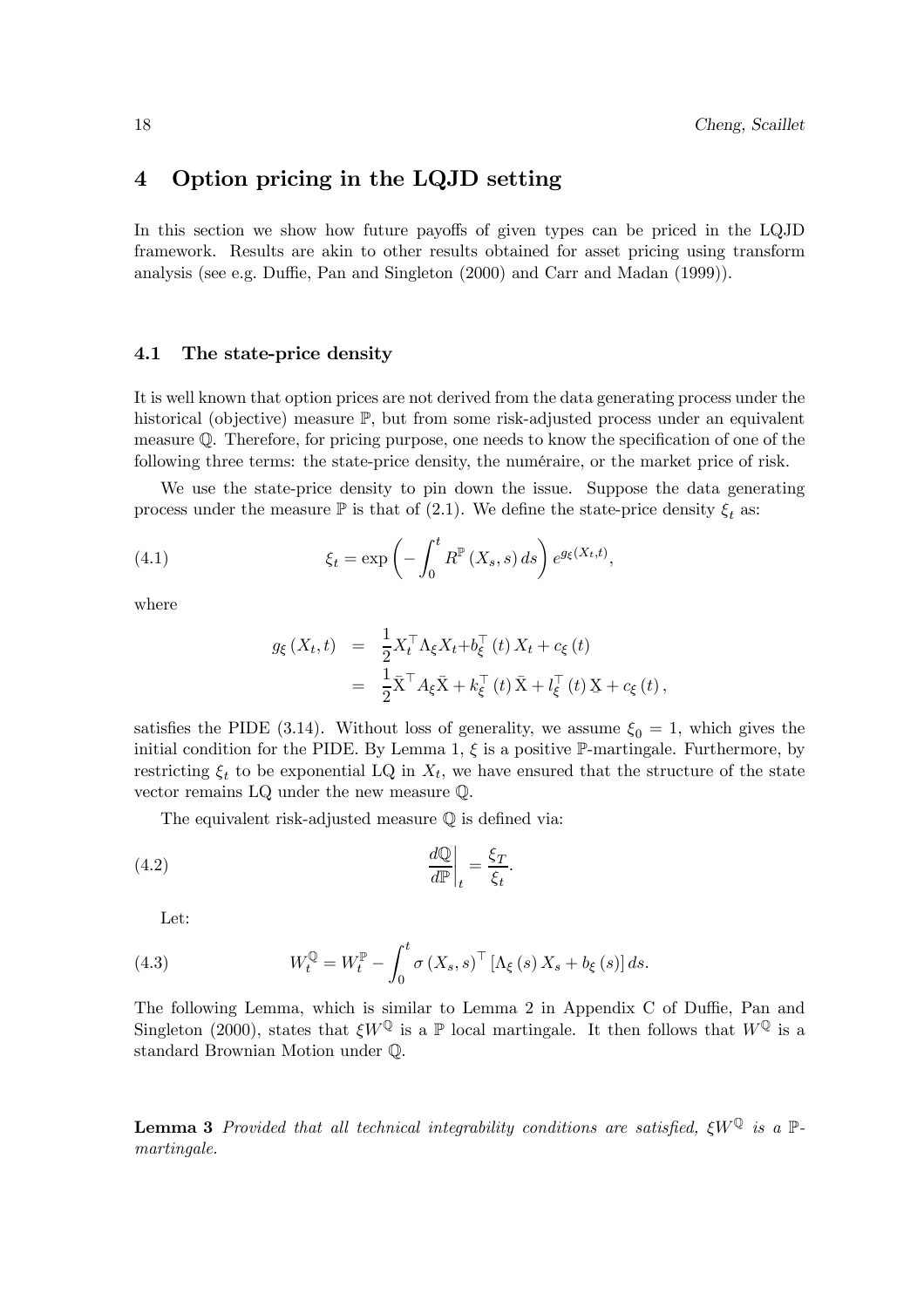**Proof.** By Ito's formula, for  $0 \leq s \leq t \leq T$ ,

$$
\xi_t W_t^{\mathbb{Q}} = \xi_s W_s^{\mathbb{Q}} + \int_s^t W_u^{\mathbb{Q}} d\xi_u + \int_s^t \xi_{u-} dW_u^{\mathbb{Q}} + \int_s^t d\left\langle \xi, W^{\mathbb{Q}} \right\rangle_u^c
$$
  
\n
$$
= \xi_s W_s^{\mathbb{Q}} + \int_s^t W_u^{\mathbb{Q}} d\xi_u + \int_s^t \xi_{u-} \left( dW_u^{\mathbb{P}} - \sigma \left( X_u, u \right)^\top \left[ \Lambda_\xi \left( u \right) X_u + b_\xi \left( u \right) \right] du \right)
$$
  
\n
$$
+ \int_s^t \xi_u \sigma \left( X_u, u \right)^\top \left[ \Lambda_\xi \left( u \right) X_u + b_\xi \left( u \right) \right] du
$$
  
\n
$$
= \xi_s W_s^{\mathbb{Q}} + \int_s^t W_u^{\mathbb{Q}} d\xi_u + \int_s^t \xi_{u-} dW_u^{\mathbb{P}},
$$

where  $\langle \xi, W^{\mathbb{Q}} \rangle^c$  denotes the continuous part of  $\langle \xi, W^{\mathbb{Q}} \rangle$ . Since  $W^{\mathbb{P}}$  and  $\xi$  are both  $\mathbb{P}$ martingales,  $\int_0^t W_u^{\mathbb{Q}} d\xi_u$  and  $\int_0^t \xi_{u-} dW_u^{\mathbb{P}}, t \ge 0$ , are  $\mathbb{P}$ -martingales as well. Hence  $\xi_t W_t^{\mathbb{Q}}$  is a  $\mathbb{P}\text{-martincale.}$ 

Moreover, let N be the jump counting process with intensity  $\lambda^{\mathbb{P}}$  under  $\mathbb{P}$  and  $\lambda^{\mathbb{Q}}$  under Q. Define:

(4.4) 
$$
M^{\mathbb{Q}} = N_t^{\mathbb{P}} - \int_0^t \theta_1(l_\xi) \lambda^{\mathbb{P}} ds.
$$

Since jumps are restricted to affine variables  $X$  only, results from Duffie, Pan and Singleton (2000) concerning jumps are directly applicable in the LQJD setting. Specifically, by Lemma 3 in Appendix C of Duffie, Pan and Singleton (2000), and provided that the technical integrability conditions are satisfied,  $\xi M^{\mathbb{Q}}$  is a P-martingale. It follows that  $M^{\mathbb{Q}}$  is a compensated jump counting process under Q.

The structure of the state vector under the measure Q is now:

(4.5) 
$$
dX_t = \mu^{\mathbb{Q}}(X_t, t) dt + \sigma(X_t, t) dW_t^{\mathbb{Q}} + dJ_t^{\mathbb{Q}},
$$

with the drift being:

(4.6) 
$$
\mu^{\mathbb{Q}}(X_t, t) = \mu(X_t, t) + \Omega(X_t, t) [\Lambda_{\xi}(t) X_t + b_{\xi}(t)],
$$

and the jump intensity:

(4.7) 
$$
\lambda^{\mathbb{Q}}(X_t,t) = \theta_1(l_{\xi})\,\lambda^{\mathbb{P}}(X_t,t).
$$

The diffusion part remains unchanged.

One may now easily infer from  $(4.5)$  the market price of risk relative to the  $\mathbb{O}$  drift  $\mu^{\mathbb{Q}}(X_t,t)$  and the numéraire under  $\mathbb{Q}$ . It can also be shown that both have incorporated nonlinearity as well as jumps in their structures.

Since the state-price density is obtained explicitly, one may estimate jointly the objective and the risk-adjusted measures in the LQJD settings and extract information content from the options market. An analysis of this kind can be found in Chernov and Ghysels (2000), where the Heston model is applied.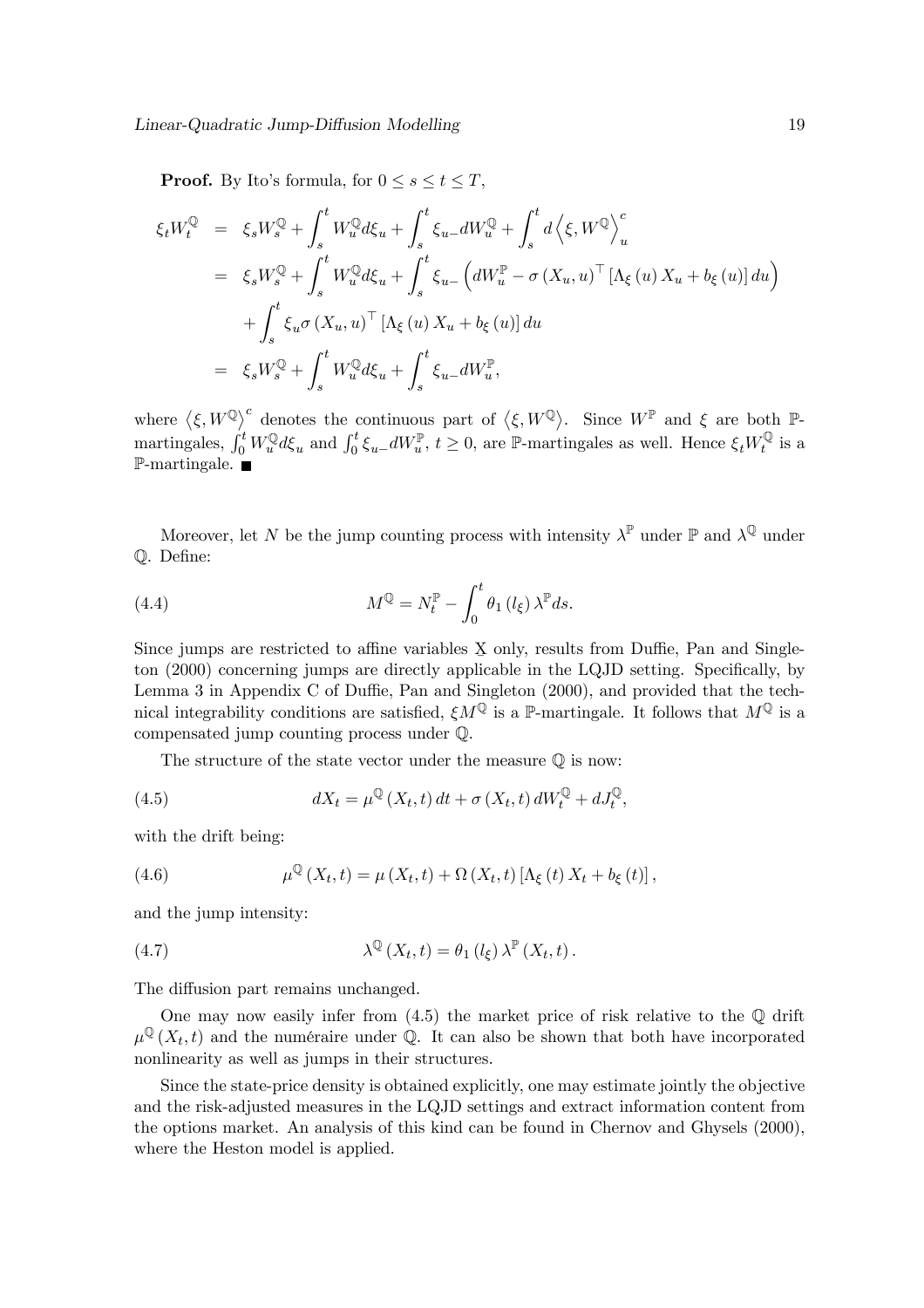#### 4.2 The expected present value of a truncated future value

We now lend some space to the computation of the present value of a truncated future value, which is especially relevant to option pricing problems and is defined, in general, as follows:

(4.8) 
$$
G_{g_1,g_2}(k;X_t,t,T) = E_t^{\mathbb{Q}} \left[ \exp \left( - \int_t^T R(X_s,s) \, ds \right) e^{g_1(X_T,T)} \mathbb{I}_{\{g_2(X_T,T) \leq k\}} \right],
$$

where  $\mathbb{I}_{\{\cdot\}}$  is the indicator function, and the superscript  $\mathbb Q$  denote the risk-adjusted measure. For ease of exposition, we will use  $g_{1t}$  for  $g_1(X_t, t)$  and suppress the arguments  $(X_t, t, T)$  in the following.

The equation (4.8) has to be transformed before results from previous sections on standard and extended transforms can be applied. Two transform procedures exist for such purpose: the Fourier-Stieltjes transform of  $G_{g_1,g_2}(k)$ , defined as:

(4.9) 
$$
\mathcal{G}_{g_1,g_2}(v) = \int_{\mathbb{R}} e^{ivk} dG_{g_1,g_2}(k),
$$

and the generalized Fourier transform, defined as:

(4.10) 
$$
\mathbb{G}_{g_1,g_2}(v) = \int_{\mathbb{R}} e^{ivk} G_{g_1,g_2}(k) dk.
$$

The Fourier-Stieltjes transform (4.9) has been used in Duffie, Pan and Singleton (2000), where the transform variable  $v$  is restricted to take real values, and it is shown that:

(4.11) 
$$
\mathcal{G}_{g_1,g_2}(v) = \phi^s(g_{1T} + ivg_{2T}).
$$

We can easily extend v to the complex domain:  $v = v_r + iv_i$ , where  $v_r$ ,  $v_i \in \mathbb{R}$  and  $i^2 = -1$ . By choosing properly the imaginary part of v such that  $e^{ivk}G_{q_1,q_2}(k)$  vanishes as  $k \to \pm \infty$ , we can establish an equivalence relationship between  $\mathcal{G}_{g_1,g_2}(v)$  and  $\mathbb{G}_{g_1,g_2}(v)$ :

(4.12) 
$$
\mathbb{G}_{g_1,g_2}(v) = -\frac{1}{iv}\mathcal{G}_{g_1,g_2}(v).
$$

Then, by the Fourier inversion formula and the facts that  $G_{g_1,g_2}(k)$  is real and thus  $\mathbb{G}_{g_1,g_2}(v)$ is odd in its imaginary part and even in its real part, we have

(4.13) 
$$
G_{g_1,g_2}(k) = \frac{e^{v_i k}}{\pi} \int_0^\infty \text{Re} \left[ e^{-i v_r k} \mathbb{G}_{g_1,g_2}(v) \right] dv_r.
$$

See also Proposition 4 of Leippold and Wu (2002) for similar results.

One may consider the generalized Fourier transfrom of  $G_{g_1,g_2}(k)$  as the Fourier transform of  $e^{-v_i k} G_{g_1,g_2}(k)$ , which corresponds to the modified call price in Carr and Madan (1999). The factor  $e^{-v_i k}$  is applied such that the modified price satisfies the integrability conditions. One may check that  $v_i = -\alpha$ , where  $\alpha$  is the dampening coefficient in Carr and Madan (1999).

In practice, one may choose between the Fourier-Stieltjes transform and the generalized Fourier transform. The advantage of the generalized Fourier transform is that it is much more efficient in terms of numerical computations. In some cases, as we will show in the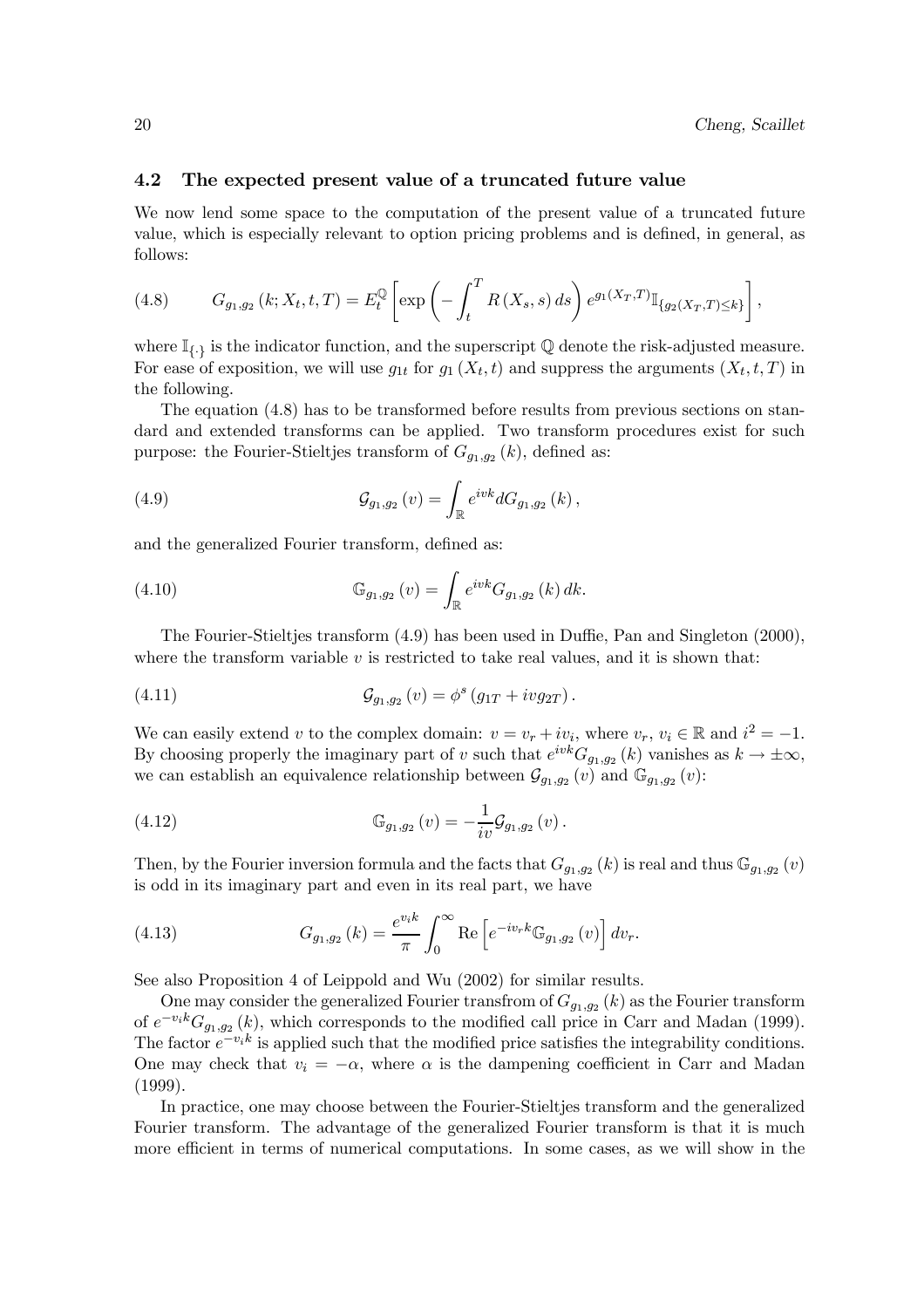following section, the option prices are obtained by one integration, whereas using the Fourier-Stieltjes transform involves two. Moreover, one may easily apply the fast Fourier transform (FFT) algorithm once the generalized Fourier transform is obtained. See, for instance, Carr and Madan (1999) for details on how this could be done.

However, to apply the generalized Fourier transform, one always has to consider a proper choice for  $v_i$  for numerical efficiency. Carr and Madan (1999) give a heuristic discussion about the choice of  $v_i$  in the context of pricing simple European options. They suggest to find bounds on  $v_i$  such that higher moments of the stock price  $S_t = e^{s_t}$  are finite and that singularities are avoided. However, the most efficient value for  $v_i$  within these bounds remains a choice of experience.

#### 4.3 The generalized Fourier transform of some payoffs

The following table presents examples of the generalized Fourier transforms of some option prices:

––Table I. Fourier transform of some payoffs ––

One may have noticed that all the transforms are linked to the standard transform of the stock price logarithm  $\phi^s((iv+1) s_T)$ , which can be computed by Proposition 1. It is also shown that simple European calls and puts have exactly the same transforms. The difference, however, lies in their restrictions on  $v_i$ : to obtain the price of a call, the transform has to be integrated along a contour parallel to the  $v_r$ -axis and in the negative  $v_i$  part of the v-plane, and for a put the contour must be above  $v_i = 1$ .

A similar table can be found on page 37 of Lewis (2000). There the transform is carried out for the terminal stock price logarithm  $s_T = \ln S_T$ , whereas here the transform is for the strike price logarithm  $k = \ln K$ . The resulting transforms are identical, except for the expectation  $E[\cdot]$  that has to be taken through the standard transofrm of the stock price logarithm  $\phi^s((iv+1) s_T)$  in this context. This is not surprising, for in these claims  $s_T$ and k are homogeneous of degree one. The difference, again, lies in the restrictions on  $v_i$ : for simple European calls and puts the restrictions are reversed here versus those in Lewis (2000); for covered calls, the restrictions are the same.

We have left out from Table I a special claim that does not exist in the market but is of practical importance numerically: the 'out-of-the-money' (OTM) claims, defined as:

(4.14) 
$$
C(k) = E_t \left[ e^{-\int_t^T R_s ds} \left( \left( e^k - e^{g_{2T}} \right) \mathbb{I}_{g_{2T} < k} \right) \right] \mathbb{I}_{g_{2t} > k} + E_t \left[ e^{-\int_t^T R_s ds} \left( \left( e^{g_{2T}} - e^k \right) \mathbb{I}_{-g_{2T} < -k} \right) \right] \mathbb{I}_{-g_{2t} > -k}.
$$

As Carr and Madan (1999) have pointed out, options of short maturities approach their non-analytic intrinsic values quickly, and the resulting integrands in the Fourier inversion are highly oscillatory. It is therefore computationally more efficient to consider claims with only time values, such as those of  $(4.14)$ . The prices of 'in-the-money'  $(ITM)$  claims can then be derived via parity relationships such as the Put-Call Parity.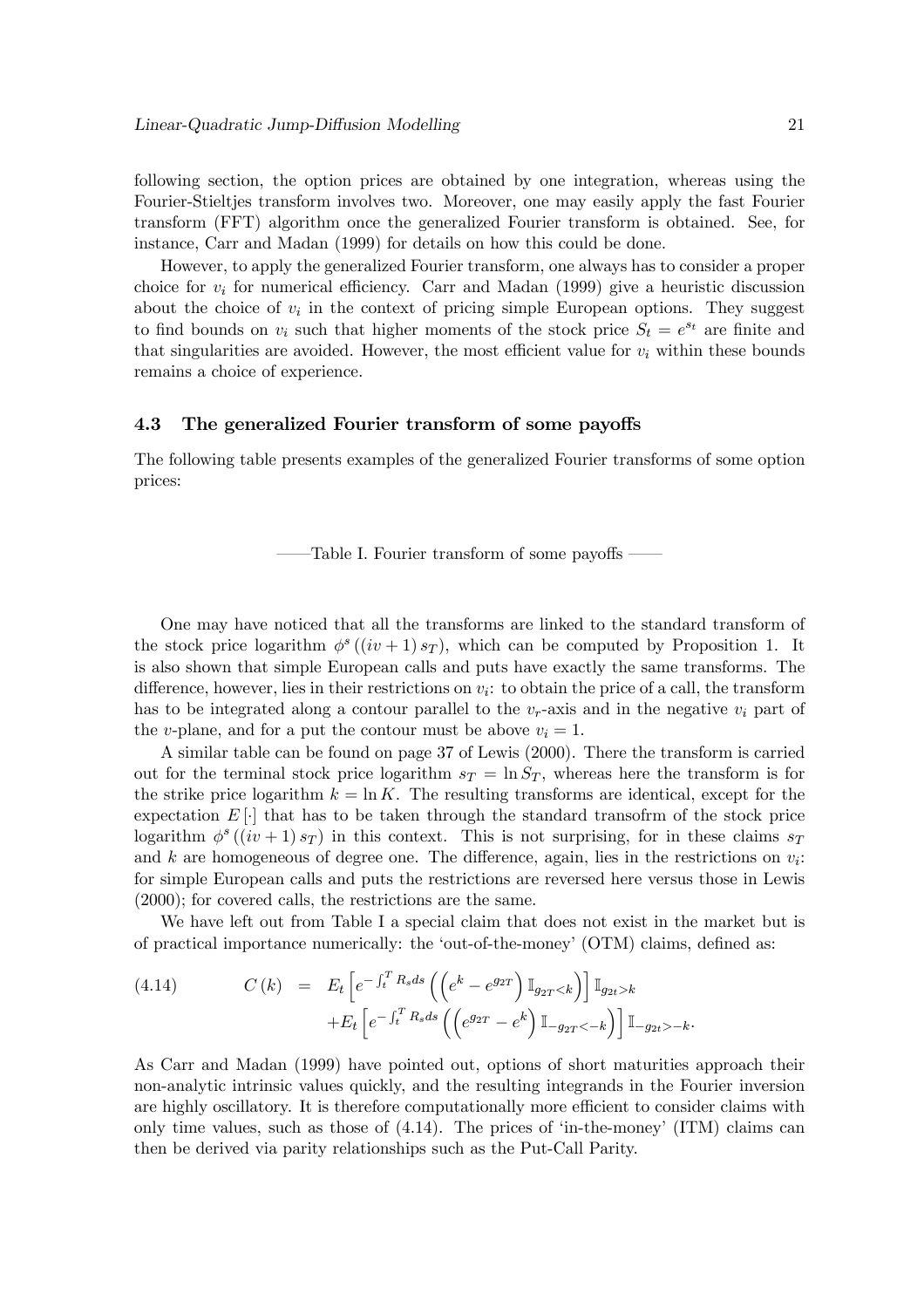.

.

To compute the generalized Fourier transform of (4.14), we can first write it as:

$$
C(k) = \left[e^{k}G_{0,g_2}(k) - G_{g_2,g_2}(k)\right] \mathbb{I}_{g_{2t}>k}
$$

$$
+ \left[G_{g_2,-g_2}(-k) - e^{k}G_{0,-g_2}(-k)\right] \mathbb{I}_{-g_{2t}>-k}.
$$

The following lemma states the transform of  $G_{g_1,g_2}(k)\mathbb{I}_{\{g_3t>k\}}$ , where  $g_i, i = 1, 2, 3$  are all LQ functions:

Lemma 4 Provided all technical integration conditions are satisfied, the generalized Fourier transform of  $G_{g_1,g_2}(k)\mathbb{I}_{\{g_{3t}\geq k\}}$  is:

(4.15) 
$$
\mathbb{G}_{g_1, g_2, g_3}(v) = \int_{\mathbb{R}} e^{ivk} G_{g_1, g_2}(k) \mathbb{I}_{\{g_{3t} \ge k\}} dk
$$

$$
= \frac{1}{iv} \left[ e^{ivg_{3t}} G_{g_1, g_2}(g_{3t}) - G_{g_{1+ivg_2}, g_2}(g_{3t}) \right]
$$

**Proof.** The result is easily derived by applying Fubini Theorem. ■

Note that  $G_{g_1,g_2}(k)$  is actually a limiting case of  $G_{g_1,g_2}(k)\mathbb{I}_{\{g_3t\geq k\}}$ , taken at  $g_{3t} \to \infty$ . Moreover,  $G_{g_1,g_2}(y)$  converges to  $\phi^s(g_{1T})$  as  $y \to \infty$ . It can be checked that, by choosing an appropriate value for the imaginary part of v,  $e^{i\nu g_{3t}}G_{g_1,g_2}(g_{3t})$  vanishes in the limits and (4.15) reduces to (4.12).

The generalized Fourier transform can now be computed for an OTM claim

Proposition 4 The generalized Fourier transform of an OTM claim is:

$$
(4.16) \mathbb{C}(v) = \int_{\mathbb{R}} e^{ivk} C(k) dk
$$
  
= 
$$
\frac{1}{1+iv} e^{(1+iv)g_{2t}} \phi^{s}(0) - \frac{1}{iv} e^{ivg_{2t}} \phi^{s}(g_{2T}) - \frac{1}{v^{2} - iv} \phi^{s}((1+iv) g_{2T}).
$$

Proof. The result of Lemma 4 is directly applicable:

$$
\mathbb{C}(v) = \frac{1}{1+iv} \left[ e^{(1+iv)g_{2t}} G_{0,g_2}(g_{2t}) - G_{(1+iv)g_2,g_2}(g_{2t}) \right]
$$
  
\n
$$
- \frac{1}{iv} \left[ e^{ivg_{2t}} G_{g_2,g_2}(g_{2t}) - G_{(1+iv)g_2,g_2}(g_{2t}) \right]
$$
  
\n
$$
+ \frac{1}{iv} \left[ G_{(1+iv)g_2,-g_2}(-g_{2t}) - e^{ivg_{2t}} G_{g_2,-g_2}(-g_{2t}) \right]
$$
  
\n
$$
- \frac{1}{1+iv} \left[ G_{(1+iv)g_2,-g_2}(-g_{2t}) - e^{(1+iv)g_{2t}} G_{0,-g_2}(-g_{2t}) \right]
$$

Further note that:

$$
G_{g_1,g_2}(k) + G_{g_1,-g_2}(-k) = \phi^s(g_{1T}).
$$

A simplification yields the result.  $\blacksquare$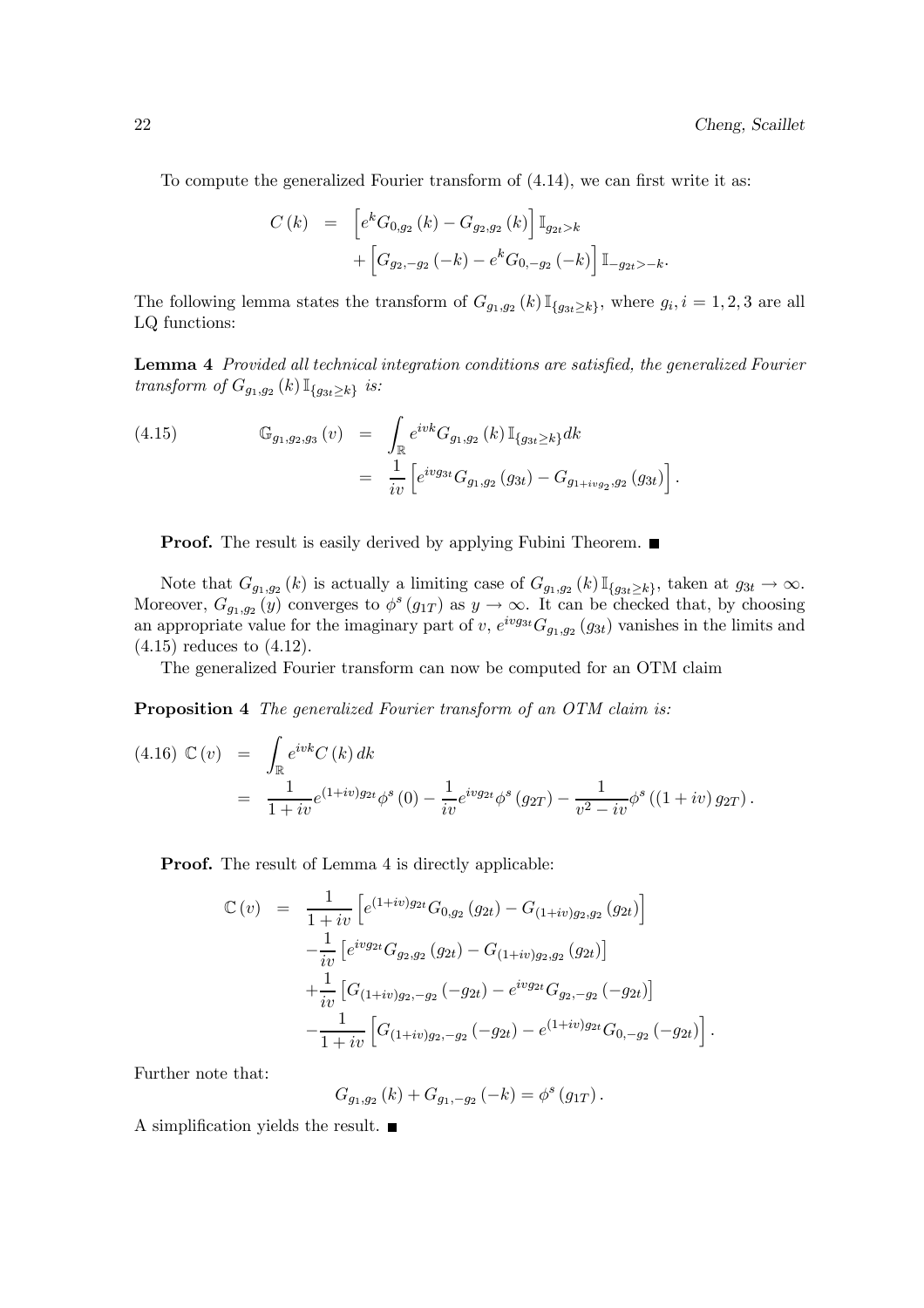## 5 A two-factor stochastic volatility model: a numerical example

In this section we consider a simple 2-factor stochastic volatility model as a numerical application of LQJD modelling.

#### 5.1 The stochastic dynamics of the state vector

Under the risk-adjusted measure, the instantaneous variance,  $V_t$ , is specified to be the square of the sum of two random variables such that it is guaranteed to be positive:

(5.1) 
$$
V_t = 2(X_{1t} + X_{2t})^2,
$$

where the two factors are both mean-reverting processes:

(5.2) 
$$
d\begin{pmatrix} X_{1t} \\ X_{2t} \end{pmatrix} = \begin{pmatrix} \kappa_1 (\theta - X_{1t}) \\ -\kappa_2 X_{2t} \end{pmatrix} dt + \begin{pmatrix} \sigma_1 & 0 \\ 0 & \sigma_2 \end{pmatrix} d \begin{pmatrix} W_{1t} \\ W_{2t} \end{pmatrix},
$$

with  $W_{1t}$  being independent of  $W_{2t}$ . We force the long-term mean of  $X_2$  to be zero, such that it acts as a correction to the driving factor  $X_1$ . One may then view the instantaneous volatility  $\sqrt{V_t}$  as behaving mostly like  $X_1$ , which captures major information contents on the market, with small extra variations from  $X_2$ , which reflect small frequent shifts from time to time.

To ensure that the correlation between the instantaneous variance and the stock return processes is a constant, we let  $s_t = \ln S_t$ , where  $S_t$  is the stock price, and: (5.3)

$$
ds_t = \left(r - \delta - \frac{1}{2}V_t - \lambda \bar{m}\right)dt + (X_1 + X_2)\left[\rho_1 dW_{1t} + \rho_2 dW_{2t} + \sqrt{2 - \rho_1^2 - \rho_2^2}dW_{3t}\right] + dJ_t,
$$

where:

 $r =$  constant risk-free interest rate,  $\delta$  = continuously compounded dividend rate,  $\lambda$  = jump arrival intensity,  $\bar{m}$  = jump risk premium.

The correlation,  $\rho_{s,V}$ , between the price logarithm and the instantaneous variance is then:

(5.4) 
$$
\rho_{s,V} = \frac{\rho_1 \sigma_1 + \rho_2 \sigma_2}{\sqrt{2(\sigma_1^2 + \sigma_2^2)}}.
$$

An interesting property of the model is that, in contrast to existing two-factor models, the diffusion term in (5.3) is allowed to be either positive or negative. We do not think it brings about any problem, for on the one hand there is indeed an equilibrium economy to support such dynamics<sup>3</sup>, and on the other hand the correlation structure between the price logarithm and the factors has more variations, which we consider as an advantage.

 $3$ We thank J. Detemple for pointing this out to us.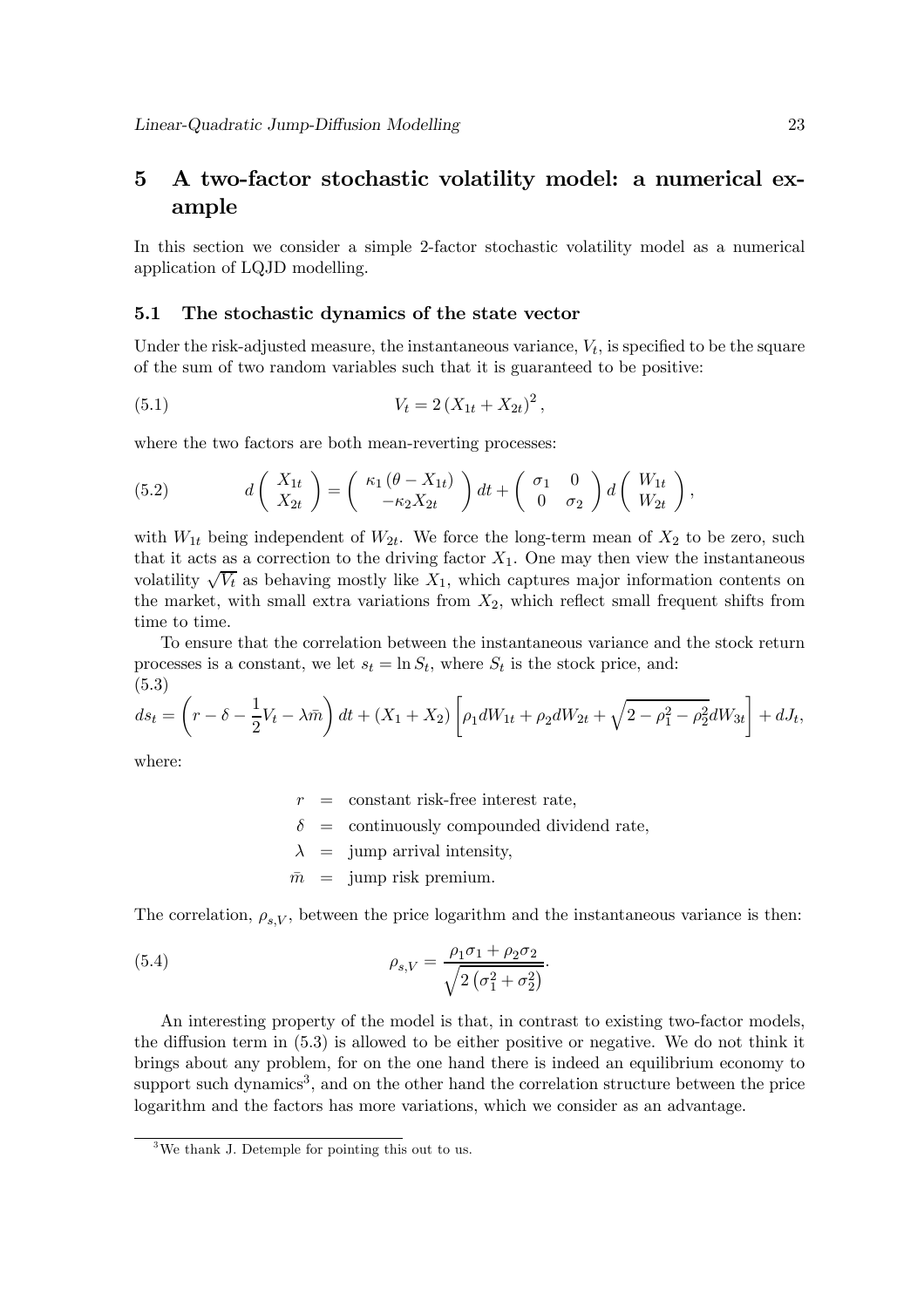To see this point, let:

(5.5) 
$$
\rho_{s,X_i}(t) = \frac{(X_{1t} + X_{2t})\,\rho_i}{\sqrt{V_t}}
$$

be the correlation of  $s_t$  and  $X_{it}$ . Obviously, the sign of  $\rho_{s,X_i}(t)$  now depends on the sign of  $(X_{1t} + X_{2t})$ . In practice, we usually expect  $\rho_i$  to be negative, which will be verified once we calibrate the model to a real data set. Assume this is true for the moment, and consider the following cases:

- 1.  $(X_{1t} + X_{2t}) > 0$  at time t, and the correlation  $\rho_{s,X_i}(t)$  is negative. Therefore, an increase (decrease) in magnitude of  $s_t$  will lead to a decrease (increase) in  $(X_{1t} + X_{2t})$ and thus  $V_t$ , which is indeed consistent with common thinking that a price fall (soar) will drive up (down) the volatility.
- 2.  $(X_{1t} + X_{2t}) \leq 0$  at time t, and the correlation  $\rho_{s,X_i}(t)$  is positive. Since  $X_1$  is quickly reverting to a positive number  $\theta$ , it is expected that in this case, the absolute value of  $(X_{1t} + X_{2t})$  is likely to be small, and the market is in a *quiet* state. Now:
	- (a) If  $s_t$  decreases in the next instant,  $(X_{1t} + X_{2t})$  will decrease as well. And, since  $(X_{1t} + X_{2t})$  is negative,  $V_t$  will actually increase, which is again consistent with common sense.
	- (b) If  $s_t$  increases in the next instant,  $(X_{1t} + X_{2t})$  will increase as well. Two scenarios might occur here: (i)  $s_t$  soars by a small amount such that  $(X_{1t} + X_{2t})$  actually decreases in absolute terms, then  $V_t$  decreases and the market continues in the quiet state; but (ii)  $s_t$  might increase by a large scale such that  $(X_{1t} + X_{2t})$ increases in absolute terms. Then  $V_t$  increases and the market turns towards a more disturbed state.
- 3. Of course, it is also possible that  $(X_{1t} + X_{2t})$  is significantly negative. Mimicking the analysis in the last point, we see that in this case increases in  $s_t$  will probably bring the market back to normal, i.e.,  $(X_{1t} + X_{2t})$  and  $V_t$  will be pulled back to zero; and only further decreases in  $s_t$  or increases of extreme scales in  $s_t$  would push  $(X_{1t} + X_{2t})$ and  $V_t$  away from zero, which probably corresponds to a market turmoil.

Since both  $X_i$ 's are modelled as Ornstein-Uhlenbeck (OU) processes, and since they are independent, it is actually possible to compute explicitly the probability of  $X_{1T} + X_{2T} < 0$ . Knowing that, for an OU process X with parameters  $(k \theta \sigma)$ ,

(5.6) 
$$
X_T | \mathcal{F}_t \sim \mathcal{N}\left((X_t - \theta)e^{-k(T-t)} + \theta, \frac{\sigma^2}{2k}\left(1 - e^{-2k(T-t)}\right)\right),
$$

we have:

(5.7) 
$$
X_{1T} + X_{2T} | \mathcal{F}_t \sim \mathcal{N}(\eta, \xi^2),
$$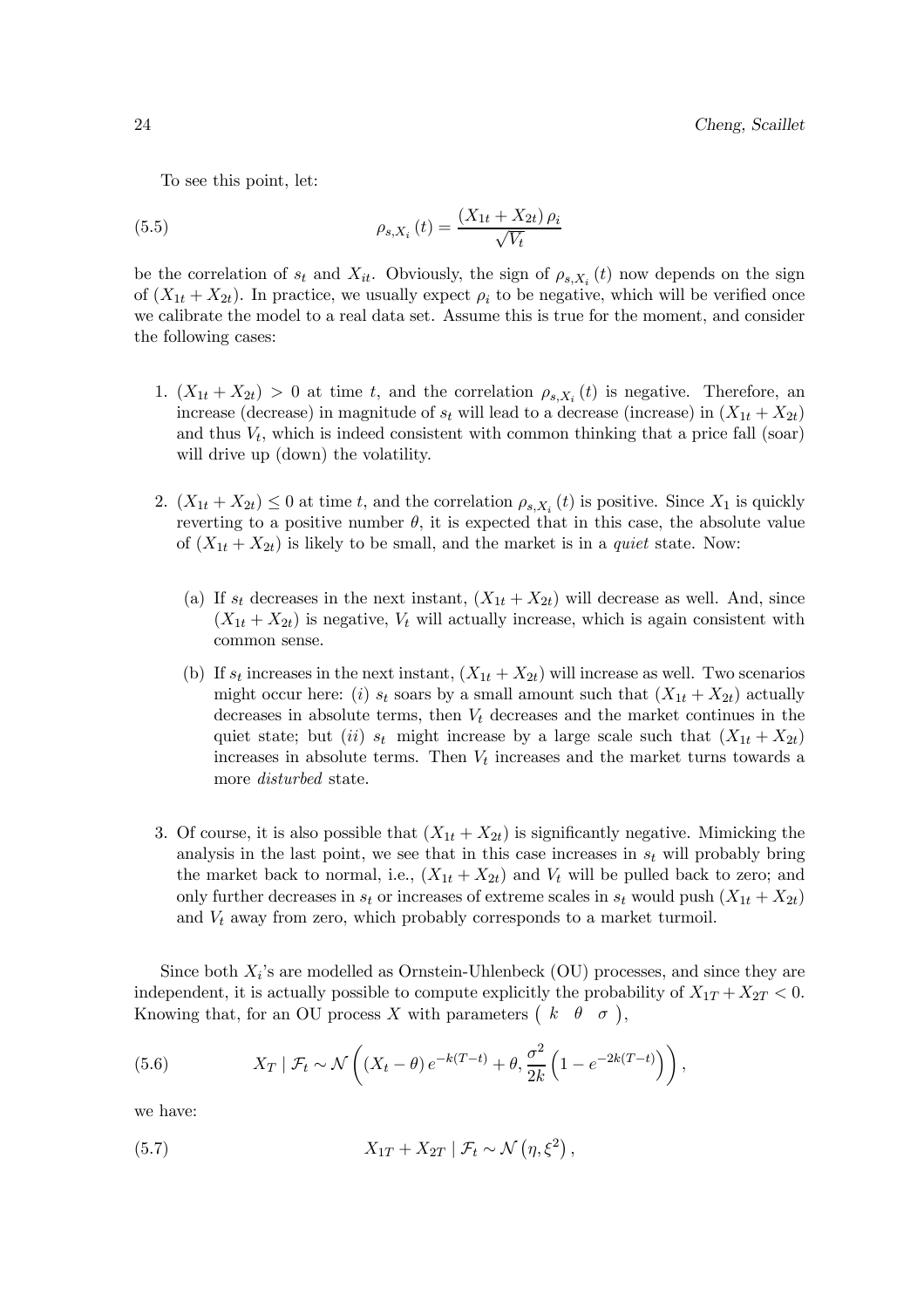where:

(5.8) 
$$
\eta = X_{1t}e^{-k_1(T-t)} + X_{2t}e^{-k_2(T-t)} + \theta_1\left(1 - e^{-k_1(T-t)}\right)
$$

(5.9) 
$$
\xi^2 = \frac{\sigma_1^2}{2k_1} \left( 1 - e^{-2k_1(T-t)} \right) + \frac{\sigma_2^2}{2k_2} \left( 1 - e^{-2k_2(T-t)} \right)
$$

The probability that  $X_{1T} + X_{2T}$  is negative is then:

(5.10) 
$$
P\left(X_{1T}+X_{2T}<0\right)=\mathbf{N}\left(\frac{-\eta}{\xi}\right),
$$

where  $N(\cdot)$  is the cumulative distribution function of the standard normal distribution.

#### 5.2 Other related models

Our LQJD model extends the Stein and Stein model in three directions by introducing two volatility factors, correlation and jumps. In Stein and Stein (1991), the volatility of the stock price is modelled as the square of an OU process X with parameters  $(k \theta \sigma)$ , which is assumed to be independent of s. A correlated version of the Stein and Stein model with closed form solutions for call option prices can be found in Schöbel and Zhu (1999).

A simple application of Ito's lemma on  $V_t = X_t^2$  reveals that

(5.11) 
$$
dV_t = 2k \left[ \left( \frac{\sigma^2}{2k} + \theta X_t \right) - V_t \right] dt + 2X_t \sigma_t dW_{1t}.
$$

When  $\theta \equiv 0$ , the correlated Stein and Stein model looks very similar to that of Heston (1993) where  $V_t$  is a square-root process. However, it is obvious that if the volatility of the stock price is modelled as the square of an OU process, the diffusion of the volatility factor plays an important role in the drift of  $V_t$ , while in the Heston model, the diffusion of the volatility factor, now  $V_t$  itself, has nothing to do with the drift of  $V_t$ . This property also holds asymptotically, namely on the stationary distribution of the variance process. In the correlated Stein and Stein case, the stationary distribution is a chi-square distribution with mean dependent on the diffusion term of the volatility factor, while in the Heston case it is a Gamma distribution with mean independent of the diffusion term. We believe that the former is more intuitively appealing, for it is indeed expected that, when volatility of volatility is high, the level of the volatility itself is large as well. Clearly the scaled integrated variance  $\int_t^T V_s ds/(T-t)$  will also inherit this dependence feature for either finite or infinite maturities.

Preliminary calibration exercise indicates that, for the data set we have used, the long term level  $\theta$  of the volatility factor is essentially zero. The model is then almost identical to the Heston one and is short of interest for subsequent comparisons. For a detailed discussion of the boundary behavior of the instantaneous volatility at  $V_t = 0$ , see Schöbel and Zhu (1999).

Our aim is then to compare the performance of multi-factor volatility models. The first two factor volatility model we take for comparison is the affine model proposed by Duffie, Pan, and Singleton (2000). The instantaneous variance  $V_t$  is now made mean-reverting to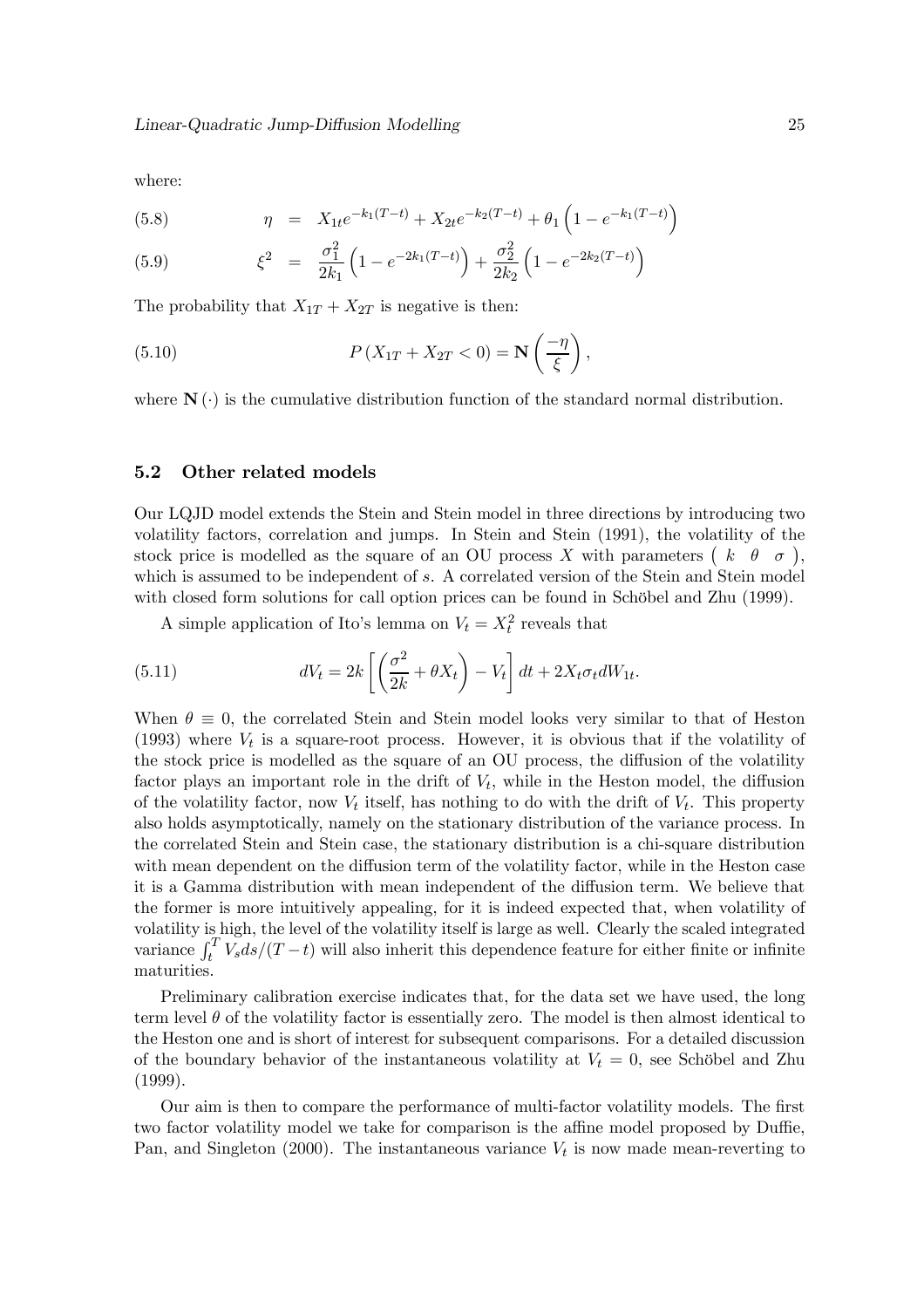a stochastic long-term trend  $\bar{V}_t$  and is correlated with  $s_t$  at a constant rate  $\rho$ . (5.12)

$$
d\left(\begin{array}{c} V_t \\ \bar{V}_t \\ s_t \end{array}\right) = \left(\begin{array}{c} \kappa_1\left(\bar{V}_t - V_t\right) \\ \kappa_2\left(\theta - \bar{V}_t\right) \\ r - \delta - \frac{1}{2}V_t \end{array}\right)dt + \left(\begin{array}{ccc} \sigma\sqrt{1-\rho^2}\sqrt{V_t} & 0 & \sigma\rho\sqrt{V_t} \\ 0 & \sigma_0\sqrt{\bar{V}_t} & 0 \\ 0 & 0 & \sqrt{V_t} \end{array}\right)d\left(\begin{array}{c} W_{1t} \\ W_{2t} \\ W_{3t} \end{array}\right).
$$

The model resembles ours in that the instantaneous variance process has constant correlation with the price logarithm and that a stochastic factor has been identified to capture the long-term level of the variance. The difference between  $V_t$  and  $\bar{V}_t$  can thus be considered as the correction factor, which we try to model with  $X_2$ . However, besides being affine, the model also differs from ours in the correlation structure between  $s_t$  and the volatility factors. In this case, the correlation is fully captured by  $V_t$  alone, and the long-term level of the volatility is allowed to drift around freely. Our calibration results in the following reveal that such specification dampens the benefits of introducing a second factor for the volatility.

A more closely related model to ours is the affine model of Bates (2000), where the two factors are modelled as square-root processes:

(5.13) 
$$
dV_{it} = \kappa_i (\theta_i - X_{it}) dt + \sigma_i \sqrt{V_{it}} dW_{it}, \qquad i = 1, 2,
$$

each having a constant correlation  $\rho_i$  with the stock price logarithm, and the instantaneous variance is simply the sum of factors:  $V_t = V_{1t} + V_{2t}$ .

Several differences exist between this affine model and our quadratic model. First, since the volatility factors in the Bates model have the same structure, they are not clearly identifiable. This gives rise to confusion in both estimating and interpreting the results. For instance, the magnitudes of long term means  $\theta_i$  and the mean-reverting speeds  $\kappa_i$  alternate in order completely when different estimation methods are applied. See Bates (2000) (e.g., Table 2 on page 203 and Table 6 on page 215). To amend for this problem, we restrict  $\theta_2$ to be zero as in our two-factor LQJD model. Such restriction assigns the same role to  $V_2$  as that of  $X_2$  in our model, and facilitates meaningful comparisons of the fitted parameters.

Second, the Bates' model is essentially linear, while ours is nonlinear. Obviously, the factors in Bates (2000) correspond to the squares of our factors, i.e.  $V_i \sim X_i^2$  for  $i = 1, 2$ . What is missing is the cross products of the factors,  $X_1X_2$ , which can be considered as an additional factor by Proposition 3. Considering that nonlinearity has been documented in many empirical studies, the existence of such factor in our model seems to a great advantage as will also be revealed in the numerical section of this paper.

The third difference lies in the correlation structure. The correlation between the price logarithm and the instantaneous variance in Bates' model is:

(5.14) 
$$
\rho_{s,V}^B(t) = \frac{\rho_1 \sigma_1 V_{1t} + \rho_2 \sigma_2 V_{2t}}{\sqrt{V_t \left(\sigma_1^2 V_{1t} + \sigma_2^2 V_{2t}\right)}},
$$

which is not a constant. Although the time varying feature of  $\rho_{s,V}^B(t)$  is desirable, the facts that it stays negative over time and that the correlations between the price logarithm and the factors are constant make the model less versatile in handling different states of market as compared to ours.

To our best knowledge the three multi-factor volatility models we have discussed so far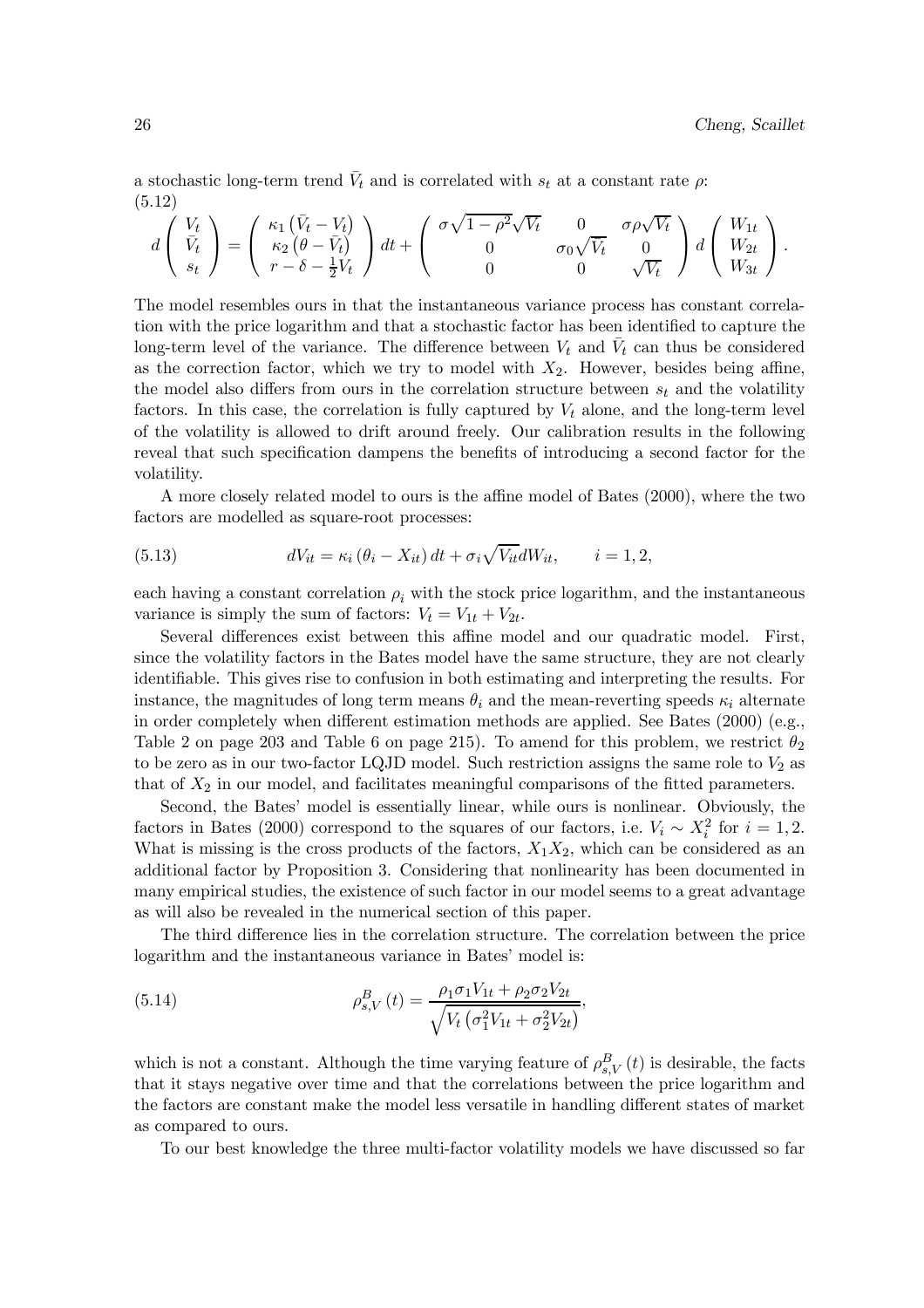represent the status quo of research in modelling stochastic volatility. We note that Leippold and Wu (2002) also mention how stochastic volatility can be modelled in the quadratic class under the stringent assumption that the volatility and the stock price are independent of each other. It has been shown in several works that a negative correlation, in particular, leads to a downward volatility skew, which is related to the premium in option prices for large down-side risk that has existed since the 1987 crash. See, for instance, Renault and Touzi (1996) for further discussions on the relationship between the correlation and the shape of implied volatility, and Bates (1991) for relevant empirical evidence. The independence assumption thus constitutes an intrinsic drawback for modelling stochastic volatility.

In the following calibration exercise, we will use the one-factor affine stochastic volatility model developed by Heston (1993) as benchmark and confront all models with it in various aspects. Such exercise would reveal, in hierarchical order, the necessity of having the second factor in the model, the desirability of a more flexible correlation structure between the state variables, and the advantages of adding nonlinearity in the structure of the state vector.

We note that the models under discussion can be further extended to include jumps (with even stochastic intensity of arrivals, either linear or nonlinear) in the state vector. To keep matters at bay, we present estimation results for models where jumps are only affecting  $s_t$ . The jump component has a constant arrival time intensity  $\lambda$  with jump size distributed as a lognormal variable with mean  $\mu_J$  and standard deviation  $\sigma_J$ . More sophisticated jump specifications are left to future research.

#### 5.3 Data and estimation methods

Our data set of option prices corresponds to prices inferred from implied volatilities of S&P500 index options across strikes and maturities on November 2, 1993 (87 entries in total). This set extracted from Ait-Sahalia and Lo (1998) is exactly the same as the one studied in Duffie, Pan and Singleton (2000). This enables us to use their estimates as guidance in calibration and as benchmark for comparison. We also opt for their choice of setting the interest rate  $r = 3.19\%$ , the dividend rate  $\delta = 0$ , and the jump risk premium

$$
\bar{m} = \exp\left(\mu_J + \frac{1}{2}\sigma_J^2\right) - 1,
$$

ensuring risk-neutrality. Figure 1 displays the market implied volatility smiles for all maturities.

–– Figure 1. Market implied smiles ––

The generalized Fourier transform of puts and calls are readily available from Table I. Hence the prices are easily obtained by Fourier inversion, and we only need to choose a suitable value for the imaginary part of the transform variable  $v_i$ . Using the technique discussed at the end of Section 4.2, we decide that  $v_i = 1.5$  for puts (the value of  $v_i$  for calls can be determined in the same way). A plot of the modulus of the generalized Fourier transform against the imaginary and the real parts of the transform variable gives a visual justification of our choice. Figure 2 corresponds to this plot for the LQ model. It can be seen that the modulus is almost nil for  $v_i = 1.5$ . Plots of other models are similar and will not be presented: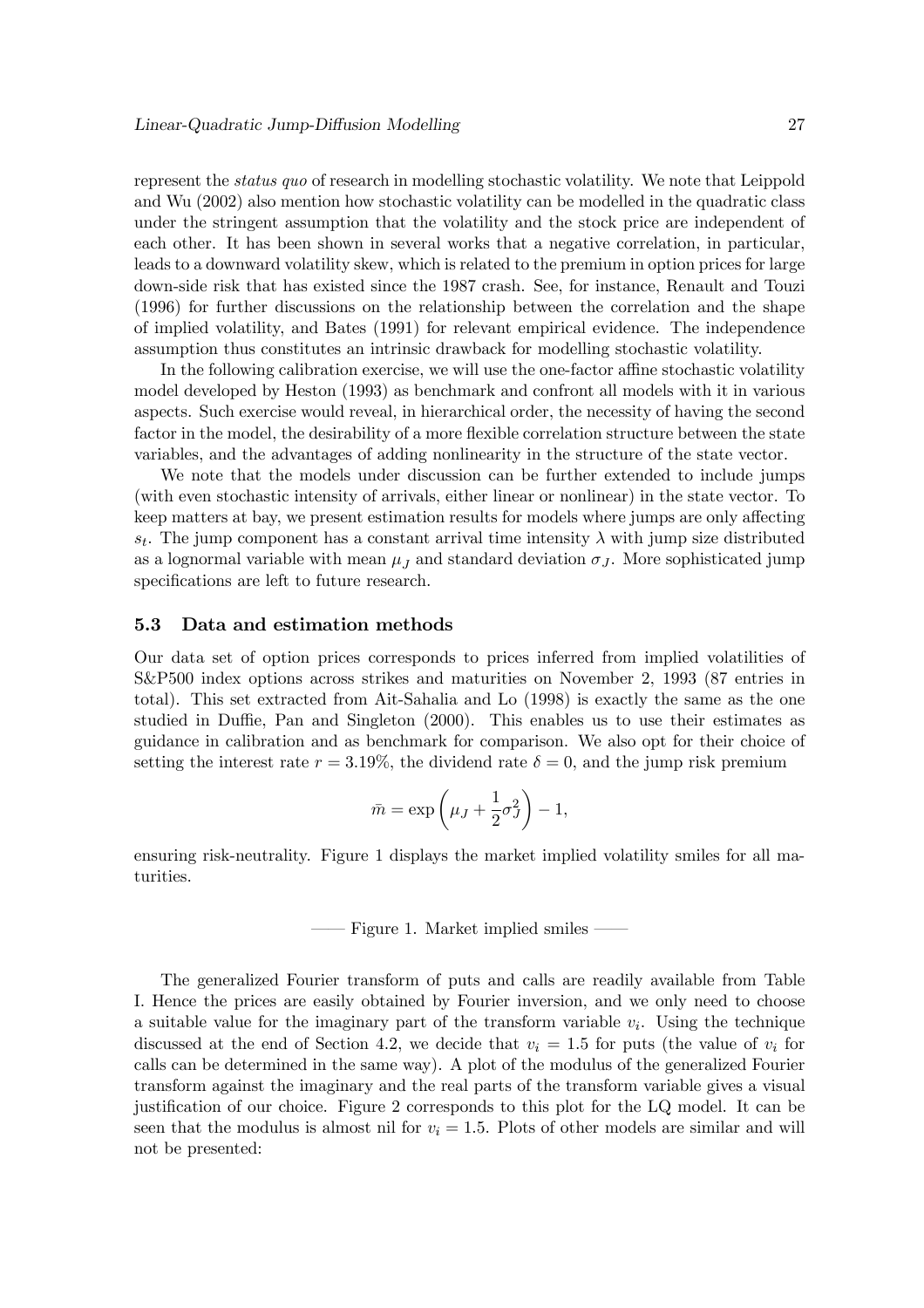Figure 2. The modulus of the transform integrand

Apparently, singularities arise in the neighborhood of zero. In other areas the transform is well-behaved. Therefore, any value of  $v_i$  that is far enough from zero would suffice for the Fourier inversion to work, provided that it satisfies the restrictions in Table I. A further observation is that the plot is symmetric about  $v_i = 0$ . This property is termed *reflection* symmetry in Lewis  $(2000)$ .

Once the transform variable is determined, we calibrate the theoretical prices to the market data by minimizing the mean square errors  $(MSE)^4$ . Since the parameter sets are of large scale, optimization program may terminate at local optima. We adopt a simple but effective approach to resolve this issue. First, we set appropriate ranges for the individual parameters such that absurd values would not show up. Then we optimize MSEs over randomly chosen initial values inside subsets of the set of parameters, and we select the set of parameters achieving the best MSE after convergence. Thanks to that procedure we are convinced that the resulting parameters are what we are after.

We also use the fitted parameters to compute mean absolute errors (MAD) of prices, as well as MSE and MAD of implied volatilities. Any one of these four criteria can serve as yardstick for measuring the performance of various models. Note however that market practitioners usually work and think in terms of fitted smiles, and will probably favour use of criteria based on implied volatilities.

#### 5.4 Estimation results

The following table presents fitted parameter values for the LQ, Bates, Duffie, Pan and Singleton (DPS), and Heston models, with and without jumps.

–– Table II. Fitted parameters ––

As could have been expected, the most sophisticated models exhibit better fits: the Heston and DPS model stick to the lower spectrum of the performance scale, and the Bates and LQ models compete at the higher end. Moreover, models with jumps significantly improve the fits in all cases. In terms of MSE of fitted prices, our LQ model emerges as best among all considered models. The Bates model gives a better fit in the domain of implied volatilities when calibrated without jumps. However this is no longer the case when jumps are added.

To verify the results, we further divide the fitted option prices into three subsamples according to moneyness. An option is at-the-money (ATM) if its strike price is within the  $\pm 2\%$  of the spot, and a call (resp. put) is out-of-the-money (OTM) if its strike is above 102% (resp. below 98%) of the spot. In almost all cases, the LQ model beats others by a fairly large margin. However, the Bates model performs better in terms of MSE in the cases of ATM and OTM options without jumps, winning by 0.007 and 0.0003, respectively, over the LQ model. However, it loses by 0.015 in the case of ITM options.

<sup>4</sup>Programs have been developed in Matlab and rely on the routines ode15s.m for solving the ODEs, quad.m for numerical integration, and lsqnonlin.m for minimization of MSEs. They are available upon request from the authors.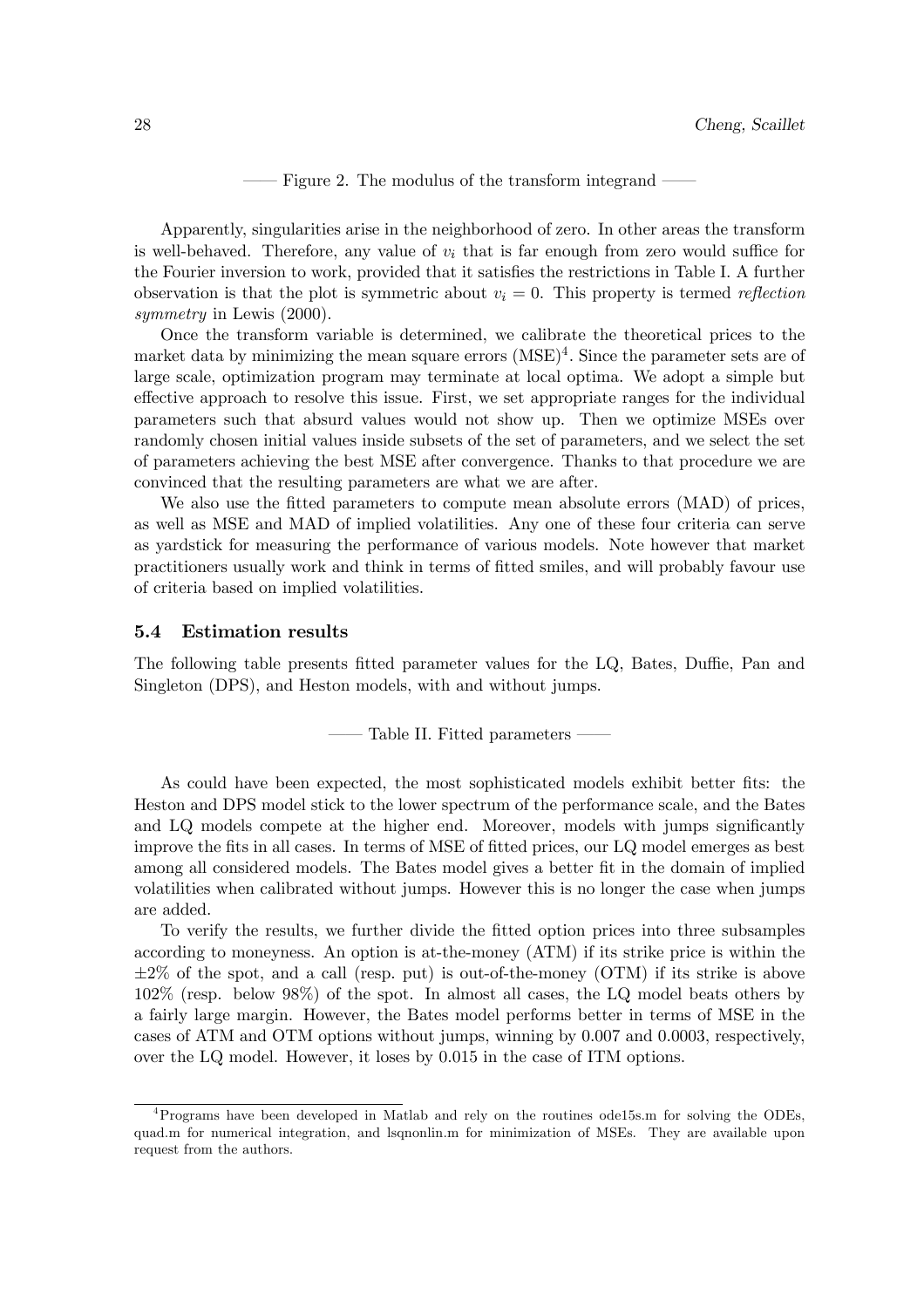Table III. The MSE and MAD

It is interesting to observe that the DPS and Heston models are almost identical in all aspects. Our first observation is that the volatility of the stochastic long-term mean of the volatility is very close to zero, which in fact renders it to be deterministic for this specific set of data. Re-examination of the structure of the model then leads us to believe that the problem arises out of the fact that the long term mean  $\bar{V}$  is made independent of the stock price process: the stochastic volatility factor  $V_t$ , which is correlated with  $s_t$ , has largely gauged the effects of randomness and hence adding an independent variable would not give rise to further improvements. This, however, also unveils the other side of the story. If there is indeed a need to add an extra factor, such factor should be correlated with the stock price so as to capture what the first volatility factor  $V_{1t}$  has missed out. In other words, it should really play a supplementary role in the model. Adding too many factors may well lead to over-fitting and must be cautioned against in the name of the principle of parsimony.

Thus, we are more convinced (than ever) that the second volatility factor,  $X_{2t}$ , resp.  $V_{2t}$ , in the LQ, resp. Bates, model, should act as a *corrector*: its mean should be small, and its variations be far less drastic than the first volatility factor. Our restriction that  $\theta_2 = 0$ is thus appropriate, if not absolutely necessary.

The calibration exercise indeed yields what has been expected. For example, the volatility of the second volatility factor is about  $\frac{1}{5}$ , resp.  $\frac{1}{10}$ , of that of the first one in the LQ, resp. Bates, model without jumps, and about  $\frac{1}{6}$ , resp.  $\frac{1}{200}$ , with jumps.

Another interesting parameter estimate is the correlation of the correction factor with  $s_t$ . In either cases of Bates and LQ models, the correlation is very close to  $-1$ . This points to a possibility of modelling the feedback effect. In previous sections we have shown that such effect cannot be modelled through the drift matrix in the LQJD setting. However, the feedback factor can be well incorporated through the diffusion matrix. The data set we have used has provided an empirical justification for such presumption.

Furthermore, we note that the mean-reverting speed of the second volatility factor is small. In the LQ model without jumps and the Bates model with jumps, it is virtually zero. This makes the correction factor a pure innovation that is (perfectly) inversely correlated with the stock price logarithm. A by-product of having an innovation of this kind is the justification of *order shifting* in parameter estimates in the Bates model. Recall that  $V_i$  in the Bates model corresponds to the square of  $X_i$  in the LQ model. By Ito's lemma, it can be shown that the long term mean  $\theta_2$  of the second volatility factor is of order  $\sigma_2^2/2k_2$ , where  $\sigma_2$  and  $k_2$  are the parameters of the LQ model. A small  $k_2$  would then lead to large  $\theta_2$  estimates, provided that the LQ model is the correct one.

The following figures give a visual presentation of the fitted results.

–– Figures 3. Implied volatility surface ––

Figure 3 presents the calibrated implied volatility surfaces of the LQ model, with and without jumps. One can easily observe that the 'steepness' of the surface increases with jump components. Moreover, the slopes of the smiles level out as time to maturity increases.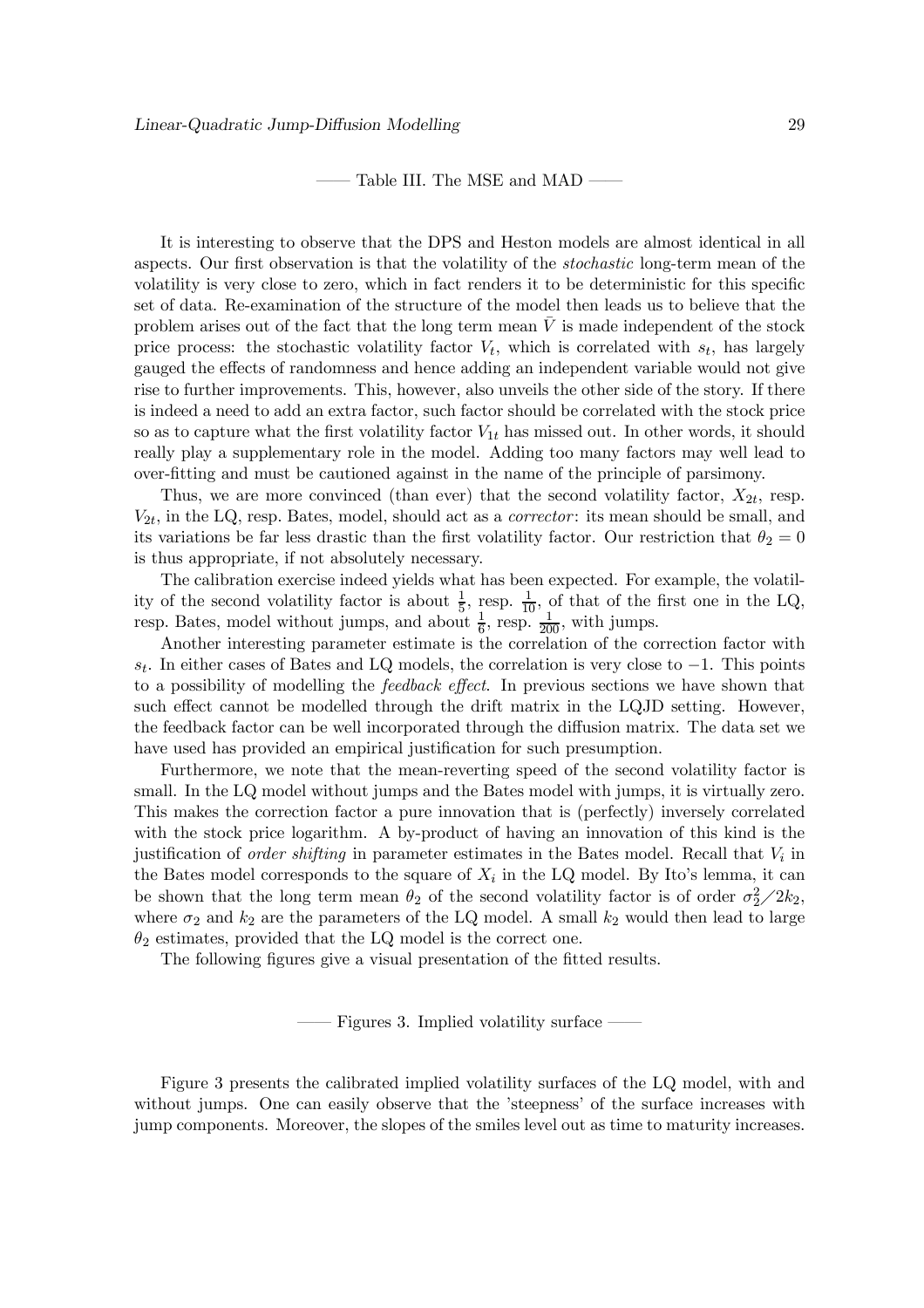–– Figures 4. 17-day-to-maturity implied volatility smiles ––

Figures 4 plots the fitted 17-day-to-maturity smiles of all models againt the market implied smile. Again, adding jumps significantly improves goodness-of-fit. The LQ and Bates models come quite close to each other. Both of them display under-pricing in the far OTM (ITM) ends, and slight over-pricing ATM. The LQ model has more curvature than the Bates model, by virtue of non-linearity.

–– Figures 5. 318-day-to-maturity implied volatility smiles ––

Figure 5 is similar in spirits to Figure 4, except that the 318-day-to-maturity smiles are plotted. In this case, the jump component no longer plays an important role in fitting performance, and all models calibrate the market fairly well. One can again observe that the LQ model demonstrates more curvature than the rest.

### 6 Conclusion

We have generalized transform analysis methods existing for the AJD and quadratic classes to the LQJD case. We present in detail the characterization of the LQJD structure, and derive in a rigorous manner restrictions for identification. The standard and extended transforms, as well as pricing formulas for standard financial claims, are also obtained. Furthermore, we show that the system of ODEs, which is identified as an intermediate step to solving the transforms, is a system of non-symmetric Riccati differential equations, and find there exists a standard routine to resolve the pricing problem in the LQJD setting. Finally, we prove that an LQJD model can be converted to an AJD model by introducing a vector of pseudo factors. The notion is quite intuitive, but has never been demonstrated rigorously before. This result proves to be very strong, for researchers have always taken affine and quadratic models as two separate classes, whereas we show that the set of the quadratic models that is absolutely distinct from the affine ones is actually empty in terms of asset pricing by transform analysis.

Unlike previous research on quadratic models, all of them oriented towards the modelling of the term structure of interest rates, we consider the issue of multifactor stochastic volatility. Our calibration exercise reveals that incorporating nonlinearity into the instantaneous volatility process significantly improves goodness-of-fit over affine multifactor stochastic volatility models with the same number of factors.

Since our model is very flexible, selecting an appropriate one for the modelling of various stochastic processes in finance will be of great concern. We leave this issue, as well as further econometric analysis of the performance of LQJD modelling, for future research.

## Appendix A. Identification restrictions and ODEs

This first appendix gives details about the derivation of the identification restrictions underlying the LQJD modelling as well as the computation leading to the ODEs of Proposition 1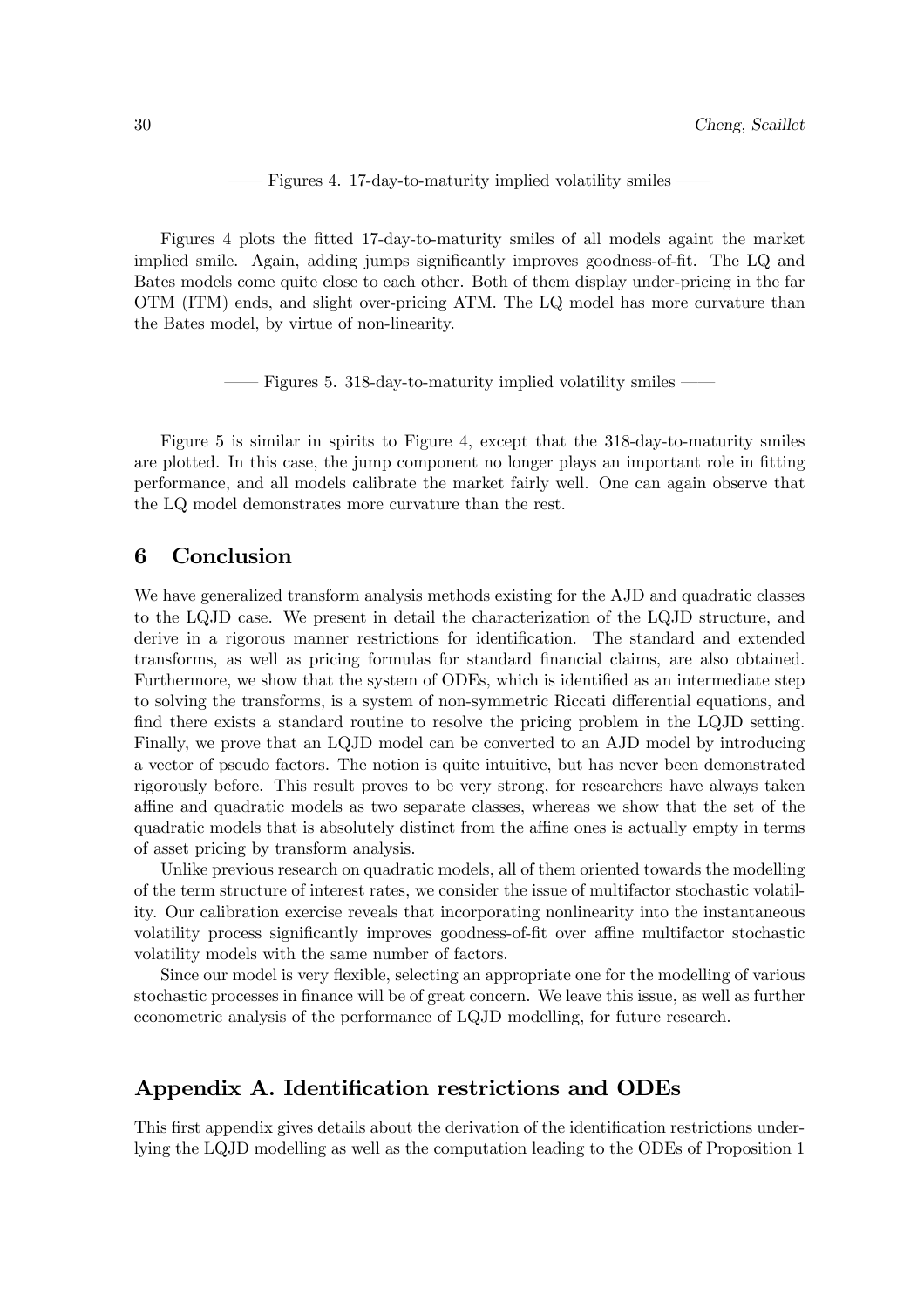(ODEs of Proposition 2 can be computed along similar lines). They both rely on the PIDE of Lemma 1:

$$
R = \dot{g}_1 + \mu^\top \nabla_x g_1 + \frac{1}{2} tr \left[ \left( \nabla_{xx} g_1 + \nabla_x g_1 (\nabla_x g_1)^\top \right) \Omega \right] + \lambda \left[ \theta_1 (l_1) - 1 \right],
$$

where all terms should be  $LQ$  in  $x$ .

## A.1 Justification of identification restrictions

The right hand side of the above PIDE contains the following two quantities:

(*i*)  $\mu^{\top} \nabla x g_1$ , and (*ii*)  $tr \left[ \bigtriangledown_x g_1 \bigtriangledown_x g_1^{\top} \Omega \right]$ , where

$$
g_1 = \frac{1}{2} x^{\top} \Lambda_1 x + b_1^{\top} x + c_1
$$
  
= 
$$
\frac{1}{2} \bar{x}^{\top} A_1 \bar{x} + k_1^{\top} \bar{x} + l_1^{\top} \bar{x} + c_1.
$$

The first, resp. second, one depends on  $\mu$ , resp.  $\Omega$ , and will need to be LQ in x to achieve identification. We start by making no assumptions on  $\mu$  and  $\Omega$ .

First, we stack  $\mu$  as:

$$
\mu = \left(\begin{array}{c} \frac{1}{2}\bar{\mathbf{x}}^\top A_{\mu_1}\bar{\mathbf{x}} + k_{\mu_1}^\top\bar{\mathbf{x}} + l_{\mu_1}^\top\mathbf{x} + c_{\mu_1}\\ \vdots\\ \frac{1}{2}\bar{\mathbf{x}}^\top A_{\mu_n}\bar{\mathbf{x}} + k_{\mu_n}^\top\bar{\mathbf{x}} + l_{\mu_n}^\top\mathbf{x} + c_{\mu_n} \end{array}\right)_{n\times 1}
$$

.

Let:

$$
\mathcal{A} = \begin{pmatrix} A_{\mu_1} \\ \vdots \\ A_{\mu_n} \end{pmatrix}_{mn \times m}, \quad \mathcal{K} = \begin{pmatrix} k_{\mu_1}^{\top} \\ \vdots \\ k_{\mu_n}^{\top} \end{pmatrix}_{n \times m}, \quad \mathcal{L} = \begin{pmatrix} l_{\mu_1}^{\top} \\ \vdots \\ l_{\mu_n}^{\top} \end{pmatrix}_{n \times (n-m)}, \quad \mathcal{C} = \begin{pmatrix} c_{\mu_1} \\ \vdots \\ c_{\mu_n} \end{pmatrix}_{n \times 1},
$$

then  $\mu$  can be compactly written as:

$$
\mu = \frac{1}{2} \left( \mathbf{I}_n \otimes \bar{\mathbf{x}}^\top \right) \mathcal{A} \bar{\mathbf{x}} + \mathcal{K} \bar{\mathbf{x}} + \mathcal{L} \underline{\mathbf{x}} + \mathcal{C}.
$$

Now:

$$
2\mu^{\top} \nabla x \, g_1 = \left[ \left( \mathbf{I}_n \otimes \bar{\mathbf{x}}^{\top} \right) \mathcal{A} \bar{\mathbf{x}} + \mathcal{K} \bar{\mathbf{x}} + \mathcal{L} \underline{\mathbf{x}} + \mathcal{C} \right]^{\top} \left( \Lambda_1 x + b_1 \right) \\ = \left[ \left( \mathbf{I}_n \otimes \bar{\mathbf{x}}^{\top} \right) \mathcal{A} \bar{\mathbf{x}} + \mathcal{K} \bar{\mathbf{x}} + \mathcal{L} \underline{\mathbf{x}} + \mathcal{C} \right]^{\top} \left[ \left( \begin{array}{c} A_1 \bar{\mathbf{x}} \\ 0 \end{array} \right) + \left( \begin{array}{c} k_1 \\ l_1 \end{array} \right) \right].
$$

For it to be  $LQ$  in  $x$ , we must have:

(A.1) 
$$
\left[ \left( \mathbf{I}_n \otimes \bar{\mathbf{x}}^{\top} \right) \mathcal{A} \bar{\mathbf{x}} \right]^{\top} \left( \begin{array}{c} A_1 \bar{\mathbf{x}} \\ 0 \end{array} \right) = 0,
$$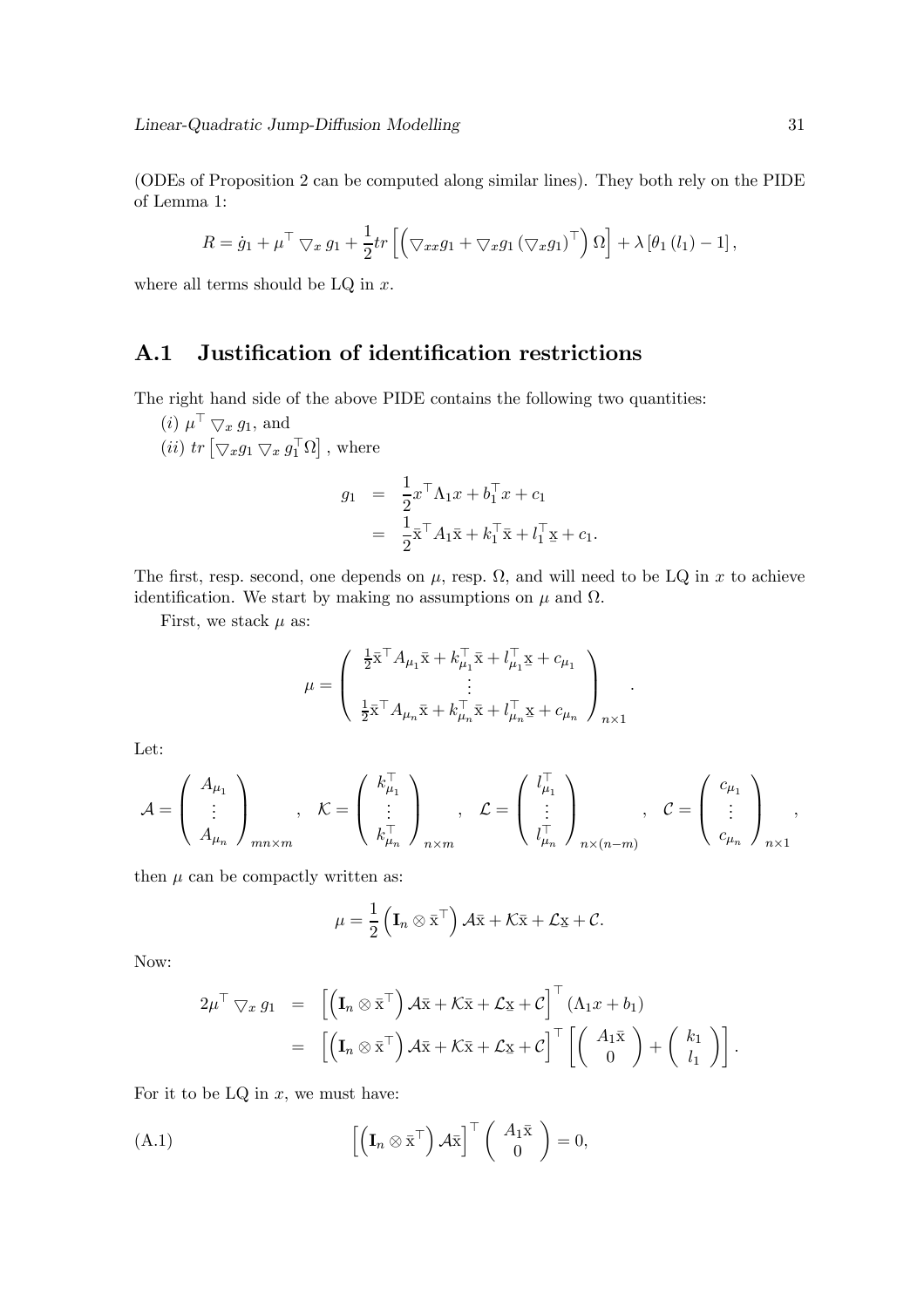which leads to  $A_{\mu_i} \equiv 0$ , for all  $i = 1, 2, \dots, m$ . This justifies Assumption 2.

Similarly, we write  $\Omega$  as:

$$
\Omega = \frac{1}{2} \left( \mathbf{I}_n \otimes \bar{\mathbf{x}}^{\top} \right) \mathfrak{A} \left( \mathbf{I}_n \otimes \bar{\mathbf{x}} \right) + \mathfrak{K} \left( \mathbf{I}_n \otimes \bar{\mathbf{x}} \right) + \mathfrak{L} \left( \mathbf{I}_n \otimes \bar{\mathbf{x}} \right) + \mathfrak{C}.
$$

For  $tr \left[ \bigtriangledown_x g_1 \bigtriangledown_x g_1^{\top} \Omega \right]$  to be LQ in x, we must have:

$$
(\Lambda_1 x)^\top \left[ \left( \mathbf{I}_n \otimes \bar{\mathbf{x}}^\top \right) \mathfrak{A} \left( \mathbf{I}_n \otimes \bar{\mathbf{x}} \right) + \mathfrak{K} \left( \mathbf{I}_n \otimes \bar{\mathbf{x}} \right) + \mathfrak{L} \left( \mathbf{I}_n \otimes \mathbf{x} \right) \right] (\Lambda_1 x) = 0,
$$

or individually,

(A.2) 
$$
x^{\top} \Lambda_1^{\top} \left( \mathbf{I}_n \otimes \bar{\mathbf{x}}^{\top} \right) \mathfrak{A} \left( \mathbf{I}_n \otimes \bar{\mathbf{x}} \right) \Lambda_1 x = 0,
$$

$$
(A.3) \t\t x+ \Lambda1+ \mathfrak{K} (\mathbf{I}_n \otimes \bar{\mathbf{x}}) \Lambda_1 x = 0,
$$

$$
(A.4) \t\t x+ \Lambda1+ \mathfrak{L} (\mathbf{I}_n \otimes \mathbf{x}) \Lambda_1 x = 0,
$$

which justify Assumptions 3, 4, and 5, respectively.

Assumptions 6, 7 and 8 are there to rule out possible appearance of  $x^{\frac{1}{2}}$  in the process of identifying ODEs.

Assumption 9 on the jump components is justified as follows. Note that the ODEs are identified by imposing  $\mathcal{D}\Phi_t = 0$ , where the infinitesimal operator  $\mathcal D$  is defined in (3.3) and  $\Phi_t$  is exponential-LQ in the state vector as in (3.5). The last component in  $\mathcal{D}\Phi_t$  is:

$$
\lambda(x,t) \int_{\mathbb{D}} \left[ \Phi_t(x+y) - \Phi_t(x) \right] \Pi(x,dy)
$$
  
=  $\Phi_t(x) \lambda(x,t) \int_{\mathbb{D}} \exp \left( \frac{1}{2} x^\top \Lambda y + \frac{1}{2} y^\top \Lambda x + \frac{1}{2} y^\top \Lambda y + b^\top y \right) \Pi(x,dy)$ 

Since  $\Phi_t(x)$  can be cancelled throughout  $\mathcal{D}\Phi_t=0$ , and since we want the remaining terms all be LQ functions for identification, it is necessary that the integral term in the above equation be independent of x. Given the structure of  $\Lambda$  imposed by Assumption 1, the minimal restriction on y is then Assumption 9, namely its first  $m$  entries are zeros.

## A.2 Obtaining the ODEs: details of computations

Now that the identification restrictions have been derived, we may use them and derive the ODEs of Proposition 1. We proceed term by term and put  $g = g_i$ ,  $i = 1, 2$ , for notational convenience.

## **A.2.1** Computation of  $\mu^{\top} \nabla_x g$

First note that:

$$
\nabla x g = \Lambda x + b = \begin{pmatrix} A\bar{x} + k \\ l \end{pmatrix}.
$$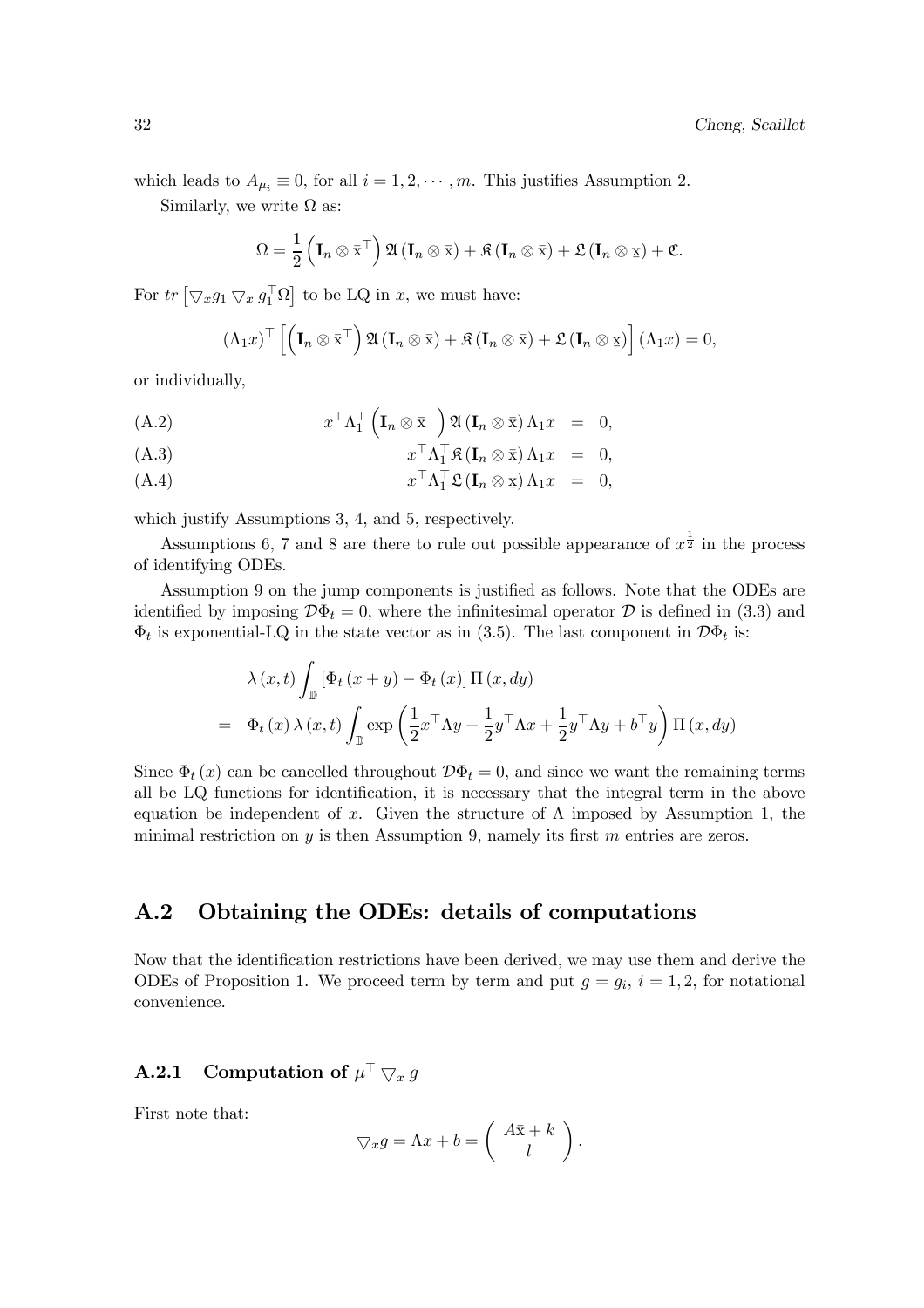Then:

$$
\mu^{\top} \nabla x \, g = (\bar{\mu}^{\top} \underline{\mu}^{\top}) \left( \begin{array}{c} A\bar{x} + k \\ l \end{array} \right)
$$

$$
= \bar{\mu}^{\top} (A\bar{x} + k) + \underline{\mu}^{\top} l.
$$

Knowing that:

$$
\bar{\mu}(\bar{x},t) = \bar{\mathcal{K}}\bar{x} + \bar{\mathcal{C}},
$$

and that

$$
\underline{\mu}(\bar{\mathbf{x}}, \mathbf{x}, t) = \frac{1}{2} \left( \mathbf{I}_{n-m} \otimes \bar{\mathbf{x}}^{\top} \right) \underline{\mathcal{A}} \bar{\mathbf{x}} + \underline{\mathcal{K}} \bar{\mathbf{x}} + \underline{\mathcal{L}} \mathbf{x} + \underline{\mathcal{C}},
$$

we have:

$$
\bar{\mu}^{\top} (A\bar{x} + k) = (\bar{K}\bar{x} + \bar{C})^{\top} (A\bar{x} + k)
$$
\n
$$
= \frac{1}{2}\bar{x}^{\top} (\bar{K}^{\top} A + A\bar{K}) \bar{x} + (\bar{K}^{\top} k + A\bar{C})^{\top} \bar{x} + \bar{C}^{\top} k,
$$
\n(A.5)

where the quadratic coefficient in the second equality has been symmetrized, and

$$
\underline{\mu}^{\top} l = \left[ \frac{1}{2} \left( \mathbf{I}_{n-m} \otimes \bar{\mathbf{x}}^{\top} \right) \underline{\mathcal{A}} \bar{\mathbf{x}} + \underline{\mathcal{K}} \bar{\mathbf{x}} + \underline{\mathcal{L}} \underline{\mathbf{x}} + \underline{\mathcal{C}} \right]^{\top} l_1
$$
\n(A.6) 
$$
= \frac{1}{2} \bar{\mathbf{x}}^{\top} \left[ \frac{1}{2} \underline{\mathcal{A}}^{\top} (l \otimes \mathbf{I}_m) + \frac{1}{2} \left( l^{\top} \otimes \mathbf{I}_m \right) \underline{\mathcal{A}} \right] \bar{\mathbf{x}} + \left( \underline{\mathcal{K}}^{\top} l \right)^{\top} \bar{\mathbf{x}} + \left( \underline{\mathcal{L}}^{\top} l \right)^{\top} \mathbf{x} + \underline{\mathcal{C}}^{\top} l.
$$

The second equality results from the fact that, for matrices  $A_{m \times n}$  and  $B_{n \times q}$ ,

(A.7) 
$$
ABA = \left(d^{\top} \otimes A\right) vec[B] = \left(A \otimes b^{\top}\right) vec\left[B^{\top}\right],
$$

where d is  $q \times 1$ . See equation (8) on page 31 of Magnus and Neudecker (1988). Taking  $A = I_{n-m}, B = l_1$  and  $d = \bar{x}$  yields the result. The following computations use frequently (A.7).

For identification purpose we would like to represent the sum of  $(A.5)$  and  $(A.6)$  in the standard form of an LQ function with coefficients  $(A^* k^* l^* c^*)$ . Let:

$$
\varpi = \left( \begin{array}{cc} A & k \end{array} \right),
$$

we have:

(A.8) 
$$
(A^* k^*) = M_{21}^* + M_{22}^* \varpi - \varpi M_{11}^* - \varpi M_{12}^* \varpi,
$$

where:

$$
M_{21}^* = \left(\frac{1}{2}\underline{\mathcal{A}}^\top (l \otimes \mathbf{I}_m) + \frac{1}{2} (l^\top \otimes \mathbf{I}_m) \underline{\mathcal{A}} \underline{\mathcal{K}}^\top l \right),
$$
  
\n
$$
M_{22}^* = \underline{\mathcal{K}}^\top,
$$
  
\n
$$
M_{11}^* = -\left(\begin{array}{cc} M_{22}^{* \top} & \overline{\mathcal{C}} \\ 0 & 0 \end{array}\right),
$$
  
\n
$$
M_{12}^* = 0.
$$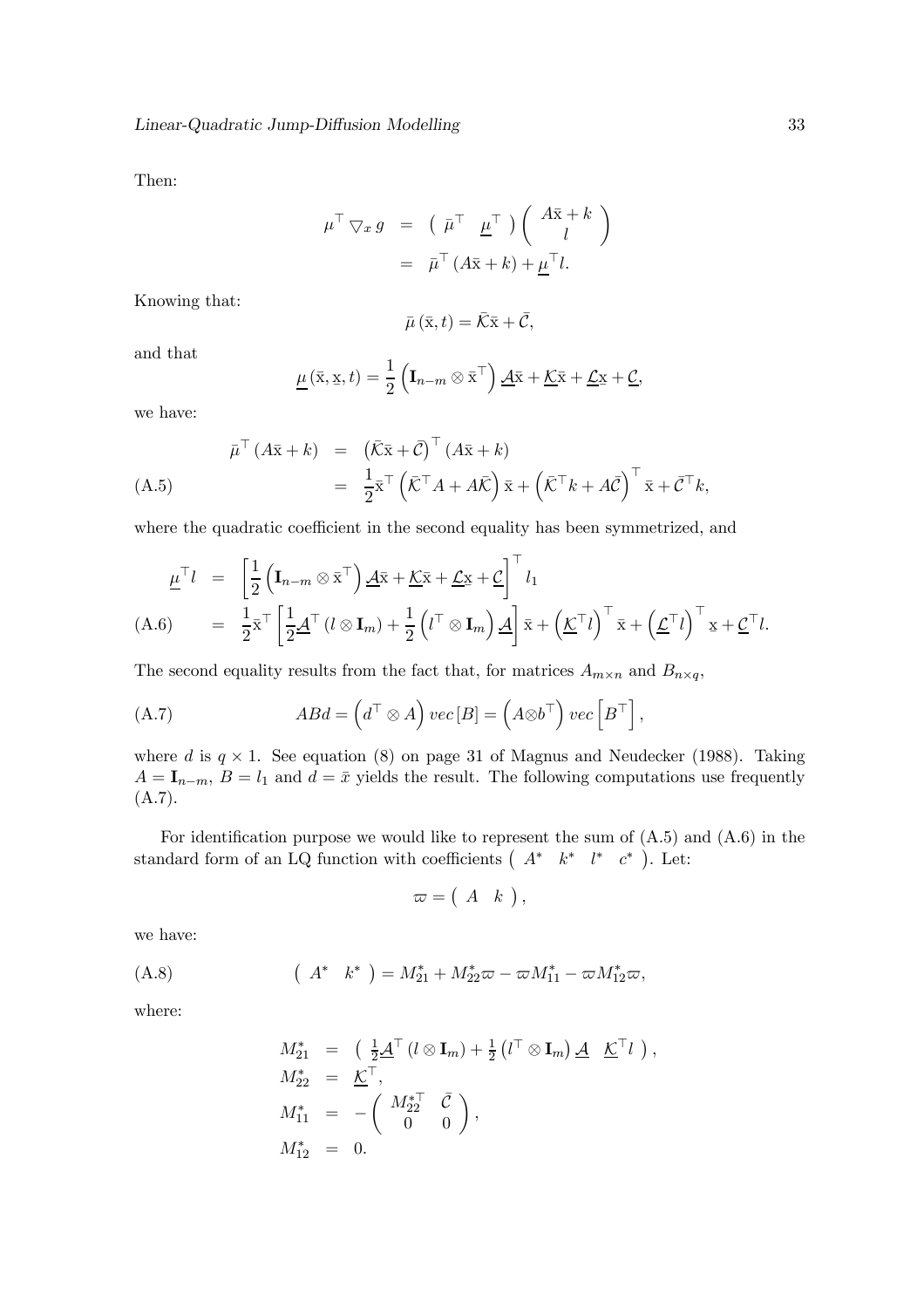Identification of the remaining coefficients is straightforward:

$$
(A.9) \qquad \qquad (l^* \quad c^*) = \left(\begin{array}{cc} \underline{\mathcal{L}}^\top l & b^\top \mathcal{C} \end{array}\right)
$$

where

$$
b = \left(\begin{array}{c} k \\ l \end{array}\right), \quad C_{\mu} = \left(\begin{array}{c} \bar{\mathcal{C}} \\ \underline{\mathcal{C}} \end{array}\right).
$$

# **A.2.2** Computation of  $tr \left[ \bigtriangledown_{x} g \bigtriangledown_{x} (g_{1})^{\top} \Omega \right]$

Note that:

$$
\nabla x g \nabla x (g_1)^\top = \begin{pmatrix} A\bar{x} + k \\ l \end{pmatrix} (\bar{x}^\top A_1 + k_1^\top l_1^\top) \n= \begin{pmatrix} A\bar{x}\bar{x}^\top A_1 + A\bar{x}k_1^\top + k\bar{x}^\top A_1 + kk_1^\top & A\bar{x}l_1^\top + kl_1^\top \\ l\bar{x}^\top A_1 + lk_1^\top & l\bar{l}_1^\top \end{pmatrix},
$$

and

$$
\Omega = \left( \begin{array}{cc} \bar{\Omega} & \tilde{\Omega} \\ \tilde{\Omega}^\top & \underline{\Omega} \end{array} \right),
$$

where  $\overline{\Omega} = \overline{\sigma} \overline{\sigma}^{\top}$  is constant, and  $\overline{\Omega}$  and  $\underline{\Omega}$  are given by (2.12) and (2.11), respectively. Hence:

$$
tr\left[\nabla_x g_0 \nabla_x (g_1)^\top \Omega\right] = \Theta_1 + \Theta_2 + \Theta_3 + \Theta_4,
$$

where, by property of the  $tr$  operator as well as  $(??)$ ,

$$
\Theta_{1} = tr \left[ \left( A \bar{\mathbf{x}} \bar{\mathbf{x}}^{\top} A_{1} + A \bar{\mathbf{x}} k_{1}^{\top} + k \bar{\mathbf{x}}^{\top} A_{1} + k k_{1}^{\top} \right) \bar{\Omega} \right]
$$
\n
$$
= \frac{1}{2} \bar{\mathbf{x}}^{\top} \left( A \bar{\Omega} A_{1} + A_{1} \bar{\Omega} A \right) \bar{\mathbf{x}} + \left( A \bar{\Omega} k_{1} + A_{1} \bar{\Omega} k \right)^{\top} \bar{\mathbf{x}} + k_{1}^{\top} \bar{\Omega} k,
$$
\n
$$
\Theta_{2} = tr \left[ \left( A \bar{\mathbf{x}} l_{1}^{\top} + k l_{1}^{\top} \right) \tilde{\Omega}^{\top} \right]
$$
\n
$$
= \frac{1}{2} \bar{\mathbf{x}}^{\top} \left[ \left( l_{1}^{\top} \otimes \mathbf{I}_{m} \right) \tilde{\mathbf{x}}^{\top} A + A \tilde{\mathbf{x}} \left( l_{1} \otimes \mathbf{I}_{m} \right) \right] \bar{\mathbf{x}} + \left[ A \tilde{\mathbf{C}} l_{1} + \left( l_{1} \otimes \mathbf{I}_{m} \right) \tilde{\mathbf{x}}^{\top} k \right]^{\top} \bar{\mathbf{x}} + k^{\top} \tilde{\mathbf{C}} l_{1},
$$
\n
$$
\Theta_{3} = tr \left[ \left( l \bar{\mathbf{x}}^{\top} A_{1} + l k_{1}^{\top} \right) \tilde{\Omega} \right]
$$
\n
$$
= \frac{1}{2} \bar{\mathbf{x}}^{\top} \left[ \left( l^{\top} \otimes \mathbf{I}_{m} \right) \tilde{\mathbf{x}}^{\top} A_{1} + A_{1} \tilde{\mathbf{x}}^{\top} \left( l \otimes \mathbf{I}_{m} \right) \right] \bar{\mathbf{x}} + \left[ A_{1} \tilde{\mathbf{C}} l + \left( l \otimes \mathbf{I}_{m} \right) \tilde{\mathbf{x}}^{\top} k_{1} \right]^{\top} \bar{\mathbf{x}} + k_{1}^{\top} \tilde{\mathbf{C}} l,
$$
\n
$$
\Theta_{4} = tr \left[ \left( l \right] \right) \underline{\Omega} \right
$$

Again, we wish to represent the above in the standard form of an LQ function with coefficients  $(A^{**} k^{**} l^{**} c^{**}).$  Let:

$$
\varpi_i = \left(\begin{array}{cc} A_i & k_i \end{array}\right),
$$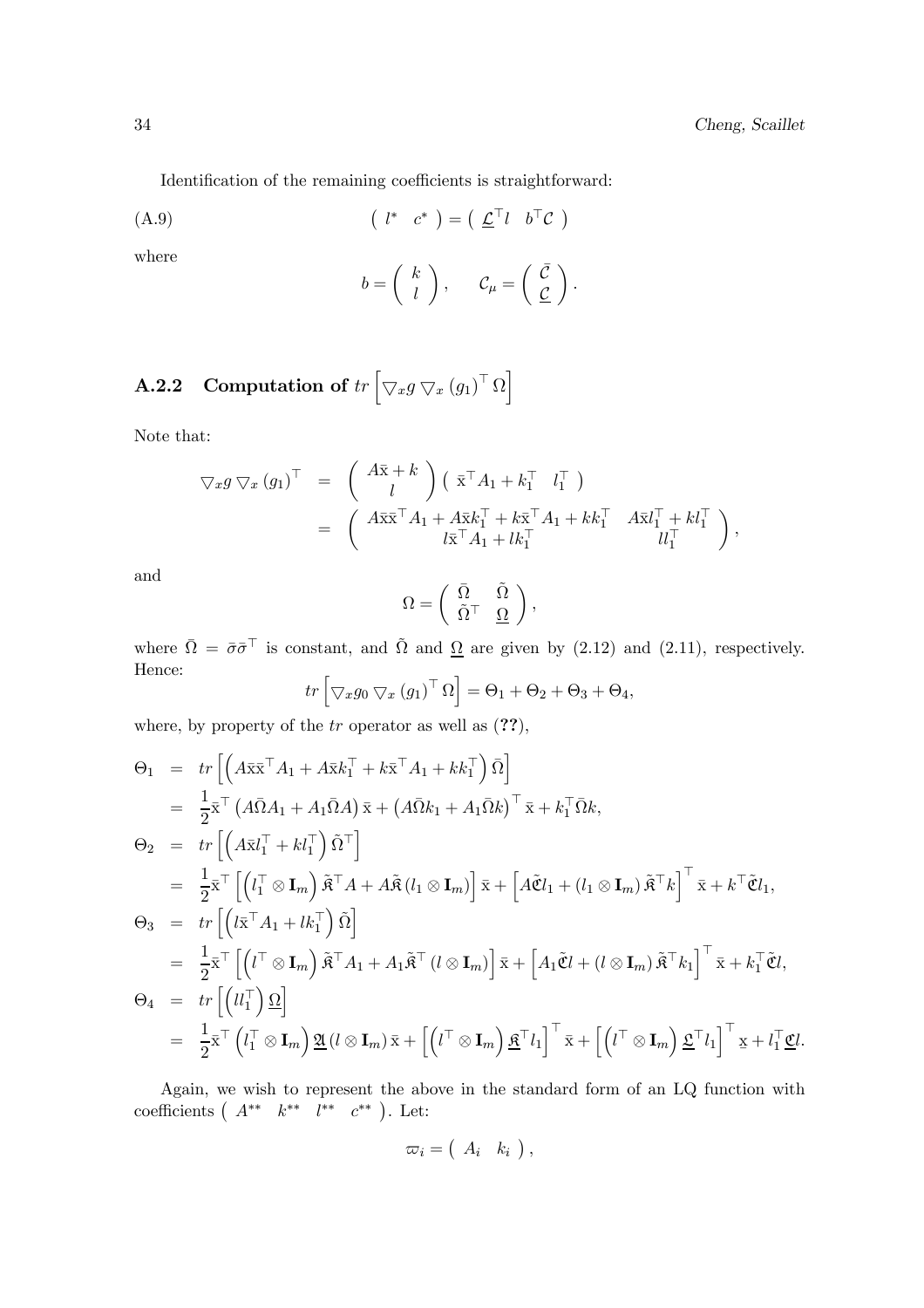then:

$$
(A^{**} k^{**}) = M_{21}^{**}(l, l_1)
$$
  

$$
+ M_{22}^{**}(l) \varpi_1 - \varpi_1 M_{11}^{**}(l) - \varpi_0 M_{12}^{**} \varpi_1
$$
  

$$
+ M_{22}^{**}(l_1) \varpi_0 - \varpi_0 M_{11}^{**}(l_1) - \varpi_1 M_{12}^{**} \varpi_0,
$$

where

$$
M_{21}^{**}(l, l_1) = ((l_1^\top \otimes \mathbf{I}_m) \underline{\mathfrak{A}}(l \otimes \mathbf{I}_m) (l^\top \otimes \mathbf{I}_m) \underline{\mathfrak{A}}^\top l_1),
$$
  
\n
$$
M_{22}^{**}(l_i) = (l_i^\top \otimes \mathbf{I}_m) \widetilde{\mathfrak{A}}^\top,
$$
  
\n
$$
M_{11}^{**}(l_i) = -(\begin{array}{cc} M_{22}^{**}(l_i)^\top & \widetilde{\mathfrak{C}}l_i \\ 0 & 0 \end{array}),
$$
  
\n
$$
M_{12}^{**} = -(\begin{array}{cc} \bar{\Omega} \\ 0 \end{array}).
$$

The remaining terms are:

(A.11) 
$$
(l^{**} c^{**}) = (l^{T} \otimes \mathbf{I}_{n-m}) \underline{\mathfrak{L}}^{T} l_1 b^{T} \mathfrak{C} b_1),
$$

where

$$
b_i = \left(\begin{array}{c} k_i \\ l_i \end{array}\right), \quad \mathfrak{C} = \left(\begin{array}{cc} \bar{\Omega} & \tilde{\mathfrak{C}} \\ \tilde{\mathfrak{C}}^\top & \underline{\mathfrak{C}} \end{array}\right).
$$

#### A.2.3 Identifying ODEs in Proposition 1

One can now easily identify the ODEs using (A.8), (A.9), (A.10) and (A.11). For Proposition 1, setting  $g = g_1$  in the above equations yields:

$$
M_{21} = \begin{pmatrix} \frac{1}{2} \left[ \underline{A}^{\top} (l_1 \otimes \mathbf{I}_m) + (\underline{A}^{\top} (l_1 \otimes \mathbf{I}_m))^{\top} + (l_1^{\top} \otimes \mathbf{I}_m) \underline{u} (l_1 \otimes \mathbf{I}_m) \right] + [\theta_1 (l_1) - 1] A_{\lambda} - A_R \ 0, \ i_1^{\top} (\underline{\mathcal{K}} + \frac{1}{2} \underline{\mathfrak{K}} (l_1 \otimes \mathbf{I}_m)) + [\theta_1 (l_1) - 1] k_{\lambda}^{\top} - k_R^{\top} \ 0, \end{pmatrix}^{\top},
$$
  
\n
$$
M_{22} = \begin{bmatrix} \bar{\mathcal{K}} + \tilde{\mathfrak{K}} (l_1 \otimes \mathbf{I}_m) \end{bmatrix}^{\top},
$$
  
\n
$$
M_{11} = - \begin{pmatrix} (M_{22}^s)^{\top} & \bar{\mathcal{C}} + \tilde{\mathfrak{C}} l_1 \\ 0 & 0 \end{pmatrix},
$$
  
\n
$$
M_{12} = - \begin{pmatrix} \bar{\Omega} \\ 0 \end{pmatrix}.
$$

## Appendix B. The structure of the augmented state vector

This second appendix explains how we can rewrite any LQJD model as an AJD model with an augmented state vector. As already mentioned, this rewriting can be done in an automatic way through use of matrix algebra, which also means that the procedure can be easily implemented in a symbolic calculus package. Before deriving the dynamics of the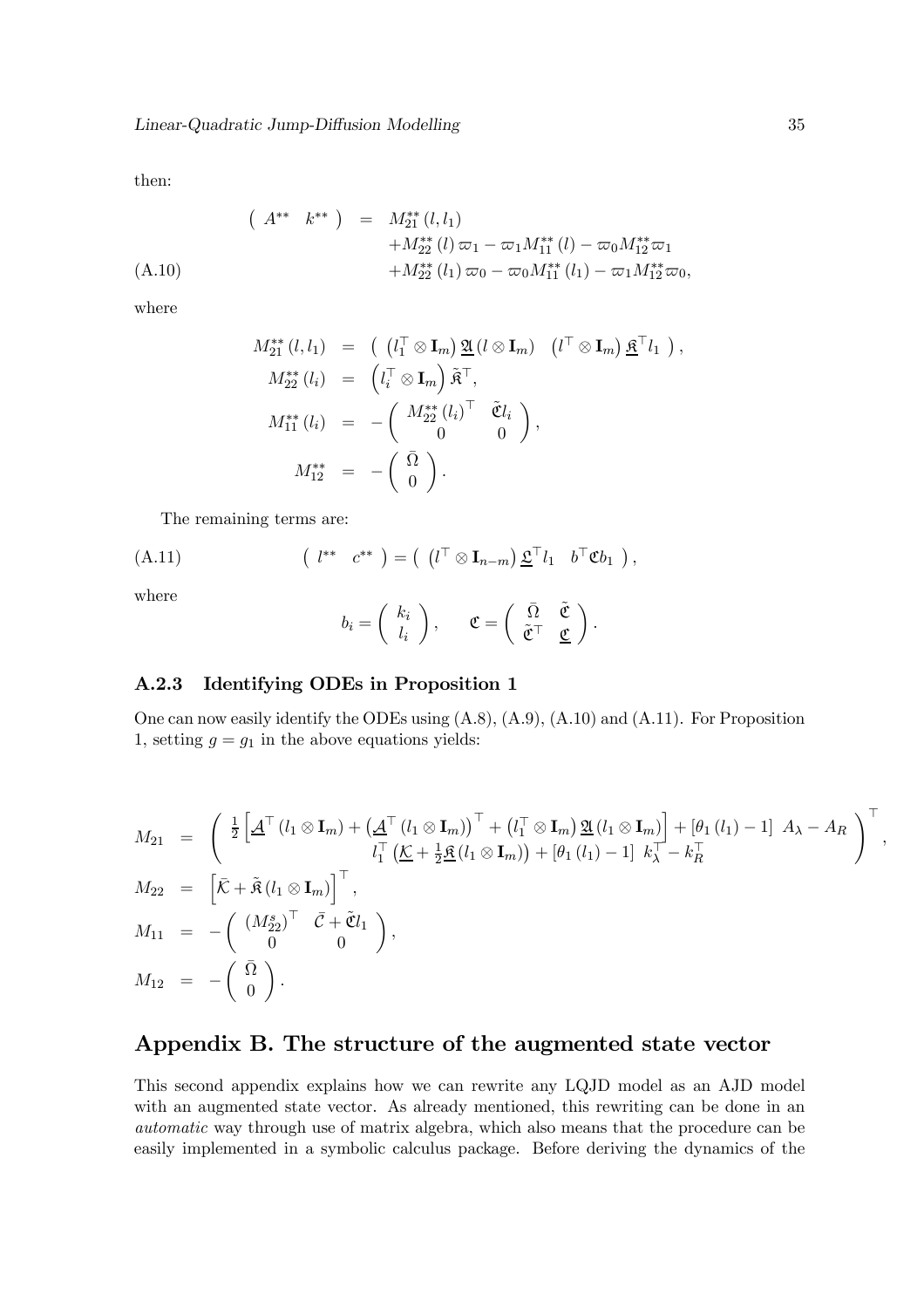augmented state vector, we first introduce a special matrix that helps to extract distinct entries from a symmetric matrix.

## B.1 The duplication matrix

For a symmetric  $m \times m$  matrix A, let  $v[A]$  denote the  $N \times 1 \left(N = \frac{1}{2}m(m+1)\right)$  vector obtained from  $vec[A]$  by eliminating the supradiagonal entries of A. For example, for

$$
A = \left(\begin{array}{cc} a_{11} & a_{12} \\ a_{21} & a_{22} \end{array}\right),
$$

we have:

$$
v\left[A\right] = \left(\begin{array}{c} a_{11} \\ a_{21} \\ a_{22} \end{array}\right).
$$

It turns out that there uniquely exists an  $m^2 \times N$  matrix  $D_m$  such that:

$$
(B.1) \t\t D_m v [A] = vec [A].
$$

The matrix  $D_m$  is called the duplication matrix in linear algebra, and is easy to build from the algorithm described in Magnus and Neudecker (1988). Its Moore-Penrose (MP) inverse is:

(B.2) 
$$
D_m^+ = \left(D_m^\top D_m\right)^{-1} D_m^\top.
$$

Then

(B.3) 
$$
v[A] = D_m^+ vec[A].
$$

The following properties of the duplication matrix prove to be useful in the following computations:

$$
(B.4) \t K_{mm}D_m = D_m,
$$

$$
(B.5) \t\t D_m^+ D_m = I_{N^2},
$$

(B.6) 
$$
D_m D_m^+ = \frac{1}{2} (\mathbf{I}_{m^2} + K_{mm}),
$$

(B.7) 
$$
D_m D_m^+ (b \otimes A) = \frac{1}{2} (b \otimes A + A \otimes b),
$$

where b is a vector, and  $K_{mn}$  is the communication matrix that permutes the vectorization of an  $m \times n$  matrix A to the vectorization of its transpose. That is,

$$
K_{mn}vec[A] = vec\left[A^{\top}\right].
$$

See Theorems 5 and 12 on pages 33 and 49, respectively, of Magnus and Neudecker (1988).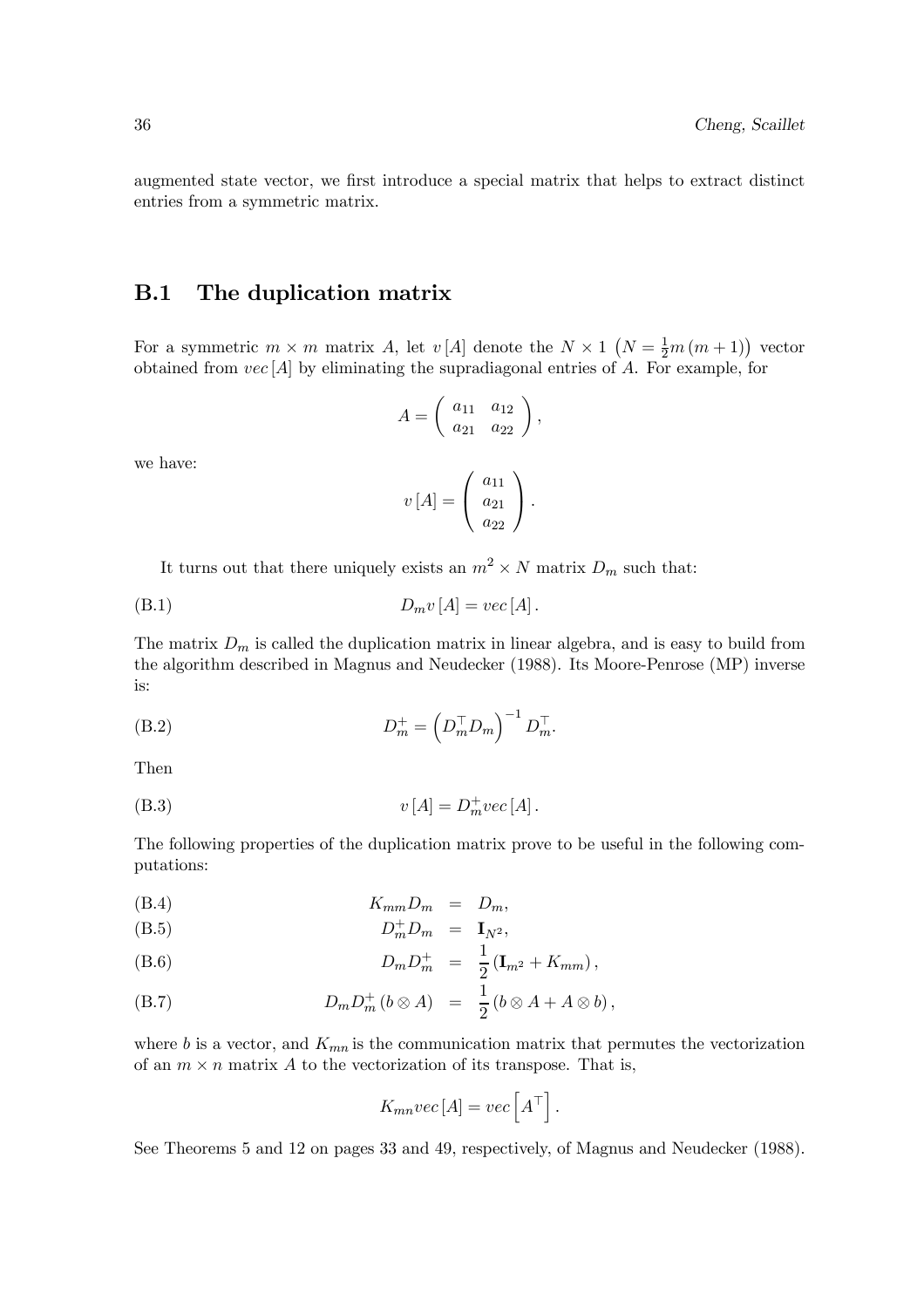All quadratic forms  $\bar{X}^{\top} A \bar{X}$  can now be written in terms of  $Z = v \left[ \bar{X} \bar{X}^{\top} \right]$ :

(B.8) 
$$
\begin{aligned}\n\bar{\mathbf{X}}^{\top} A \bar{\mathbf{X}} &= \operatorname{vec} [A]^{\top} \operatorname{vec} \left[ \bar{\mathbf{X}} \bar{\mathbf{X}}^{\top} \right] \\
&= \operatorname{vec} [A]^{\top} D_m Z.\n\end{aligned}
$$

## B.2 The dynamics of the pseudo state vector  $Z$

Applying Ito's lemma to  $Z = v\left(\bar{X}\bar{X}^{\top}\right)$  yields:

(B.9) 
$$
dZ_t = v \left[ \bar{X}_t \left( d\bar{X}_t \right)^\top + \left( d\bar{X}_t \right) \bar{X}_t^\top + \bar{\Omega} dt \right].
$$

The dynamics of  $\bar{X}$  is given by (2.6). We have:

(B.10) 
$$
dZ_t = \mu_Z \left( Z_t, \bar{X}_t \right) dt + \sigma_Z \left( \bar{X}_t \right) dW_t,
$$

where:

$$
\mu_Z = D_m^+ \left[ \left( \bar{\mathcal{K}} \otimes \mathbf{I}_m + \mathbf{I}_m \otimes \bar{\mathcal{K}} \right) \, \nu e \, c \left[ \bar{\mathbf{X}}_t \bar{\mathbf{X}}_t^\top \right] + \left( \bar{\mathcal{C}} \otimes \mathbf{I}_m + \mathbf{I}_m \otimes \bar{\mathcal{C}} \right) \bar{\mathbf{X}}_t + \nu e \, c \left[ \bar{\Omega} \right] \right],
$$
  
\n
$$
\sigma_Z = D_m^+ \left[ \bar{\sigma} \otimes \bar{\mathbf{X}}_t + \bar{\mathbf{X}}_t \otimes \bar{\sigma} \right].
$$

We want to represent  $\mu_Z$  and  $\Omega_Z = \sigma_Z \sigma_Z^{\top}$  in (affine) terms of  $Z_t$  and  $\bar{X}_t$ :

$$
\mu_Z = Q_Z Z_t + \mathcal{K}_Z \bar{X}_t + \mathcal{C}_Z,
$$

$$
(B.12) \t\t \Omega_Z = \mathfrak{Q}_Z (\mathbf{I}_N \otimes Z_t) + \mathfrak{K}_Z (\mathbf{I}_N \otimes \bar{X}_t) + \mathfrak{C}_Z,
$$

From the properties  $(B.4)-(B.7)$  of the duplication matrix as well as  $(B.3)$  we get:

$$
D_m^+ (\bar{K} \otimes \mathbf{I}_m + \mathbf{I}_m \otimes \bar{K}) \, vec \left[ \bar{X}_t \bar{X}_t^\top \right] = 2D_m^+ (\bar{K} \otimes \mathbf{I}_m) \, D_m Z_t, \nD_m^+ (\bar{C} \otimes \mathbf{I}_m + \mathbf{I}_m \otimes \bar{C}) \, \bar{X}_t = 2D_m^+ (\bar{C} \otimes \mathbf{I}_m) \, \bar{X}_t,
$$

Hence:

<sup>Q</sup><sup>Z</sup> = 2D<sup>+</sup> m ¡ <sup>K</sup>¯ <sup>⊗</sup> <sup>I</sup><sup>m</sup> ¢ (B.13) Dm,

$$
\mathcal{K}_Z = 2D_m^+ (\bar{\mathcal{C}} \otimes \mathbf{I}_m),
$$

$$
C_Z = v [\bar{\Omega}].
$$

Similarly,

$$
D_m^+\left[\bar{\sigma}\otimes \bar{X}_t+\bar{X}_t\otimes \bar{\sigma}\right]=2D_m^+\left(\bar{\sigma}\otimes \bar{X}_t\right)
$$

.

Hence

(B.16) 
$$
\Omega_Z(\bar{X}_t) = 4D_m^+ \left( \bar{\Omega} \otimes \bar{X}_t \bar{X}_t^\top \right) D_m^{+T}.
$$

Obviously,  $\mathfrak{K}_Z = 0$  and  $\mathfrak{C}_Z = 0$ . It is, however, difficult to visualize  $\mathfrak{Q}_Z$ . Nevertheless, for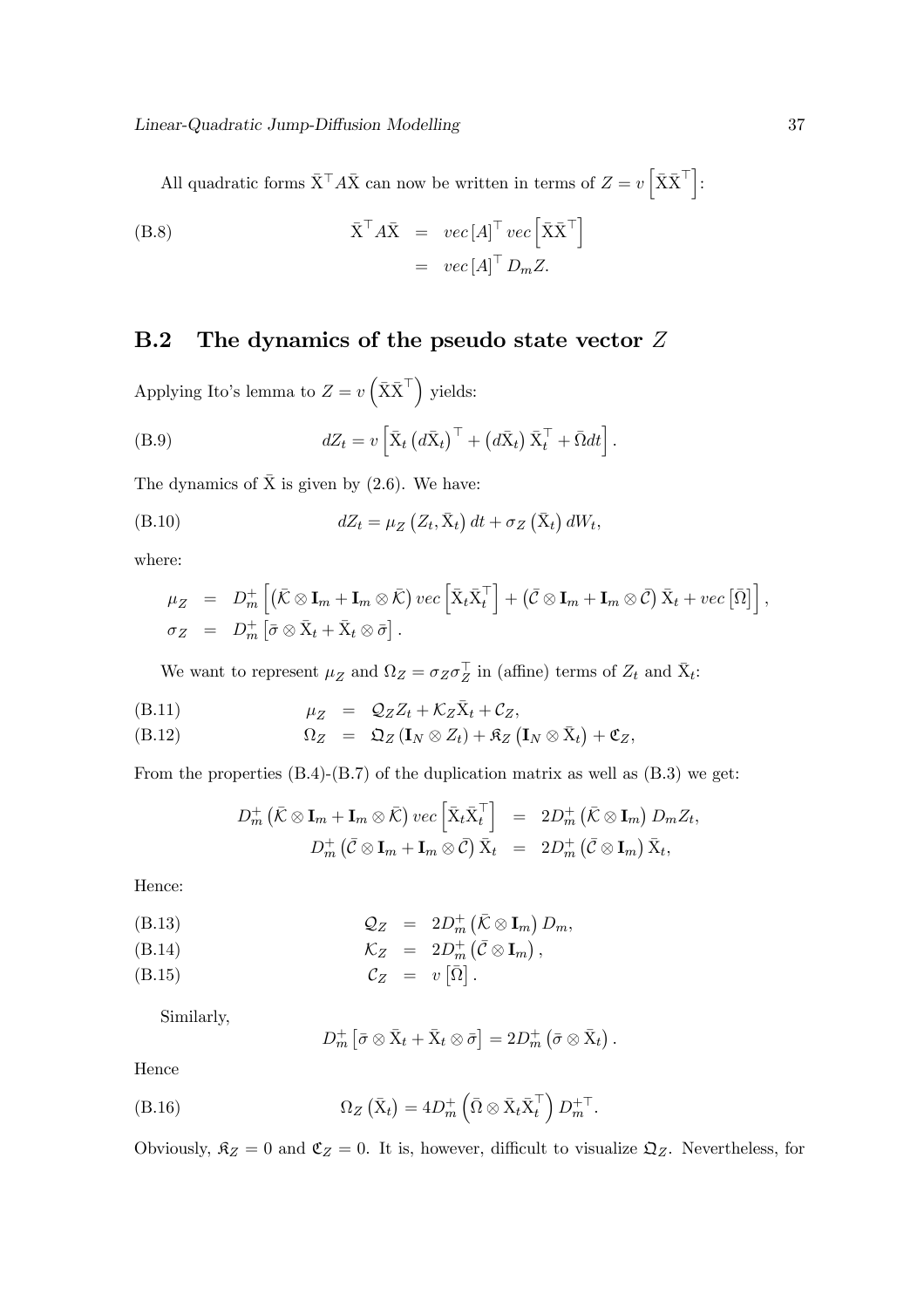our identification purpose it suffices to know that, for any  $m \times 1$  vector  $\gamma$ ,

(B.17) 
$$
\mathfrak{Q}_Z \left( \mathbf{I}_N \otimes v \left[ \gamma \gamma^\top \right] \right) = \Omega_Z \left( \gamma \right).
$$

For identifying  $\mathfrak{Q}_Z$ , one may then choose  $\gamma$  to be, say, a vector of ones.

## **B.3** The augmented drift matrix  $\mu^a$

Apparently:

(B.18) 
$$
\mu^a = \begin{pmatrix} \mu_Z \\ \bar{\mu} \\ \underline{\mu} \end{pmatrix},
$$

where  $\mu_Z$ ,  $\bar{\mu}$  and  $\underline{\mu}$  are given by (B.11), (2.8) and (2.10), respectively. We need to rewrite the quadratic form in  $\underline{\mu}$  in terms of Z. Recall that:

$$
\underline{\mathcal{A}} = \left( \begin{array}{c} \underline{A}_1 \\ \vdots \\ \underline{A}_{n-m} \end{array} \right).
$$

Then the quadratic form in  $\mu$  can be reformulated:

$$
\frac{1}{2} \left( \mathbf{I}_{n-m} \otimes \bar{\mathbf{X}}_t^\top \right) \underline{\mathcal{A}} \bar{\mathbf{X}}_t = \frac{1}{2} \begin{pmatrix} \bar{\mathbf{X}}_t^\top \underline{\mathcal{A}}_1 \bar{\mathbf{X}}_t \\ \vdots \\ \bar{\mathbf{X}}_t^\top \underline{\mathcal{A}}_{n-m} \bar{\mathbf{X}}_t \end{pmatrix} \\ = \underline{\mathcal{Q}} Z,
$$

where

(B.19) 
$$
\underline{\mathcal{Q}} = \frac{1}{2} \begin{pmatrix} vec \left[ \underline{A}_{1} \right]^{\top} \\ \vdots \\ vec \left[ \underline{A}_{n-m} \right]^{\top} \end{pmatrix} D_{m}.
$$

It is actually easy to see that, for an arbitrary  $m \times 1$  vector  $\gamma$ ,

(B.20) 
$$
\mathcal{Q}v\left[\gamma\gamma^{\top}\right] = \frac{1}{2}\left(\mathbf{I}_{n-m} \otimes \gamma^{\top}\right)\mathcal{A}\gamma.
$$

Summarizing, we have:

$$
\mu^a = \mathbf{K}_1 X^a + \mathbf{K}_0,
$$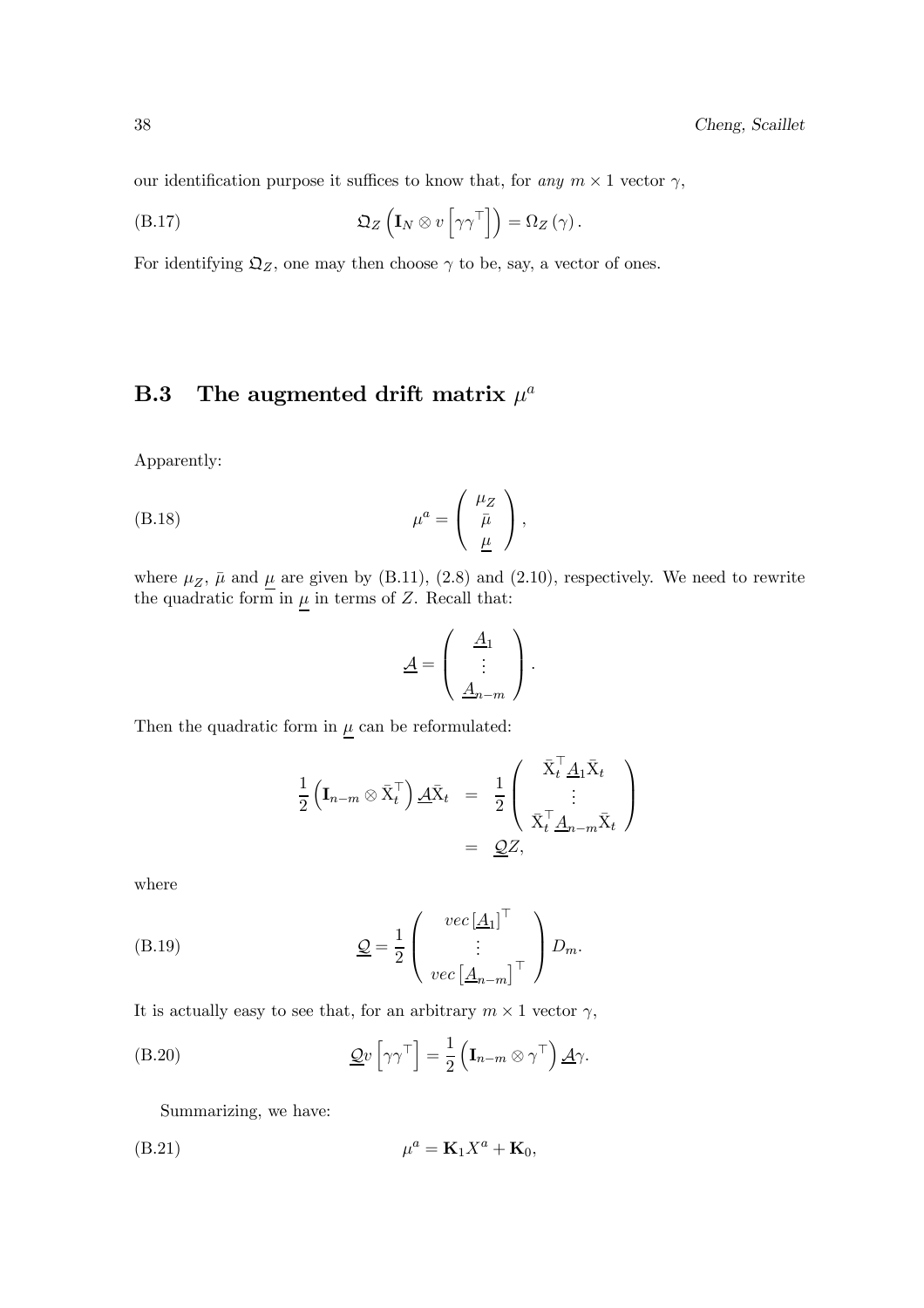where:

(B.22) 
$$
\mathbf{K}_1 = \begin{pmatrix} \mathcal{Q}_Z & \mathcal{K}_Z & 0 \\ 0 & \bar{\mathcal{K}} & 0 \\ \underline{Q} & \underline{\mathcal{K}} & \underline{\mathcal{L}} \end{pmatrix},
$$

(B.23) 
$$
\mathbf{K}_0 = \begin{pmatrix} C_Z \\ \bar{C} \\ \underline{C} \end{pmatrix}.
$$

## B.4 The augmented covariance matrix  $\Omega^a$

First partition  $\Omega^a$  as follows:

(B.24) 
$$
\Omega^{a} = \begin{pmatrix} \Omega_{Z} & \bar{\Omega}_{Z} & \Omega_{Z} \\ \bar{\Omega}_{Z}^{\top} & \bar{\Omega} & \bar{\Omega} \\ \frac{\Omega_{Z}^{\top}}{2} & \tilde{\Omega}^{\top} & \underline{\Omega} \end{pmatrix}.
$$

The matrices  $\Omega_Z$ ,  $\overline{\Omega}$ ,  $\underline{\Omega}$  and  $\tilde{\Omega}$  are known, but with  $\underline{\Omega}$  to be re-written in (affine) terms of the augmented state vector  $X^a$ :

(B.25) 
$$
\underline{\Omega} = \frac{1}{2} \left( \mathbf{I}_{n-m} \otimes \overline{X}^{\top} \right) \underline{\mathfrak{A}} \left( \mathbf{I}_{n-m} \otimes \overline{X} \right) + \underline{\mathfrak{K}} \left( \mathbf{I}_{n-m} \otimes \overline{X} \right) + \underline{\mathfrak{L}} \left( \mathbf{I}_{n-m} \otimes \overline{X} \right) + \underline{\mathfrak{C}} \\ = \underline{\mathfrak{Q}} \left( \mathbf{I}_{n-m} \otimes Z_t \right) + \underline{\mathfrak{K}} \left( \mathbf{I}_{n-m} \otimes \overline{X} \right) + \underline{\mathfrak{L}} \left( \mathbf{I}_{n-m} \otimes \overline{X} \right) + \underline{\mathfrak{C}},
$$

where  $\underline{\mathfrak{Q}}$  is determined as follows. Recall that the  $(i, j)^{th}$  term of  $\frac{1}{2}$  $\left(\mathbf{I}_{n-m}\otimes \bar{\mathbf{X}}^{\top}\right)\underline{\mathfrak{A}}\left(\mathbf{I}_{n-m}\otimes \bar{\mathbf{X}}\right)$ is  $\frac{1}{2}\bar{X}^{\top}\underline{\mathfrak{A}}_{ij}\bar{X}$ , which equals  $\frac{1}{2}vec\left[\underline{\mathfrak{A}}_{ij}\right]^{\top}D_mZ$ .  $\underline{\mathfrak{Q}}$  is then:

(B.26) 
$$
\underline{\mathfrak{Q}} = \frac{1}{2} \left( \begin{array}{ccc} vec \left[ \underline{\mathfrak{A}}_{11} \right]^\top D_m & \cdots & vec \left[ \underline{\mathfrak{A}}_{1,n-m} \right]^\top D_m \\ \vdots & \ddots & \vdots \\ vec \left[ \underline{\mathfrak{A}}_{n-m,1} \right]^\top D_m & \cdots & vec \left[ \underline{\mathfrak{A}}_{n-m,n-m} \right]^\top D_m \end{array} \right).
$$

However, for our reformulation purpose, it suffices to observe that, for any  $m \times 1$  vector  $\gamma$ ,

(B.27) 
$$
\underline{\mathfrak{Q}}\left(\mathbf{I}_{n-m}\otimes v\left[\gamma\gamma^{\top}\right]\right)=\frac{1}{2}\left(\mathbf{I}_{n-m}\otimes\gamma^{\top}\right)\underline{\mathfrak{A}}\left(\mathbf{I}_{n-m}\otimes\gamma\right).
$$

What remains are the covariance matrices  $\overline{\Omega}_Z$  and  $\underline{\Omega}_Z$ , which can be determined to be:

$$
\begin{array}{rcl}\n\bar{\Omega}_Z &=& 2D_m^+ \left( \bar{\sigma} \otimes \bar{X}_t \right) \bar{\sigma}^\top \\
&=& 2D_m^+ \left( \bar{\Omega} \otimes \bar{X}_t \right),\n\end{array}
$$

and

(B.29) 
$$
\begin{array}{rcl} \Omega_Z & = & 2D_m^+ \left( \bar{\sigma} \otimes \bar{X}_t \right) \underline{\sigma}^\top \\ & = & 2D_m^+ \left( \tilde{\Omega} \otimes \bar{X}_t \right). \end{array}
$$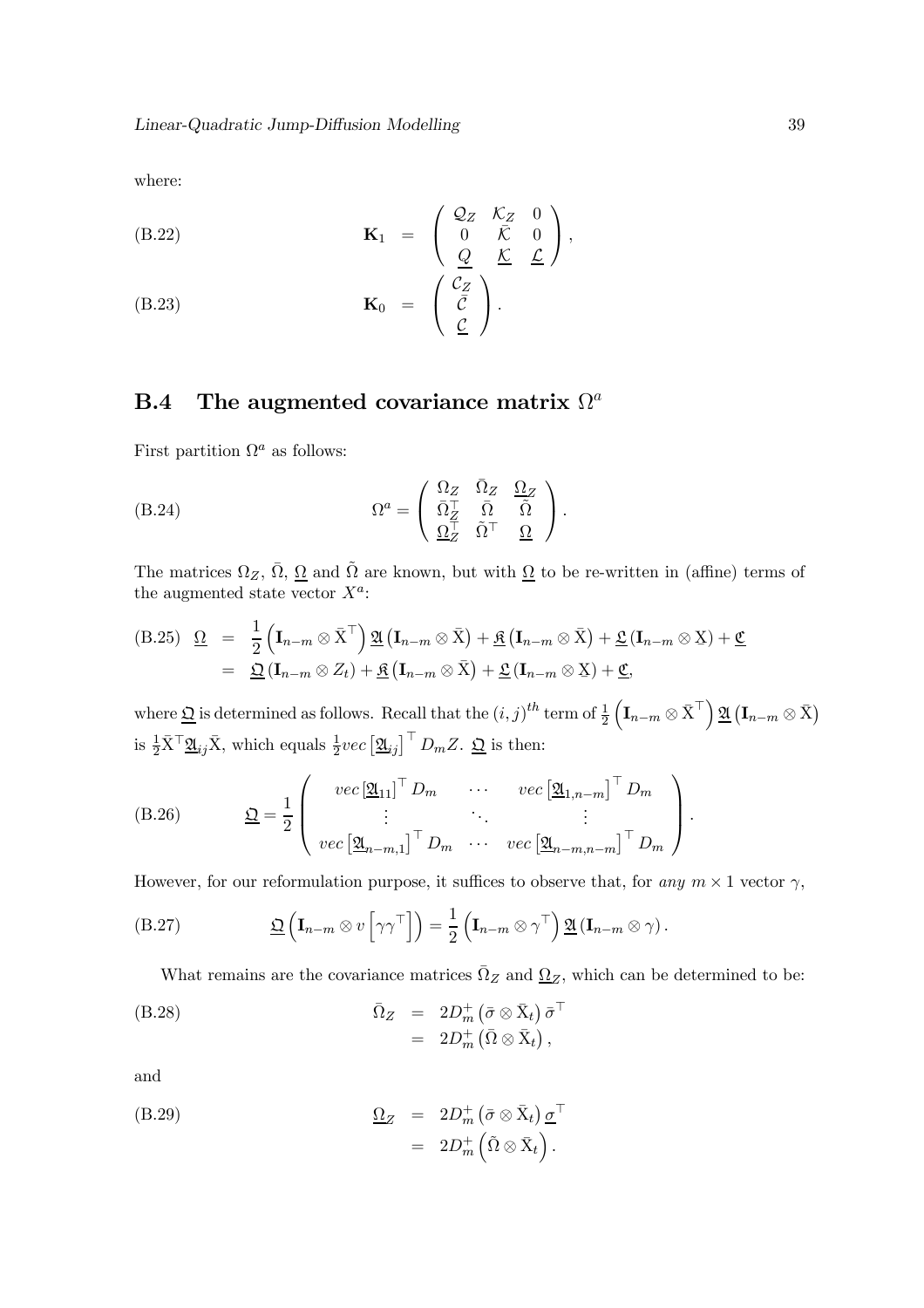Using  $(2.12)$  for  $\tilde{\Omega}$ , we have:

(B.30) 
$$
\underline{\Omega}_Z = 2D_m^+ \left[ \tilde{\mathfrak{K}} \left( \mathbf{I}_{n-m} \otimes \bar{X}_t \right) + \tilde{\mathfrak{C}} \right] \otimes \bar{X}_t \n= \underline{\mathfrak{Q}}_Z \left( \mathbf{I}_{n-m} \otimes Z_t \right) + \underline{\mathfrak{K}}_Z \left( \mathbf{I}_{n-m} \otimes \bar{X}_t \right),
$$

where

(B.31) 
$$
\underline{\mathfrak{K}}_Z = 2D_m^+ \left( \tilde{\mathfrak{C}} \otimes \mathbf{I}_m \right),
$$

and  $\underline{\mathfrak{Q}}_Z$  is determined as follows. Note that the  $(i,j)^{th}$  term of  $\tilde{\mathfrak{K}}(\mathbf{I}_{n-m}\otimes \bar{\mathbf{X}}_t)$  is  $\tilde{\mathfrak{K}}_{ij}\bar{\mathbf{X}}_t$ , which is a scalar. Multiplying it by  $\bar{X}$  yields:

$$
\left(\tilde{\mathfrak{K}}_{ij}\bar{\mathbf{X}}_{t}\right)\bar{\mathbf{X}}_{t}=\left(\bar{\mathbf{X}}_{t}\bar{\mathbf{X}}_{t}^{\top}\right)\tilde{\mathbf{\mathfrak{K}}}_{ij}^{\top},
$$

which is a vector. Therefore it does not change anything if we apply the *vec* operator to it. By the property of the vec operator (see also Theorem 2 on page 30 of Magnus and Neudecker (1988)), we have:

$$
\left(\bar{\mathbf{X}}_t \bar{\mathbf{X}}_t^\top\right) \tilde{\mathbf{A}}_{ij}^\top = \left(\tilde{\mathbf{A}}_{ij} \otimes \mathbf{I}_{n-m}\right) D_m Z.
$$

Letting  $\underline{\mathfrak{Q}}_Z$  be the following yields the result:

(B.32) 
$$
\underline{\mathfrak{Q}}_Z = 2D_m^+ \left( \begin{array}{ccc} (\tilde{\mathfrak{K}}_{11} \otimes \mathbf{I}_{n-m}) D_m & \cdots & (\tilde{\mathfrak{K}}_{1,n-m} \otimes \mathbf{I}_{n-m}) D_m \\ \vdots & \ddots & \vdots \\ (\tilde{\mathfrak{K}}_{m^2,1} \otimes \mathbf{I}_{n-m}) D_m & \cdots & (\tilde{\mathfrak{K}}_{m^2,n-m} \otimes \mathbf{I}_{n-m}) D_m \end{array} \right).
$$

However, like (B.27), it actually suffices to know that, for any  $m \times 1$  vector  $\gamma$ ,

(B.33) 
$$
\underline{\mathfrak{Q}}_Z \left( \mathbf{I}_{n-m} \otimes v \left[ \gamma \gamma^\top \right] \right) = 2 D_m^+ \left[ \tilde{\mathfrak{R}} \left( \mathbf{I}_{n-m} \otimes \gamma \right) \right] \otimes \gamma.
$$

We can finally represent the augmented covariance matrix in terms of  $X^a$  as:

$$
(B.34) \t\t \t\t \Omega^a = H_1 (I_{N+n} \otimes X^a) + H_0.
$$

It is easy to determine  $H_0$ :

(B.35) 
$$
\mathbf{H}_0 = \begin{pmatrix} 0 & 0 & 0 \\ 0 & \bar{\sigma}\bar{\sigma}^\top & \tilde{\mathfrak{C}} \\ 0 & \tilde{\mathfrak{C}}^\top & \underline{\mathfrak{C}} \end{pmatrix}.
$$

Writing out  $H_1$  explicitly is difficult, but computing  $H_1 (I_{N+n} \otimes \gamma)$  is straightforward for any  $(N + n) \times 1$  vector  $\gamma$ . The trick to compute this last expression is to partition  $\gamma$  into three blocks:

(B.36) 
$$
\gamma = \begin{pmatrix} \gamma_Z \\ \gamma_{\bar{X}} \\ \gamma_X \end{pmatrix},
$$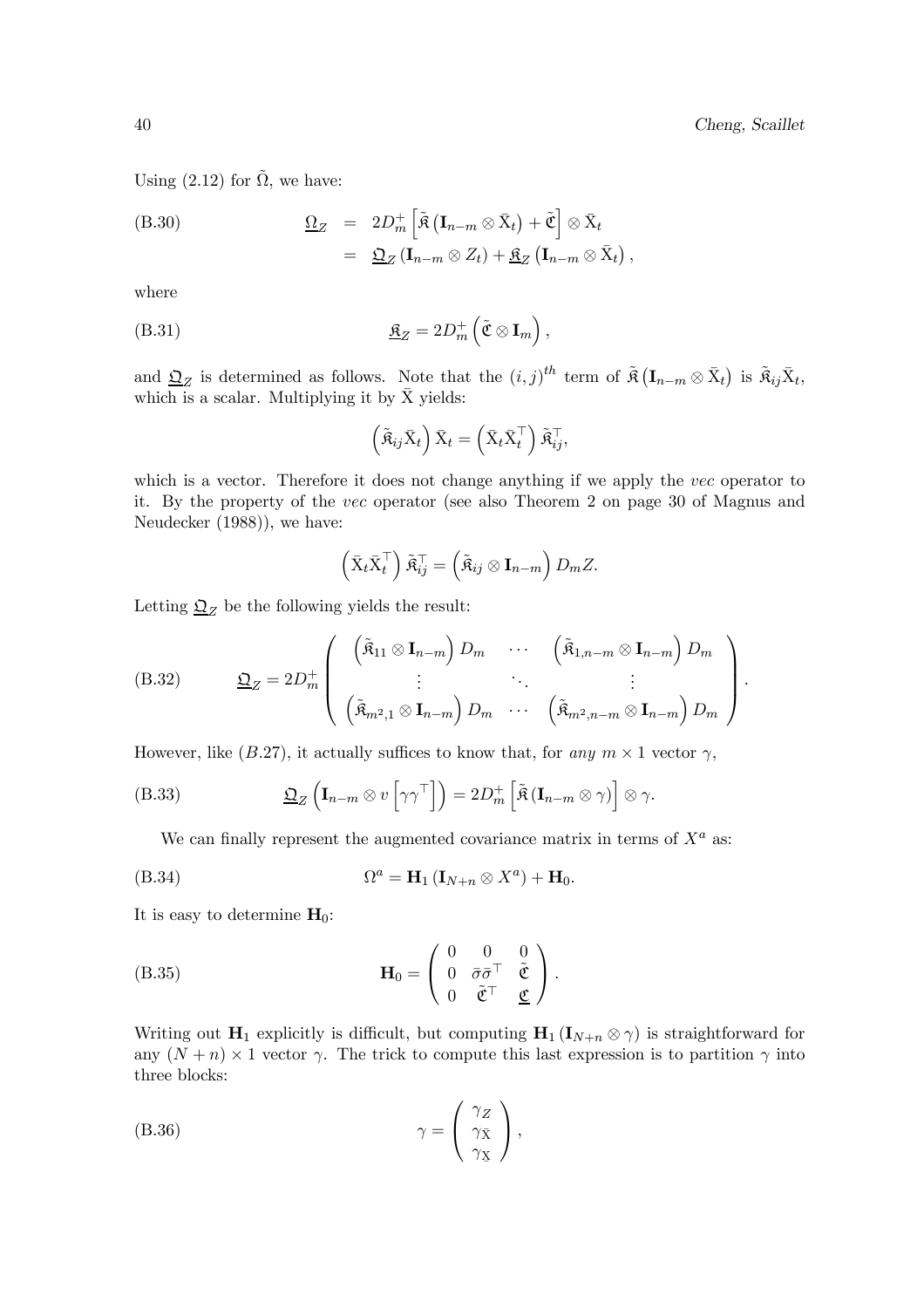with dimensions  $N \times 1$ ,  $m \times 1$ , and  $(n - m) \times 1$ , respectively.  $\mathbf{H}_1(\mathbf{I}_{N+n} \otimes \gamma)$  is then obtained by replacing everywhere Z by  $\gamma_Z$ ,  $\bar{X}$  by  $\gamma_{\bar{X}}$ , and X by  $\gamma_X$  in  $\mathbf{H}_1(\mathbf{I}_{N+n} \otimes X^a)$ . Now, if we wish to compute  $H_1$ , we only need to take  $\gamma$  equal to a vector of ones.

## Appendix C. Proof of Proposition 3

In this section we prove Proposition 3, which states the equivalence relationship between LQJD and AJD classes in terms of their transforms. We aim to check that coefficient matrices in the two classes of models satisfy the same system of ODEs. Given that they also have the same initial conditions, the identification procedures are identical and therefore the two classes are equivalent. We only proceed with the ODEs of the standard transform. The results can also be shown to hold for the extended transform.

Proof. Note that the coefficient matrices to be identified in the LQJD model are  $(A \ k \ l \ c)$ . Their counterparts in the LQJD-transformed AJD model are  $(\beta \ \alpha)$ , where  $\alpha = c$  and

(C.1) 
$$
\beta = \begin{pmatrix} \beta_A \\ \beta_k \\ \beta_l \end{pmatrix},
$$

with

(C.2) 
$$
\beta_A = \frac{1}{2} D_m^{\top} vec[A],
$$

$$
\beta_k = k,
$$

(C.4) 
$$
\beta_l = l.
$$

We will show that the system of ODEs obtained for  $(\beta \ \alpha)$  using the AJD procedure is identical to the one for  $\begin{pmatrix} A & k & l & c \end{pmatrix}$ .

First note that, since the specifications of the jumps and the discount rate are the same in the LQJD model and its AJD transformation, they can be neglected without invalidating the arguments of the proof.

The ODEs satisfied by  $\alpha$  and  $\beta$  without the jumps and the discount rate are obtained by directly applying (2.5) and (2.6) of Duffie, Pan and Singleton (2000):

(C.5) 
$$
\frac{d}{d\tau}\alpha = \mathbf{K}_0^{\top}\beta + \frac{1}{2}\beta^{\top}\mathbf{H}_0\beta,
$$

(C.6) 
$$
\frac{d}{d\tau}\beta = \mathbf{K}_1^{\top}\beta + \frac{1}{2}\left(\beta^{\top}\otimes \mathbf{I}_{N+n}\right)\mathbf{H}_1^{\top}\beta.
$$

1. Using (B.23) for  $\mathbf{K}_0$  and (B.35) for  $\mathbf{H}_0$ , we have:

$$
\frac{d}{d\tau}\alpha = \mathcal{C}_Z^\top \beta_A + \left( \begin{array}{cc} \bar{\mathcal{C}}^\top & \underline{\mathcal{C}}^\top \end{array} \right) \left( \begin{array}{c} \beta_k \\ \beta_l \end{array} \right) + \frac{1}{2} \left( \begin{array}{cc} \beta_k^\top & \beta_l^\top \end{array} \right) \left( \begin{array}{cc} \bar{\sigma} \bar{\sigma}^\top & \tilde{\mathfrak{C}} \\ \tilde{\mathfrak{C}}^\top & \underline{\mathfrak{C}} \end{array} \right) \left( \begin{array}{c} \beta_k \\ \beta_l \end{array} \right).
$$

We only need to show that  $C_Z^{\top} \beta_u = \frac{1}{2} tr \left[ A \overline{\Omega} \right]$ , for the remaining terms of  $d\alpha/d\tau$  are in exact conformity with corresponding terms in  $dc/d\tau$ . Using (B.15) for  $\mathcal{C}_Z$  and (C.2)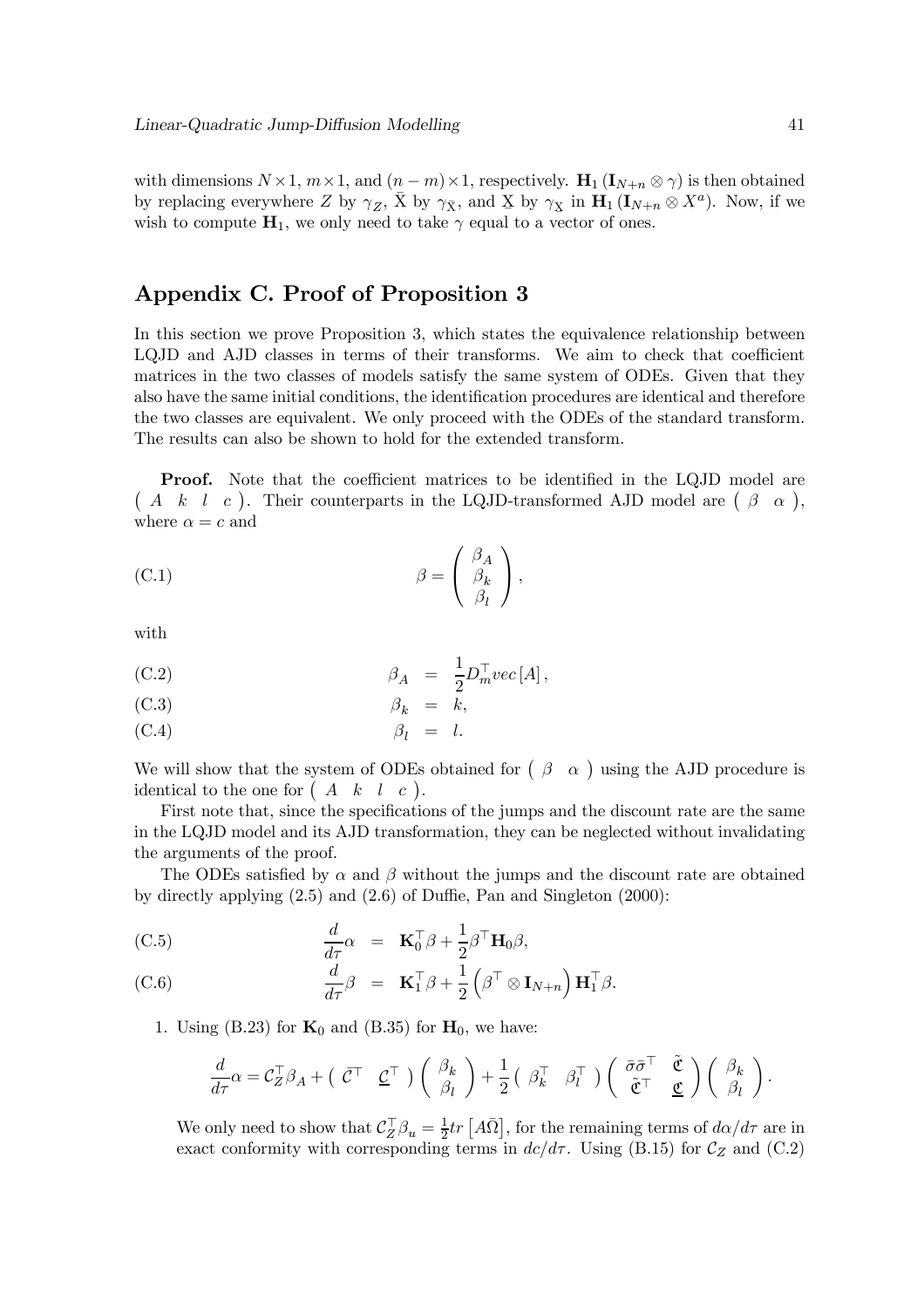for  $\beta_A$  as well as (B.3) yields:

$$
\begin{array}{rcl} \mathcal{C}_{Z}^{\top}\beta_{A} & = & \frac{1}{2}v\left[\bar{\Omega}\right]^{\top}D_{m}^{\top}vec\left[A\right] \\ & = & \frac{1}{2}vec\left[\bar{\Omega}\right]^{\top}\left(D_{m}D_{m}^{+}\right)^{\top}vec\left[A\right]. \end{array}
$$

Since  $D_m D_m^+ = \frac{1}{2} (\mathbf{I}_{m^2} + K_m)$  by (B.6) and  $\overline{\Omega}$  is symmetric,

$$
D_m D_m^+ vec\left[\bar{\Omega}\right] = vec\left[\bar{\Omega}\right].
$$

Given that  $\overline{\Omega}$  and A are symmetric matrices of the same order, by property of the trace operator:

$$
tr [A\bar{\Omega}] = vec [\bar{\Omega}]^{\top} vec [A].
$$

Therefore:

$$
\mathcal{C}_Z^\top \beta_u = \frac{1}{2} tr \left[ A \bar{\Omega} \right].
$$

2. To ease identification of the individual ODEs of the system  $d\beta/d\tau$ , we introduce the canonocal vector  $(N + n) \times 1$  vector  $\varepsilon_i$  whose  $i^{th}$  component is one and zero elsewhere. Obviously,

$$
\frac{d}{d\tau}\beta_i = \varepsilon_i^{\top} \frac{d}{d\tau} \beta.
$$

From (C.6), we get:

$$
\frac{d}{d\tau}\beta_i = \varepsilon_i^{\top} \mathbf{K}_1^{\top} \beta + \frac{1}{2} \beta^{\top} \left[ \mathbf{H}_1 \left( \mathbf{I}_{N+n} \otimes \varepsilon_i \right) \right]^{\top} \beta.
$$

The first term of the right hand side can be computed explicitly:

$$
\mathbf{K}_1^{\top}\boldsymbol{\beta} = \left(\begin{array}{c} \mathcal{Q}_Z^{\top}\boldsymbol{\beta}_A + \mathcal{Q}^{\top}\boldsymbol{\beta}_l \\ \mathcal{K}_Z^{\top}\boldsymbol{\beta}_A + \bar{\mathcal{K}}^{\top}\boldsymbol{\beta}_k + \underline{\mathcal{K}}^{\top}\boldsymbol{\beta}_l \\ \underline{\mathcal{L}}^{\top}\boldsymbol{\beta}_l \end{array}\right).
$$

The second term  $\mathbf{H}_1(\mathbf{I}_{N+n} \otimes \varepsilon_i)$  can also be computed using the trick described in the ending paragraph of Appendix B. We only need to partition  $\varepsilon_i$  conformably with  $\beta$ :

$$
\varepsilon_i = \left(\begin{array}{c}\varepsilon_A \\ \varepsilon_k \\ \varepsilon_l\end{array}\right)_i
$$

• For identifying  $d\beta_l/d\tau$ , note that  $i \in [N+m+1, N+n]$  so that  $\varepsilon_A = 0$  and  $\varepsilon_k = 0$ . Thus:

$$
\mathbf{H}_1 (\mathbf{I}_{N+n} \otimes \varepsilon_i) = \left( \begin{array}{ccc} 0 & 0 & 0 \\ 0 & 0 & 0 \\ 0 & 0 & \underline{\mathfrak{L}} (\mathbf{I}_{n-m} \otimes \varepsilon_l) \end{array} \right).
$$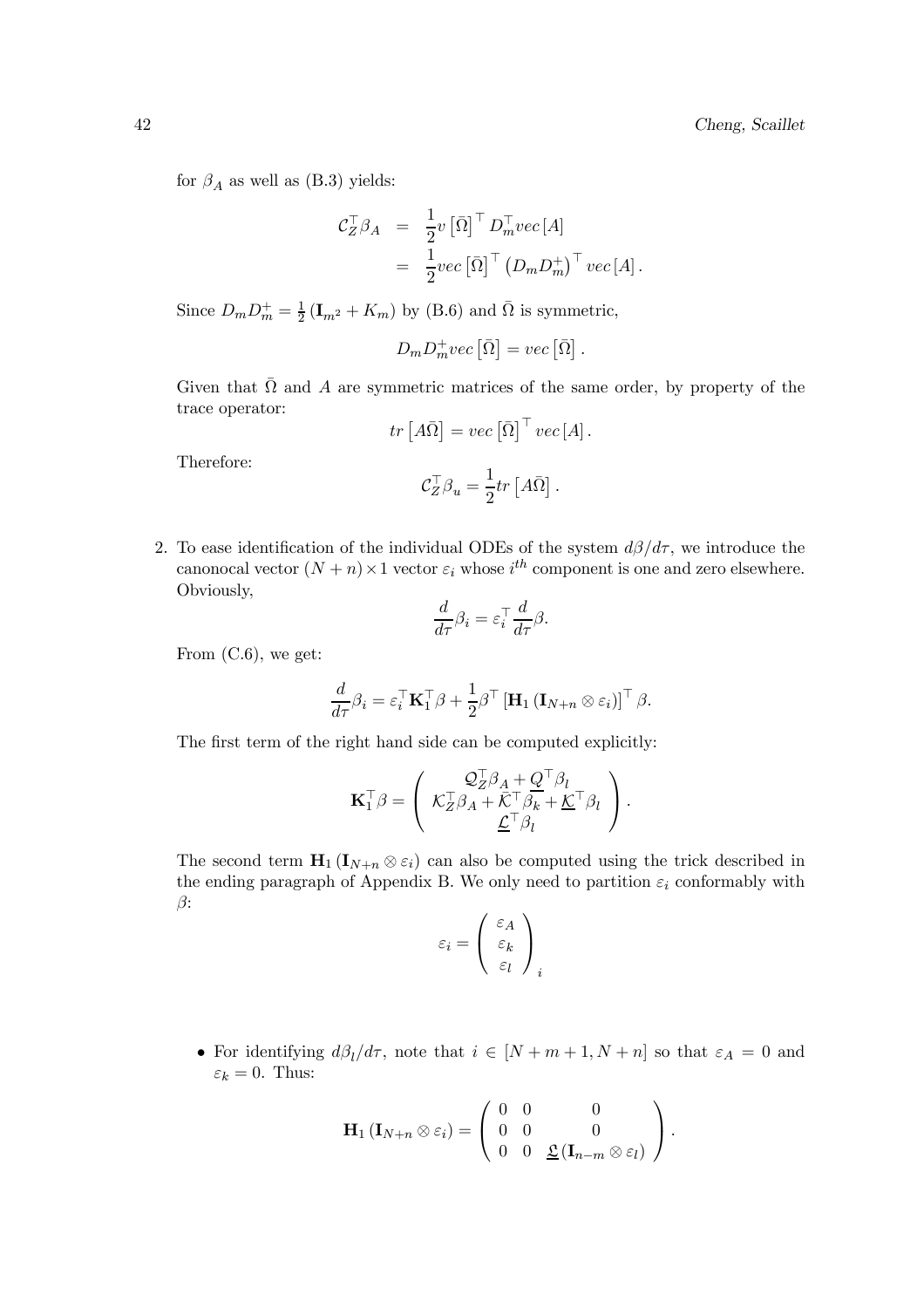This immediately leads to:

$$
\frac{d}{d\tau}\beta_l = \underline{\mathcal{L}}^\top \beta_l + \frac{1}{2} \left( \beta_l^\top \otimes \mathbf{I}_{n-m} \right) \underline{\mathfrak{L}} \beta_l,
$$

which is also the ODE system satisfied by  $l$ .

• For  $d\beta_k/d\tau$ ,  $i \in [N+1,N+m]$  so that  $\varepsilon_A = 0$  and  $\varepsilon_l = 0$ . Thus:

$$
\mathbf{H}_{1}(\mathbf{I}_{N+n} \otimes \varepsilon_{i}) = \left( \begin{array}{ccc} 0 & 2D_{m}^{+}(\bar{\Omega} \otimes \varepsilon_{k}) & \underline{\mathfrak{K}}_{Z}(\mathbf{I}_{n-m} \otimes \varepsilon_{k}) \\ \left[ 2D_{m}^{+}(\bar{\Omega} \otimes \varepsilon_{k})\right]^{\top} & 0 & \tilde{\mathfrak{K}}(\mathbf{I}_{n-m} \otimes \varepsilon_{k}) \\ \left[ \underline{\mathfrak{K}}_{Z}(\mathbf{I}_{n-m} \otimes \varepsilon_{k})\right]^{\top} & \left[ \tilde{\mathfrak{K}}(\mathbf{I}_{n-m} \otimes \varepsilon_{k})\right]^{\top} & \underline{\mathfrak{K}}(\mathbf{I}_{n-m} \otimes \varepsilon_{k}) \end{array} \right),
$$

and

$$
\frac{1}{2}\beta^{\top} \left[\mathbf{H}_{1} \left(\mathbf{I}_{N+n} \otimes \varepsilon_{i}\right)\right]^{\top} \beta = (i) + (ii) + (iii) + (iv),
$$

where:

—

—

$$
- By (A.7),
$$

$$
(i) = \frac{1}{2} \beta_l^{\top} \left[ \underline{\mathfrak{K}} \left( \mathbf{I}_{n-m} \otimes \varepsilon_k \right) \right]^{\top} \beta_l
$$

$$
= \frac{1}{2} \varepsilon_k^{\top} \left( \beta_l^{\top} \otimes \mathbf{I}_m \right) \underline{\mathfrak{K}}^{\top} \beta_l.
$$

$$
\begin{array}{rcl}\n(ii) & = & \beta_A^{\top} \left[ 2D_m^+ \left( \bar{\Omega} \otimes \varepsilon_k \right) \right] \beta_k \\
& = & vec \left[ A \right]^{\top} D_m D_m^+ \left( \bar{\Omega} \otimes \varepsilon_k \right) \beta_k \\
& = & \frac{1}{2} \left[ \left( \bar{\Omega} \otimes \varepsilon_k^{\top} \right) vec \left[ A \right] + \left( \varepsilon_k^{\top} \otimes \bar{\Omega} \right) vec \left[ A \right] \right]^{\top} \beta_k \\
& = & \varepsilon_k^{\top} A \bar{\Omega} \beta_k.\n\end{array}
$$

The second equality is by (C.2), the third by (B.6) and the property of the communication matrix, and the fourth by (A.7).

$$
\begin{array}{rcl} (iii) & = & \beta_A^\top \left[ \underline{\mathfrak{K}}_Z \left( \mathbf{I}_{n-m} \otimes \varepsilon_k \right) \right] \beta_l \\ & = & \varepsilon_k^\top A \tilde{\mathfrak{C}} \beta_l. \end{array}
$$

The result is obtained by using (C.2) for  $\beta_A$ , (B.31) for  $\underline{\mathfrak{K}}_Z$ , and the same procedure as in  $(ii)$ .

— Similarly,

$$
\begin{array}{rcl} (iv) & = & \beta_l^\top \left[ \tilde{\mathbf{R}} \left( \mathbf{I}_{n-m} \otimes \varepsilon_k \right) \right]^\top \beta_k \\ & = & \varepsilon_k^\top \left( \beta_l^\top \otimes \mathbf{I}_m \right) \tilde{\mathbf{R}}^\top \beta_k. \end{array}
$$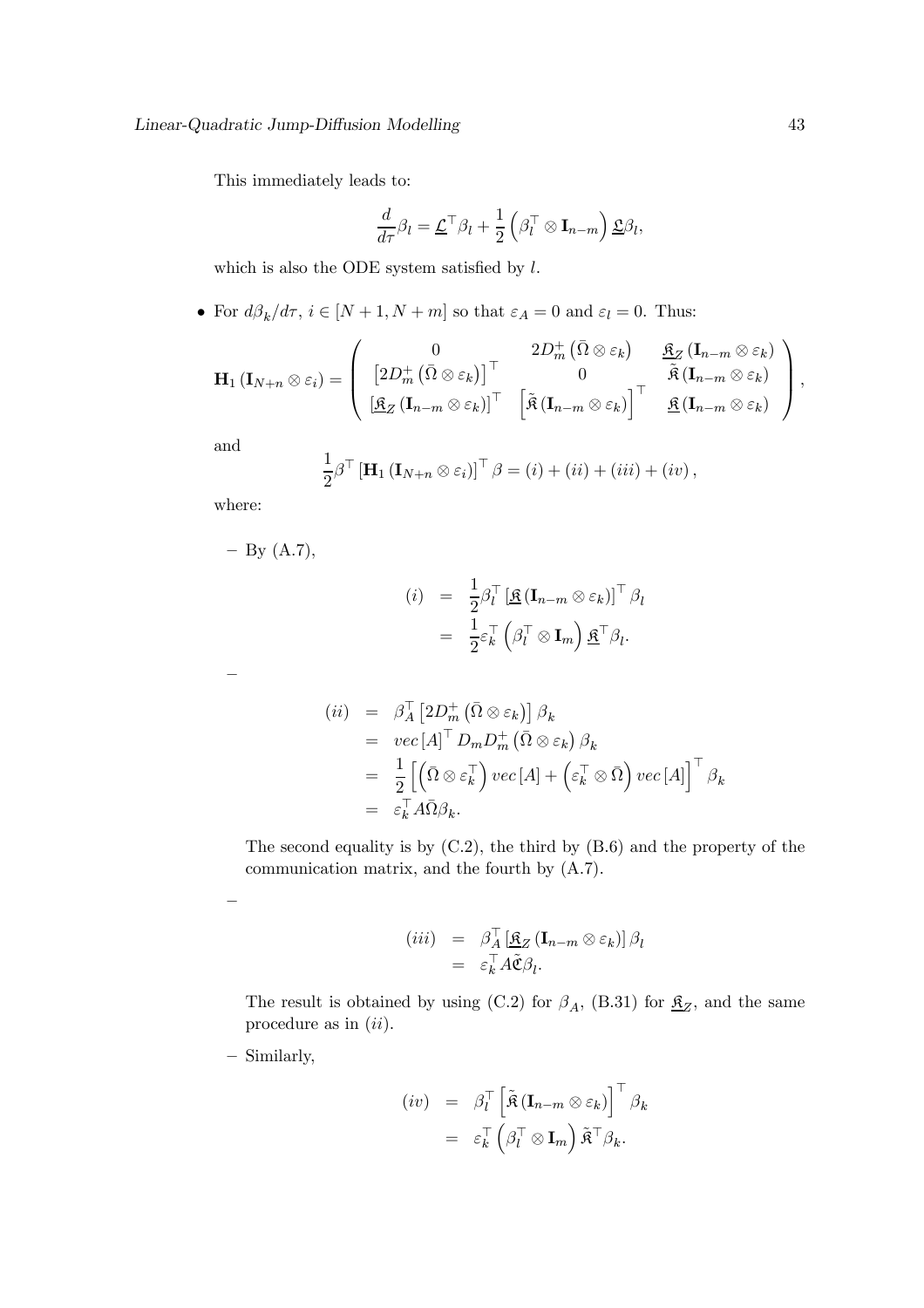Finally, note that, by (B.14), (C.2),

$$
\mathcal{K}_Z^\top \beta_A = A \bar{\mathcal{C}}.
$$

Gathering results:

$$
\frac{d}{d\tau}\beta_k = A\overline{C} + \overline{K}^\top \beta_k + \underline{K}^\top \beta_l + \frac{1}{2} \left( \beta_l^\top \otimes \mathbf{I}_m \right) \underline{\mathbf{\hat{R}}}^\top \beta_l + A\overline{\mathbf{\hat{Q}}} \beta_k + A\widetilde{\mathbf{\hat{C}}} \beta_l + \left( \beta_l^\top \otimes \mathbf{I}_m \right) \widetilde{\mathbf{\hat{R}}}^\top \beta_k,
$$

which is identical to  $\frac{d}{d\tau}k$ 

• For  $d\beta_A/d\tau$ ,  $i \in [1, N]$  so that  $\varepsilon_k = 0$  and  $\varepsilon_l = 0$ . Thus:

$$
\mathbf{H}_1 \left( \mathbf{I}_{N+n} \otimes \varepsilon_i \right) = \left( \begin{array}{ccc} \mathfrak{Q}_Z \left( \mathbf{I}_N \otimes \varepsilon_A \right) & 0 & \mathfrak{Q}_Z \left( \mathbf{I}_{n-m} \otimes \varepsilon_A \right) \\ 0 & 0 & 0 \\ \left[ \mathfrak{Q}_Z \left( \mathbf{I}_{n-m} \otimes \varepsilon_A \right) \right]^\top & 0 & \mathfrak{Q} \left( \mathbf{I}_{n-m} \otimes \varepsilon_A \right) \end{array} \right).
$$

The system of ODEs satisfied by  $\beta_A$  is:

$$
\frac{d}{d\tau}\beta_A = \Theta_1 + \Theta_2 + \Theta_3 + \Theta_4 + \Theta_5,
$$

where:

$$
\Theta_1 = \underline{\mathcal{Q}}^{\top} \beta_l,
$$
  
\n
$$
\Theta_2 = \overline{\mathcal{Q}}^{\top}_Z \beta_A,
$$
  
\n
$$
\Theta_3 = \left(\mathbf{I}_N \otimes \beta_l^{\top}\right) \underline{\mathfrak{Q}}^{\top}_Z \beta_A,
$$
  
\n
$$
\Theta_4 = \frac{1}{2} \left(\mathbf{I}_N \otimes \beta_l^{\top}\right) \underline{\mathfrak{Q}}^{\top} \beta_l,
$$
  
\n
$$
\Theta_5 = \frac{1}{2} \left(\mathbf{I}_N \otimes \beta_A^{\top}\right) \underline{\mathfrak{Q}}^{\top}_Z \beta_A.
$$

The system of ODEs satisfied by A can be obtained from results of Appendix A:

$$
\frac{d}{d\tau}A=\hat{\Theta}_1+\hat{\Theta}_2+\hat{\Theta}_3+\hat{\Theta}_4+\hat{\Theta}_5,
$$

where:

$$
\hat{\Theta}_1 = \frac{1}{2} \left[ \left( l^{\top} \otimes \mathbf{I}_m \right) \underline{A} + \underline{A}^{\top} \left( l \otimes \mathbf{I}_m \right) \right],
$$
  
\n
$$
\hat{\Theta}_2 = \overline{K}^{\top} A + A \overline{K},
$$
  
\n
$$
\hat{\Theta}_3 = \left( l^{\top} \otimes \mathbf{I}_m \right) \widetilde{R}^{\top} A + A \widetilde{R} \left( l \otimes \mathbf{I}_m \right),
$$
  
\n
$$
\hat{\Theta}_4 = \frac{1}{2} \left( l^{\top} \otimes \mathbf{I}_m \right) \underline{\mathfrak{A}}^{\top} \left( l \otimes \mathbf{I}_m \right),
$$
  
\n
$$
\hat{\Theta}_5 = A \overline{\Omega} A.
$$

Since  $\beta_A$  and A are linked by (C.2), we expect the same relationship exists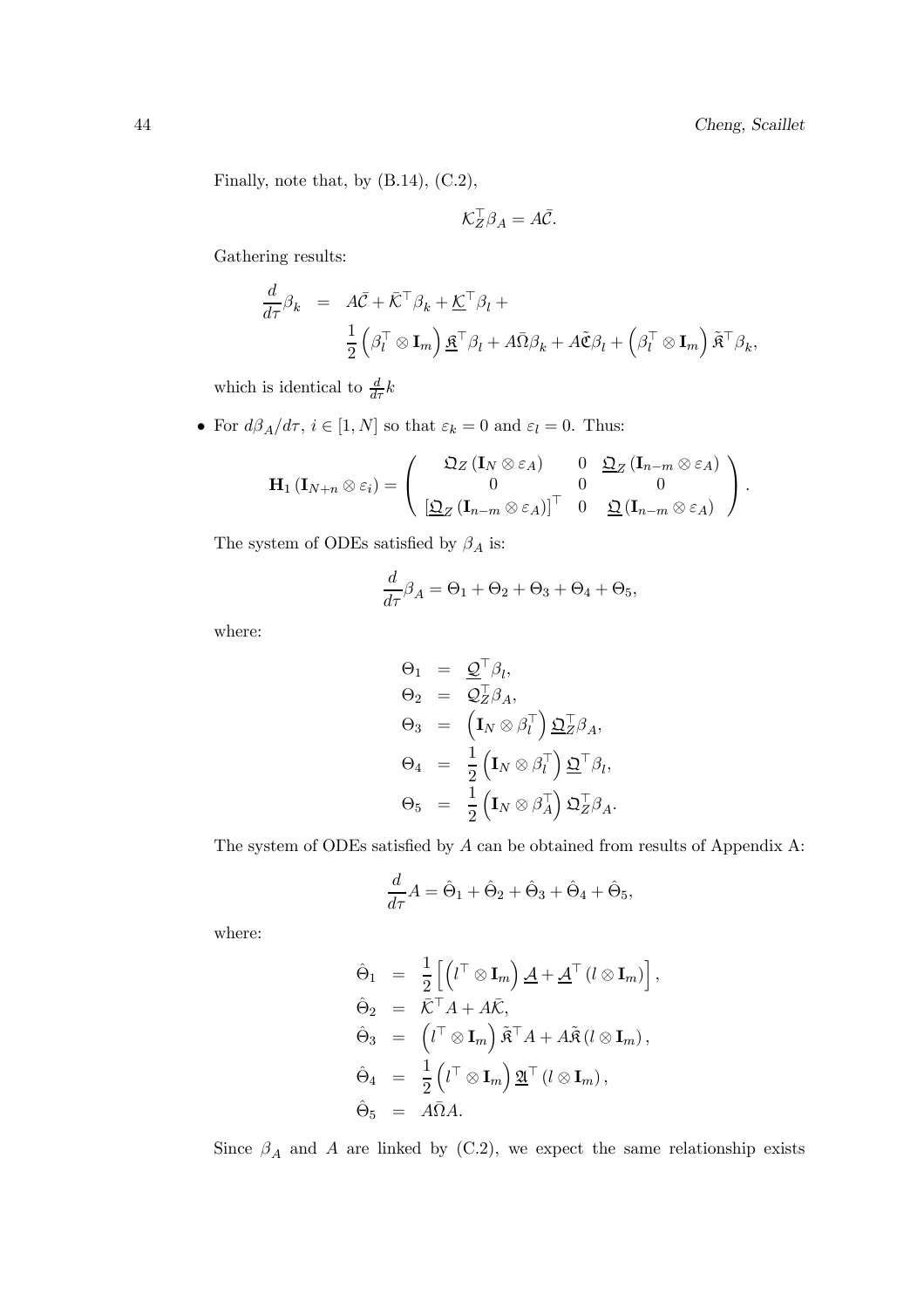between  $\Theta_i$  and its counterpart  $\hat{\Theta}_i$  for  $i = 1, ..., 5$ , i.e.

$$
\Theta_i = \frac{1}{2} D_m^\top vec \left[ \hat{\Theta}_i \right]
$$

.

This is indeed true, for

$$
v \left[\gamma \gamma^{\top}\right]^{\top} \Theta_i = \frac{1}{2} v \left[\gamma \gamma^{\top}\right]^{\top} D_m^{\top} vec \left[\hat{\Theta}_i\right],
$$

for any  $m \times 1$  vector  $\gamma$ . For instance, for  $i = 1$ ,

$$
v \left[ \gamma \gamma^{\top} \right]^{\top} \Theta_1 = \left( \underline{\mathcal{Q}} v \left[ \gamma \gamma^{\top} \right] \right)^{\top} \beta_l
$$
  
\n
$$
= \frac{1}{2} \left[ \left( \mathbf{I}_{n-m} \otimes \gamma^{\top} \right) \underline{\mathcal{A}} \gamma \right]^{\top} \beta_l
$$
  
\n
$$
= \frac{1}{2} \gamma^{\top} \underline{\mathcal{A}}^{\top} (\beta_l \otimes \mathbf{I}_m) \gamma
$$
  
\n
$$
= \frac{1}{2} v \left[ \gamma \gamma^{\top} \right]^{\top} D_m^{\top} vec \left[ \underline{\mathcal{A}}^{\top} (\beta_l \otimes \mathbf{I}_m) \right]
$$

by (B.20) for the second equality, (A.7) for the third, and (B.8) for the fourth. On the other hand,

$$
\frac{1}{2}v\left[\gamma\gamma^{\top}\right]^{\top}D_{m}^{\top}vec\left[\hat{\Theta}_{1}\right]=\frac{1}{2}v\left[\gamma\gamma^{\top}\right]^{\top}D_{m}^{\top}vec\left[\underline{\mathcal{A}}^{\top}\left(l\otimes\mathbf{I}_{m}\right)\right].
$$

Since  $\gamma$  is arbitrary, we must have  $\Theta_1 = \frac{1}{2} D_m^{\top} vec\left[\hat{\Theta}_1\right]$ . The remaining equalities can be derived in exactly the same manner.

Thereby we have established that the ODEs obtained for  $(A \ k \ l \ c)$  by the LQJD procedure are in total conformity with those for  $(\beta \ \alpha)$  by the AJD procedure. Furthermore, they have the same set of initial conditions. Therefore, asset pricing in the LQJD seting may be performed inside the AJD setting. Together with the fact that AJD models form a subset of the LQJD class, we conclude that the two classes are equivalent in terms of transform analysis.

## Appendix D. Affine reformulation of the two-factor LQ stochastic volatility model

For better understanding of the equivalence relationship between the LQJD and AJD classes, we demonstrate how the LQJD dynamics can be formulated as affine dynamics with a concrete example, namely the two-factor LQ stochastic volatility model in Section 5.

Recall that the dynamics of the state vector in the two-factor LQ stochastic volatility model are given by (5.2) and (5.3), with constant interest rate, zero dividend rate, and

,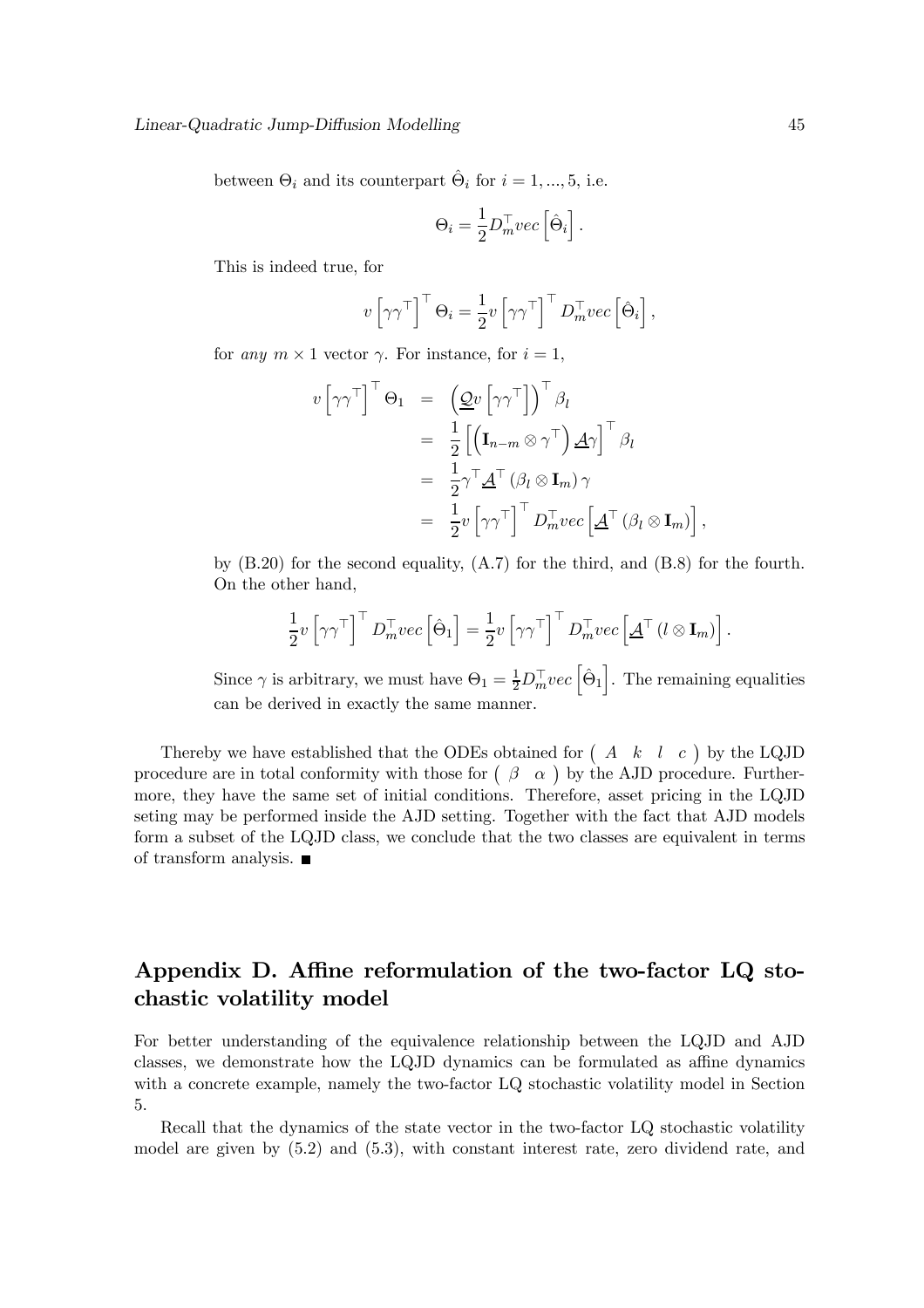constant jump intensity. The coefficients of the standard transform:

$$
\phi^s(g_1) = e^{-r\tau} E_t \left[ \exp\left( \frac{1}{2} \bar{X}_T^\top A \bar{X}_T + k^\top \bar{X}_T + l^\top \underline{X}_T + c \right) \right],
$$

are  $\left(\begin{array}{cc} \varpi & l & c \end{array}\right)$  where:

$$
\varpi = \left(\begin{array}{cc} A & k \end{array}\right) = \left(\begin{array}{ccc} a_1 & a_2 & k_1 \\ a_2 & a_3 & k_2 \end{array}\right)
$$

.

By Proposition 1,  $(\bar{\varpi} \mid l \in c)$  satisfy the system of ODEs:

$$
\frac{d}{d\tau}l = 0,\n\frac{d}{d\tau}\varpi = M_{21} + M_{22}\varpi - \varpi M_{11} - \varpi M_{12}\varpi,\n\frac{d}{d\tau}c = -(r - \lambda\mu)l_1 + \theta\kappa_1k_1 + \frac{1}{2} [\sigma_1^2(a_1 + k_1^2) + \sigma_2^2(a_3 + k_2^2)],
$$

where:

$$
M_{11} = -\begin{pmatrix} -\kappa_1 & 0 & \theta\kappa_1 + \rho_1 l_1 \\ \kappa_2 & -\kappa_2 & +\rho_2 l_2 \\ 0 & 0 & 0 \end{pmatrix}, \qquad M_{12} = -\begin{pmatrix} \sigma_1^2 & 0 \\ 0 & \sigma_2^2 \\ 0 & 0 \end{pmatrix},
$$
  
\n
$$
M_{21} = 2\begin{pmatrix} -l_1 + l_1^2 & -l_1 + l_1^2 & 0 \\ -l_1 + l_1^2 & -l_1 + l_1^2 & 0 \end{pmatrix}, \qquad M_{22} = -\begin{pmatrix} -\kappa_1 & \kappa_2 \\ 0 & -\kappa_2 \\ 0 & 0 \end{pmatrix}.
$$

To get the affine formulation of the two-factor LQ stochastic volatility model, we need to add the following pseudo factors to the initial state vector:

$$
Z_1 = X_1^2,
$$
  
\n
$$
Z_2 = X_2^2,
$$
  
\n
$$
Z_{12} = X_1 X_2.
$$

By Ito's lemma:

$$
dZ_{1t} = (\sigma_1^2 + 2\kappa_1 \theta X_{1t} - 2\kappa_1 Z_{1t}) dt + 2\sigma_1 X_{1t} dW_{1t},
$$
  
\n
$$
dZ_{2t} = (\sigma_2^2 - 2\kappa_2 Z_{2t}) dt + 2\sigma_2 X_{2t} dW_{2t},
$$
  
\n
$$
dZ_{12t} = [\kappa_1 \theta X_{2t} - (\kappa_1 + \kappa_2) Z_{12t}] dt + \sigma_1 X_{2t} dW_{1t} + \sigma_2 X_{1t} dW_{2t}.
$$

Apparently, the augmented state vector belongs to the AJD class. One may now apply results from the AJD class and check that the resulting system of ODEs is identical to the one obtained from the LQJD class.

## References

[1] Ahn, D-H. (1995): A Generalized Squared Autoregressive Intertemporal Term Structure Model. Working paper, University of North Carolina, Chapel Hill.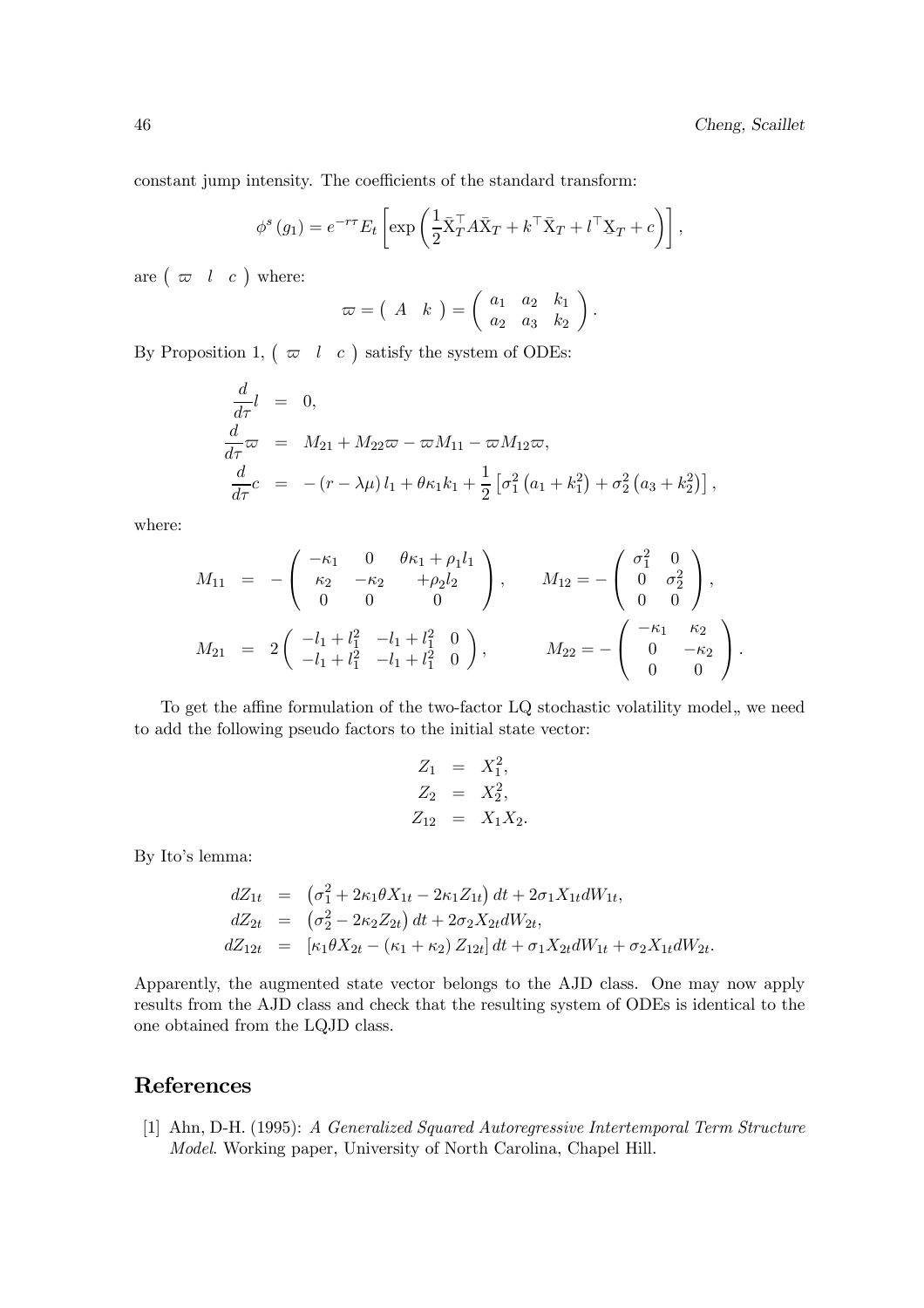- [2] Ahn, D-H., and B., Gao (1999): A Parametric Nonlinear Model of Term Structure Dynamics. Review of Financial Studies, 12, 721-762.
- [3] Ahn, D-H., R.F. Dittmar, and A.R. Gallant (2002): Quadratic Term Structure Models: Theory and Evidence. Review of Financial Studies, 15, 243-288.
- [4] Ait-Sahalia, Y. (1996): Testing Continuous-Time Models of the Spot Interest Rate. Review of Financial Studies, 9, 385-426.
- [5] Ait-Sahalia, Y., and A. Lo (1998): Nonparametric Estimation of State-Price Densities Implicit in Financial Asset Prices. Journal of Finance, 53(2), 499-548.
- [6] Backus, D., S., Foresi, A., Mozumdar, and L., Wu (2001): Predictable Changes in Yields and Forward Rates. Journal of Financial Economics, 59, 281-311.
- [7] Backus, D., S., Foresi, and C. Telmer (2001): Affine Term Structure Models and the Forward Premium Anomaly. Journal of Finance, 56(1), 279-304.
- [8] Bakshi G., C. Cao, and Z. Chen (1997): Empirical Performance of Alternative Option Pricing Models. Journal of Finance, 52(5), 2003-2049.
- [9] Bates, D. (1991): The Crash of '87: Was It expected? The Evidence from Options Markets. Journal of Finance, 46(3), 1009-1044.
- [10] Bates, D. (1996): Jumps and Stochastic Volatility: Exchange Rate Processes Implicit in Deutsche Mark Options. Review of Financial Studies, 9, 69-107.
- [11] Bates, D. (2000): Post-'87 Crash Fears in the S&P 500 Futures Option Market. Journal of Econometrics, 94, 181-238.
- [12] Beaglehole, D.R., and M. Tenney (1991): General Solution of Some Interest Rate-Contingent Claim Pricing Equations. Journal of Fixed Income, 1, 69-83.
- [13] Beaglehole, D.R., and M. Tenney (1992): A Nonlinear Equilibrium Model of Term Structures of Interest Rates: Corrections and Additions. Journal of Financial Economics, 32, 345-354.
- [14] Carr, P., and D.B. Madan (1999): Option Valuation Using the Fast Fourier Transform. Journal of Computational Finance, 2, 61-73.
- [15] Chen, L., and H.V. Poor (2002): A General Characterization of Quadratic Term Strucutre Models. Working paper, Princeton University.
- [16] Chernov, M. and E. Ghysels (2000): A Study Towards a Unified Approach to the Joint Estimation of Objective and Risk Neutral Measures for the Purpose of Options Valuation. Journal of Financial Economics, 56, 407-458.
- [17] Constantinides, G.M. (1992): A Theory of the Nominal Term Structure of Interest Rates. Review of Financial Studies, 5, 531-552.
- [18] Cox, J.C., J.E. Ingersoll, and S.A. Ross (1985): A Theory of the Term Structure of Interest Rates. Econometrica, 53, 385-407.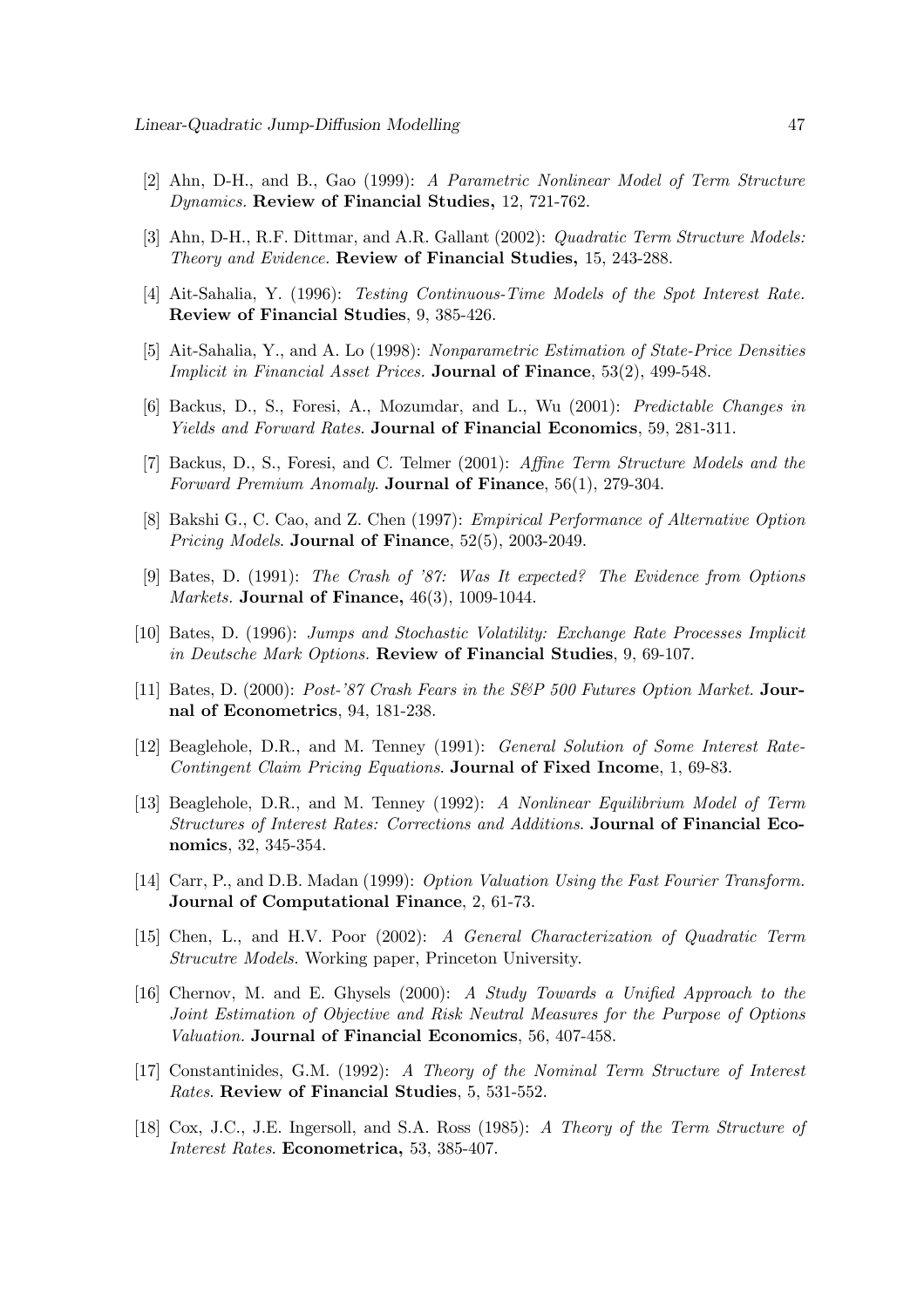- [19] Dai, Q., and K.J. Singleton (2000): Specification Analysis of Affine Term Structure Models. Journal of Finance, 55(5), 1943-1978.
- [20] Duffie, D., D. Filipovic, and W. Schachermayer (2002): Affine Processes and Applications in Finance. The Annals of Applied Probability, forthcoming.
- [21] Duffie, D., and R. Kan (1996): A Yield-Factor Model of Interest Rates. Mathematical Finance, 6, 379-406.
- [22] Duffie, D., J. Pan, and K. Singleton (2000): Transform Analysis and Asset Pricing for Affine Jump-Diffusions. Econometrica, 68, 1343-1376.
- [23] El Karoui, N., R. Myneni, and R. Viswanatha (1992): Arbitrage Pricing and Hedging of Interest Rate Claims with State Variables: I. Theory. Working paper, Universite de Paris VI and Stanford University.
- [24] Freiling, G. (2002): A Survey of Nonsymmetric Riccati Equations. Linear Algebra and Its Applications, 243-270.
- [25] Filipović, D. (2001): A General Characterization of One Factor Affine Term Structure Models. Finance and Stochastics, 5, 389-412.
- [26] Filipović, D. (2002): Separable Term Structures and the Maximal Degree Problem. Mathematical Finance, 12(4), 341-349.
- [27] Hélyette Geman, N. El Karoui, and J-C. Rochet (1995): Changes of Numéraire, Changes of Probability Measure and Option Pricing. Journal of Applied Probability, 32, 443-458.
- [28] Heston, S. (1993): A Closed-form Solution of Options with Stochastic Volatility with Applications to Bond and Currency Options. Review of Financial Studies, 6, 327- 343.
- [29] Jamshidian, F. (1996): Bond, Futures and Option Valuation in the Quadratic Interest Rate Model. Applied Mathematical Finance, 3, 93-115.
- [30] Lewis, A.L. (2000): Option Valuation under Stochastic Volatility with Mathematica Code. Finance Press, USA.
- [31] Lewis, A.L. (2001): A Simple Option Formula for General Jump-Diffusion and Other Exponential Lévy Processes. Envision Financial Systems and OptionCity.net. Working paper.
- [32] Leippold, M. and L. Wu (2001): Design and Estimation of Quadratic Term Structure Models. Working paper, University of Zurich and Fordham University.
- [33] Leippold, M. and L. Wu (2002): Asset Pricing under the Quadratic Class. Journal of Financial and Quantitative Analysis, forthcoming.
- [34] Longstaff, F.A. (1989): A Nonlinear General Equilibrium Model of the Term Structure of Interest Rates. Journal of Financial Economics, 23, 195-224.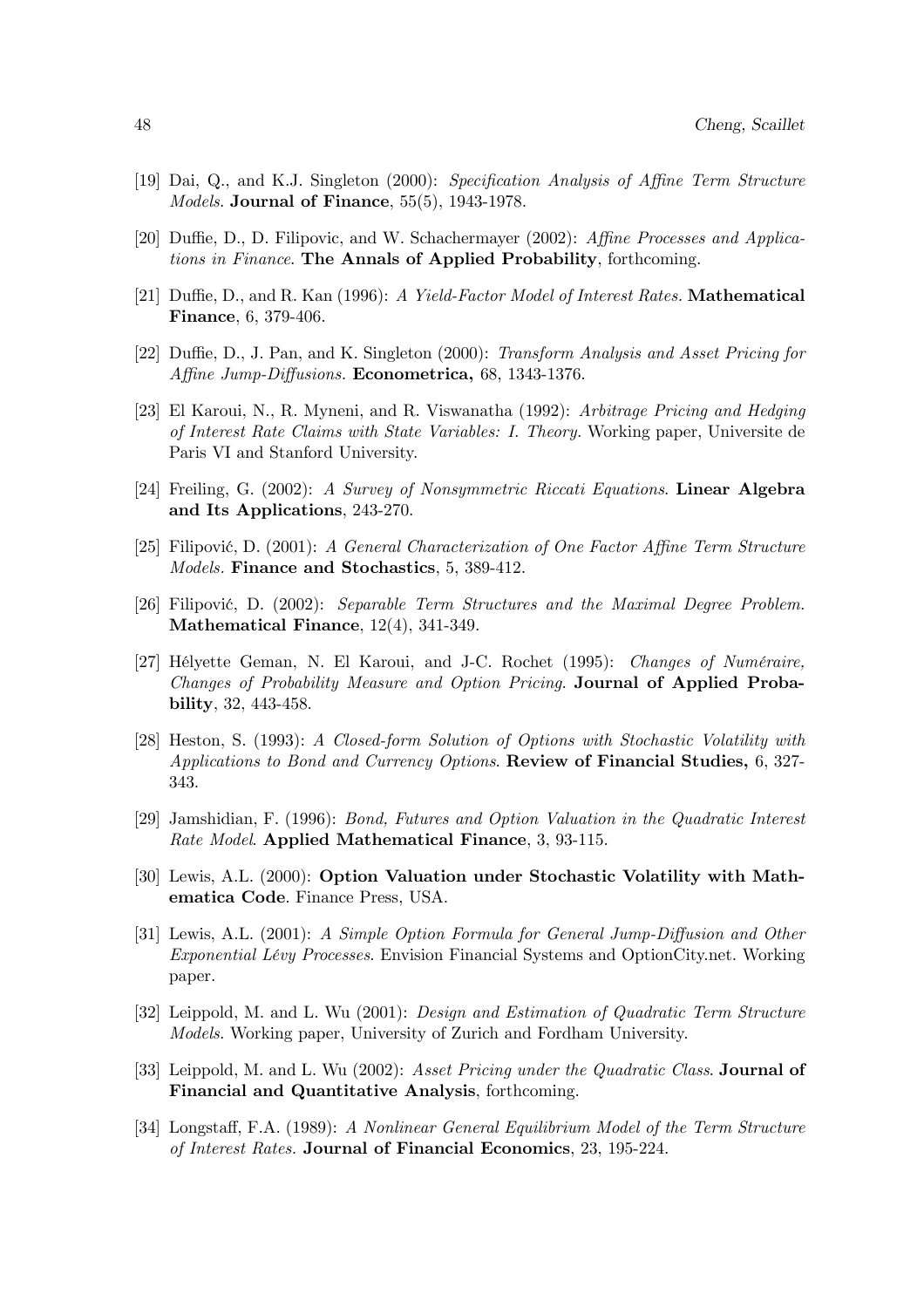- [35] Magnus, J.R., and H. Neudecker (1988): Matrix Differential Calculus with Applications in Statistics and Econometrics. John Wiley and Sons, GB.
- [36] Piazzesi, M. (2001): An Econometric Model of the Yield Curve with Macroeconomic Jump Effects. NBER Working Paper 8246.
- [37] Renault, M. and N. Touzi (1996): Option Hedging and Implied Volatilities in a Stochastic Volatility Model. Mathematical Finance, 6(3), 279-302.
- [38] Schöbel, R. and J. Zhu (1999): Stochastic Volatility With an Ornstein-Uhlenbeck Process: An Extension. European Finance Review, 3, 23-46.
- [39] Stein, E.M. and J.C., Stein (1991): Stock Price Distributions with Stochastic Volatility: An Analytic Approach. The Review of Financial Studies, 4(4), 727-752.
- [40] Vasicek, O. (1977): An Equilibrium Characterization of the Term Structure. Journal of Financial Economics, 5, 177-188.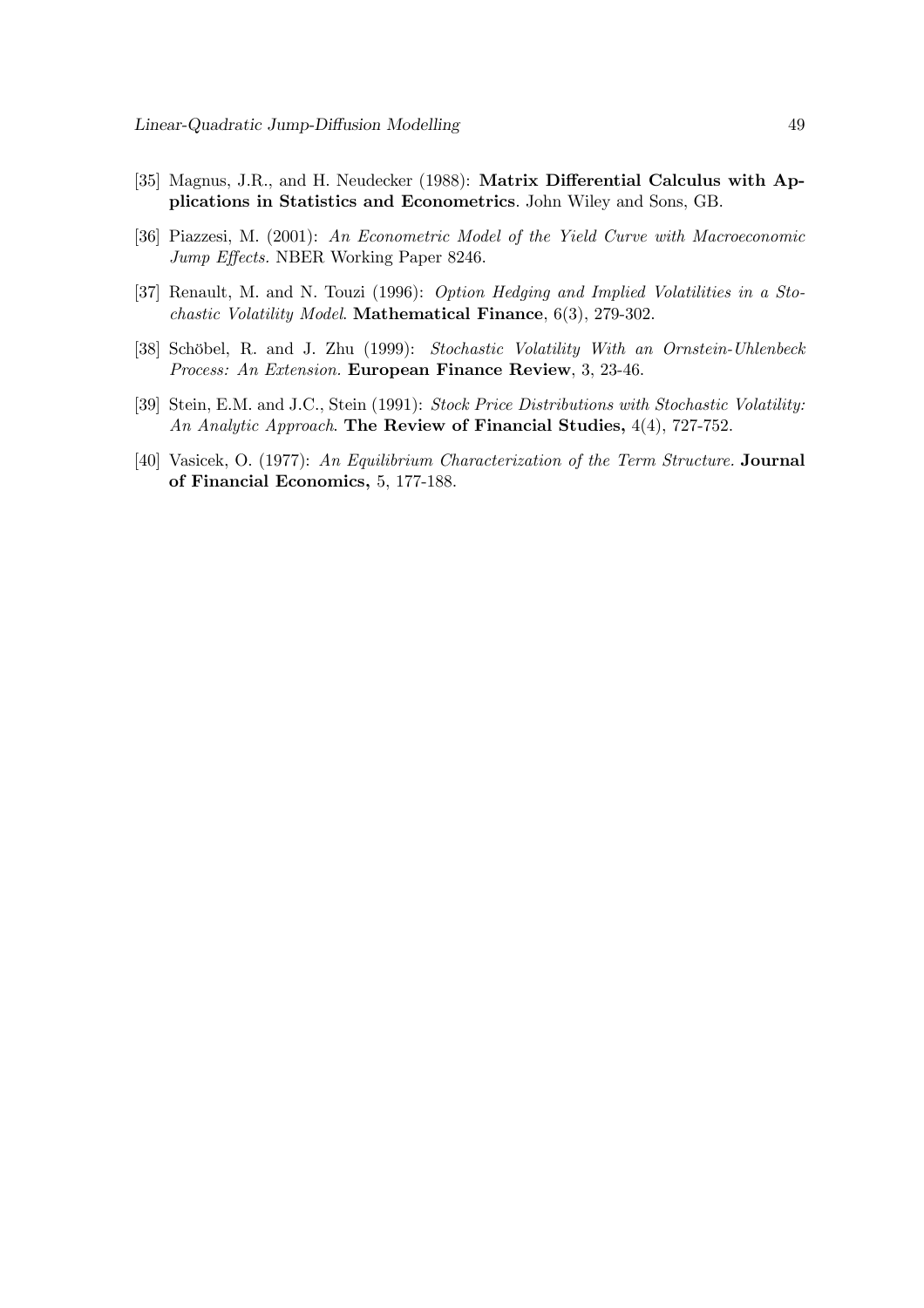| OVINI ANŽVA I VALIVI. I LANSIVI NIS VI. I LIVOS VI DVINO I MANVIAI ČIANINS |                                            |                                        |                          |  |  |  |  |  |
|----------------------------------------------------------------------------|--------------------------------------------|----------------------------------------|--------------------------|--|--|--|--|--|
| Claim                                                                      | Terminal<br>payoff                         | Price<br>Transform                     | Restrictions<br>on $v_i$ |  |  |  |  |  |
| Digital(1)                                                                 | $e^{s_T}\mathbb{I}_{\{s_T\leq k\}}$        | $-\frac{1}{w}\phi^{s}((iv+1)s_T)$      | $v_i > 0$                |  |  |  |  |  |
| Digital $(2)$                                                              | $e^{k}\mathbb{I}_{\{s_T>k\}}$              | $\frac{1}{iv+1} \phi^{s}((iv+1)s_T)$   | $v_i < 1$                |  |  |  |  |  |
| Call                                                                       | $(e^{s_T}-e^k)\mathbb{I}_{\{s_T > k\}}$    | $\frac{1}{iv-v^2} \phi^s((iv+1)s_T)$   | $v_i < 0$                |  |  |  |  |  |
| Put                                                                        | $(e^{k}-e^{sT})\mathbb{I}_{\{s_T\leq k\}}$ | $\frac{1}{ v-v^2 }\phi^{s}((iv+1)s_T)$ | $v_i > 1$                |  |  |  |  |  |
| Money market                                                               |                                            | $2\pi\delta(v)$                        | none                     |  |  |  |  |  |

**Table I Generalized Fourier Transforms of Prices of Some Financial Claims**

The table presents the generalized Fourier transforms of prices of some typical financial claims, as well as restrictions on the imaginary part of the transform variable  $v_i$ .  $\phi^s(\cdot)$  stands for the standard transform discussed in Proposition 1, and  $\delta(\cdot)$  is a delta Dirac function.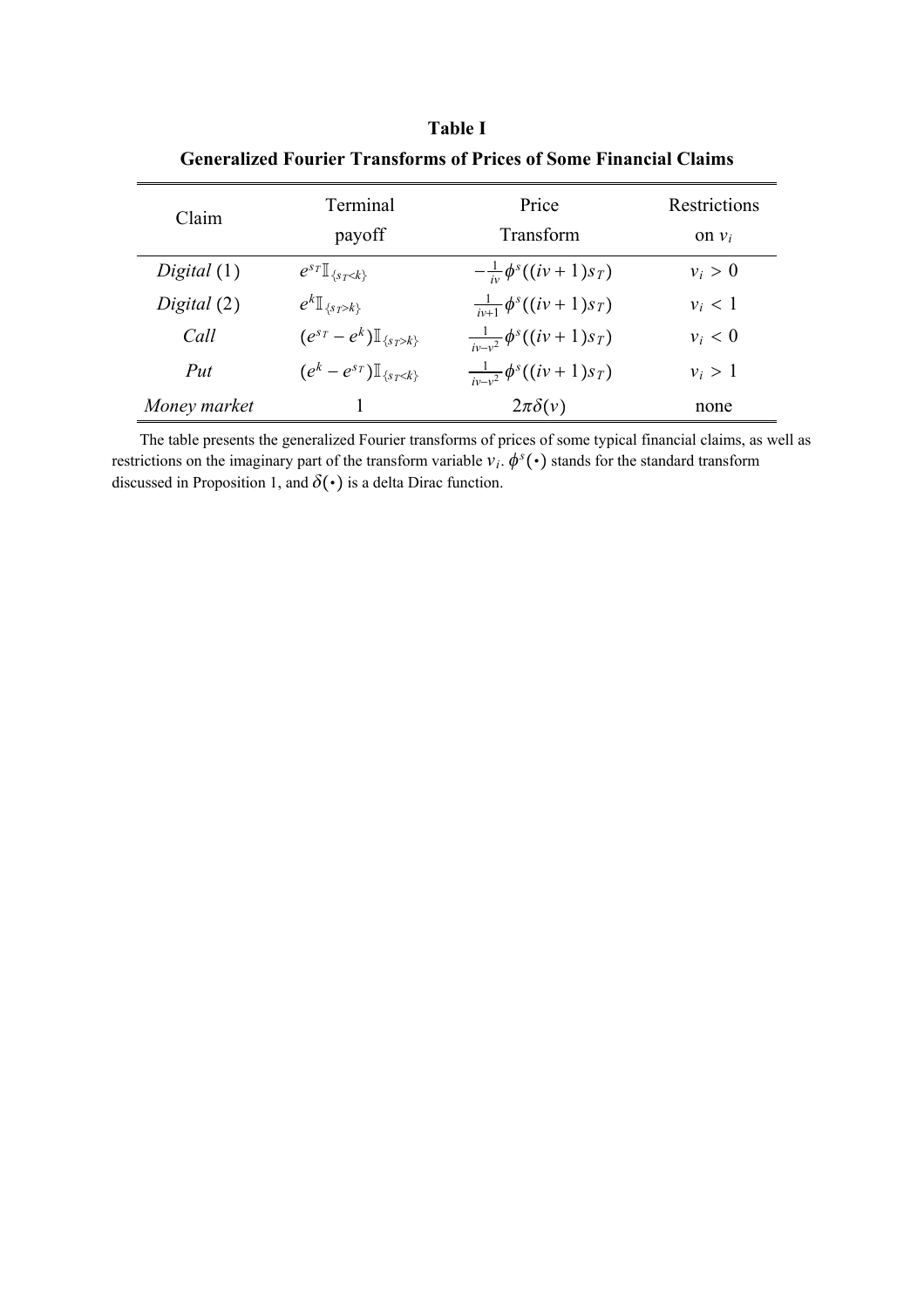|                     |                |              | Heston    | <b>DPS</b> | <b>Bates</b> | LQ        |  |  |
|---------------------|----------------|--------------|-----------|------------|--------------|-----------|--|--|
| (Without Jumps)     |                |              |           |            |              |           |  |  |
|                     | $\rho_{s,V}$   |              | $-0.6965$ | $-0.6944$  | $-0.6289$    | $-0.6271$ |  |  |
| $\rho_{s,X_1}$      |                | $-0.6965$    |           | $-0.6944$  | $-0.7025$    | $-0.6973$ |  |  |
|                     | $\rho_{s,X_2}$ |              |           |            | $-0.8946$    | $-1.0000$ |  |  |
|                     | $\sigma_1$     |              | 0.4257    | 0.4179     | 0.6134       | 0.2054    |  |  |
|                     | $\sigma_2$     |              |           | 0.0000     | 0.0683       | 0.0429    |  |  |
|                     | $\kappa_1$     |              | 4.3526    | 4.1904     | 5.9838       | 6.9470    |  |  |
|                     | K <sub>2</sub> |              |           | 6.3123     | 0.0085       | 0.0000    |  |  |
|                     | $\theta$       |              | 0.0129    | 0.0129     | 0.0108       | 0.0823    |  |  |
|                     | $\sqrt{V}$     |              | 0.0843    | 0.0831     | 0.0819       | 0.0772    |  |  |
| <b>Option Price</b> | <b>MSE</b>     |              | 0.0124    | 0.0123     | 0.0086       | 0.0079    |  |  |
|                     | <b>MAD</b>     |              | 0.0957    | 0.0956     | 0.0764       | 0.0767    |  |  |
| Implied Vol.        | <b>MSE</b>     | $(x10^{-3})$ | 0.0750    | 0.0801     | 0.0420       | 0.0545    |  |  |
|                     | <b>MAD</b>     |              | 0.0043    | 0.0044     | 0.0032       | 0.0036    |  |  |
|                     |                |              |           |            |              |           |  |  |
| (With Jumps)        |                |              |           |            |              |           |  |  |
|                     | $\rho_{s,V}$   |              | $-0.7831$ | $-0.7836$  | $-0.5774$    | $-0.5786$ |  |  |
|                     | $\rho_{s,X_1}$ |              | $-0.7831$ | $-0.7836$  | $-0.7143$    | $-0.6741$ |  |  |
|                     | $\rho_{s,X_2}$ |              |           |            | $-1.0000$    | $-0.9361$ |  |  |
|                     | $\sigma_1$     |              | 0.1939    | 0.2023     | 0.4974       | 0.1857    |  |  |
|                     | $\sigma_2$     |              |           | 0.0000     | 0.0027       | 0.0308    |  |  |
|                     | $\kappa_1$     |              | 2.7945    | 3.0315     | 3.2436       | 13.8801   |  |  |
|                     | $\kappa_2$     |              |           | 4.6868     | 0.0000       | 0.1000    |  |  |
|                     | $\theta$       |              | 0.0099    | 0.0100     | 0.0091       | 0.1031    |  |  |
|                     | $\lambda$      |              | 0.0748    | 0.0682     | 0.1015       | 0.0356    |  |  |
|                     | $\mu_J$        |              | $-0.1384$ | $-0.1467$  | $-0.1236$    | 0.2191    |  |  |
|                     | $\sigma_J$     |              | 0.1503    | 0.1526     | 0.0359       | 0.1459    |  |  |
|                     | $\sqrt{V}$     |              | 0.0787    | 0.0787     | 0.0787       | 0.0735    |  |  |
| <b>Option Price</b> | <b>MSE</b>     |              | 0.0070    | 0.0070     | 0.0063       | 0.0036    |  |  |
|                     | <b>MAD</b>     |              | 0.0645    | 0.0647     | 0.0663       | 0.0484    |  |  |
| Implied Vol.        | <b>MSE</b>     | $(x10^{-3})$ | 0.0097    | 0.0092     | 0.0195       | 0.0063    |  |  |
|                     | <b>MAD</b>     |              | 0.0019    | 0.0022     | 0.0022       | 0.0015    |  |  |

**Table II**. **Fitted Parameter Values of Various Stochastic Volatility Models**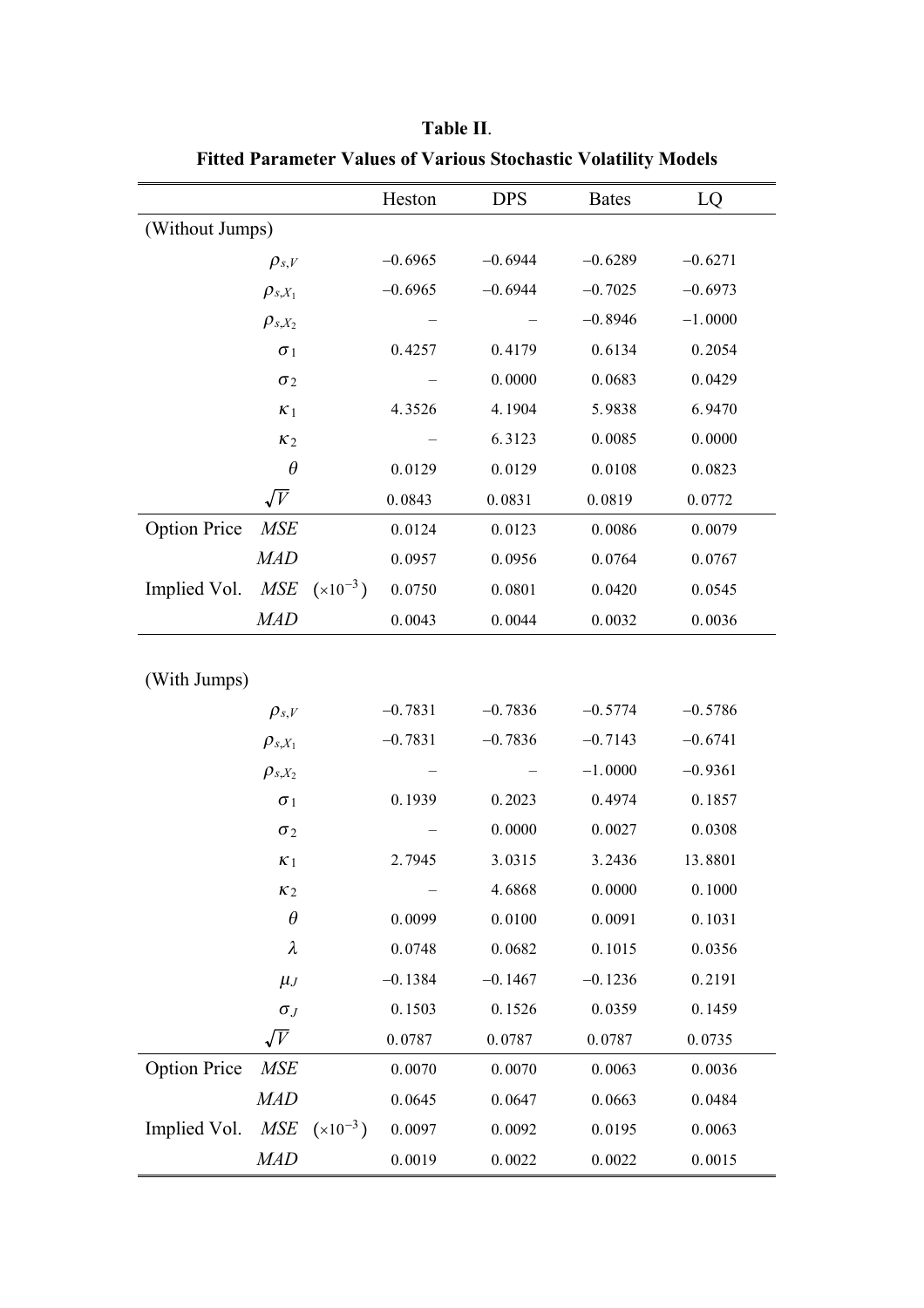|                 |            | Heston | <b>DPS</b> | <b>Bates</b> | LQ     |
|-----------------|------------|--------|------------|--------------|--------|
| (Without Jumps) |            |        |            |              |        |
| <b>MSE</b>      | <b>ITM</b> | 0.0127 | 0.0135     | 0.0097       | 0.0082 |
|                 | <b>ATM</b> | 0.0137 | 0.0118     | 0.0073       | 0.0080 |
|                 | <b>OTM</b> | 0.0086 | 0.0078     | 0.0063       | 0.0066 |
| <b>MAD</b>      | <b>ITM</b> | 0.1007 | 0.1041     | 0.0856       | 0.0772 |
|                 | ATM        | 0.0949 | 0.0878     | 0.0609       | 0.0792 |
|                 | OTM        | 0.0753 | 0.0724     | 0.0640       | 0.0695 |
|                 |            |        |            |              |        |
|                 |            |        |            |              |        |
| (With Jumps)    |            |        |            |              |        |
| <b>MSE</b>      | <b>ITM</b> | 0.0082 | 0.0080     | 0.0058       | 0.0033 |
|                 | ATM        | 0.0065 | 0.0069     | 0.0074       | 0.0045 |
|                 | <b>OTM</b> | 0.0026 | 0.0027     | 0.0066       | 0.0036 |
| <b>MAD</b>      | <b>ITM</b> | 0.0702 | 0.0704     | 0.0638       | 0.0466 |
|                 | <b>ATM</b> | 0.0612 | 0.0629     | 0.0701       | 0.0520 |
|                 | OTM        | 0.0452 | 0.0413     | 0.0708       | 0.0498 |

**Table III The MSE and MAD of Fitted ITM**, **ATM**, **and OTM Option Prices**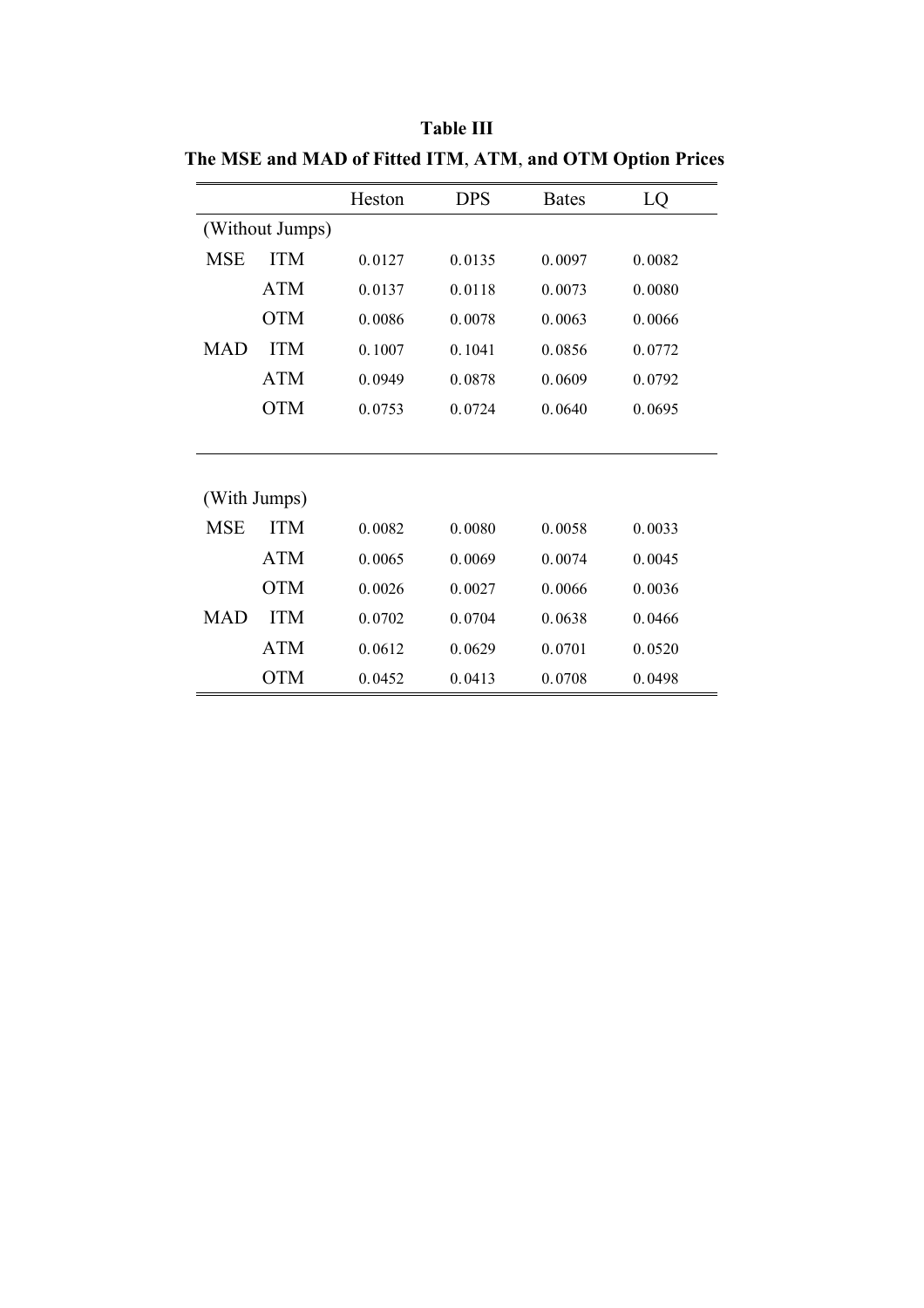

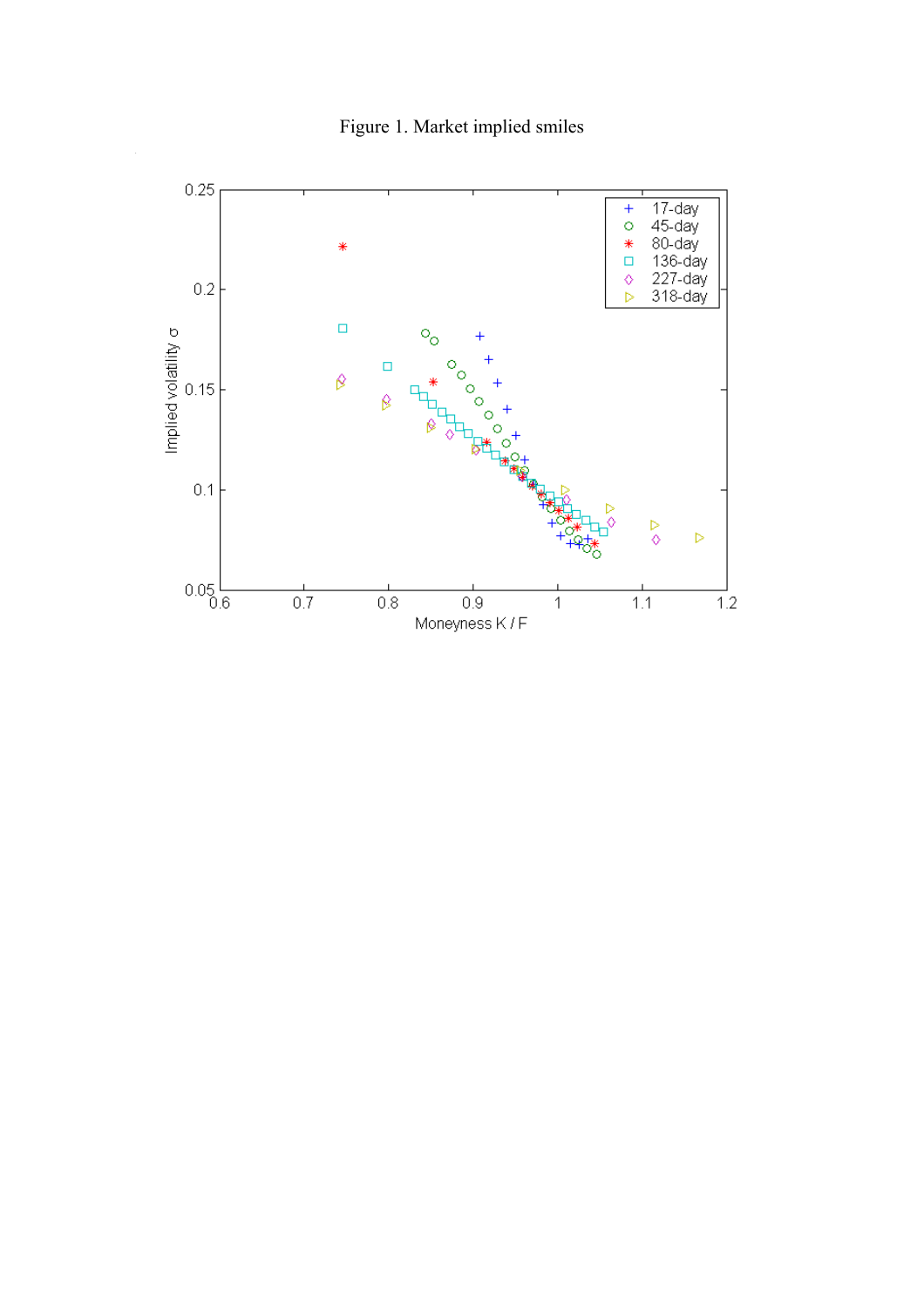

Figure 2. The modulus of the generalized Fourier transform of calls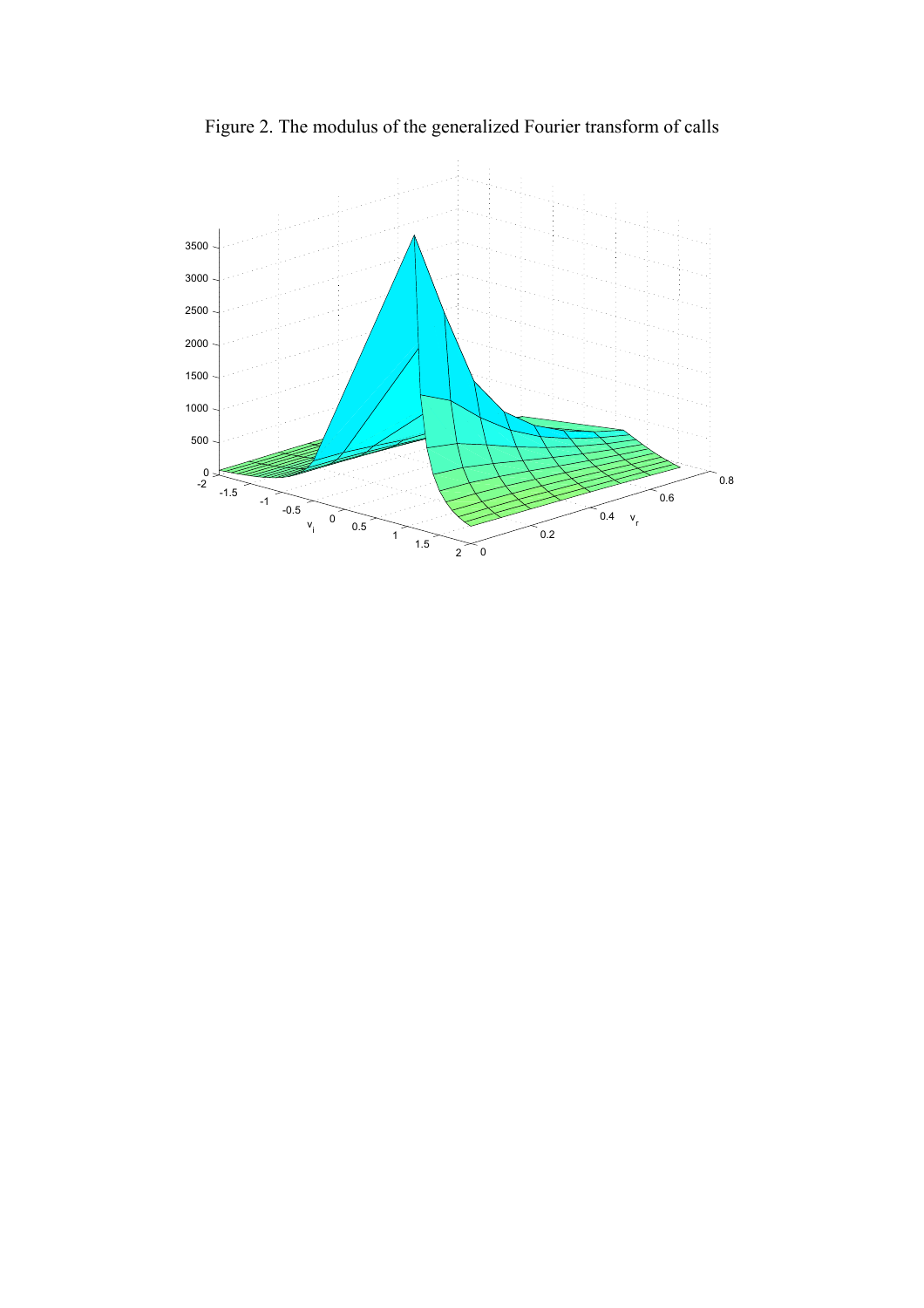Figure 3a. Implied volatility surface of the LQ model without jumps

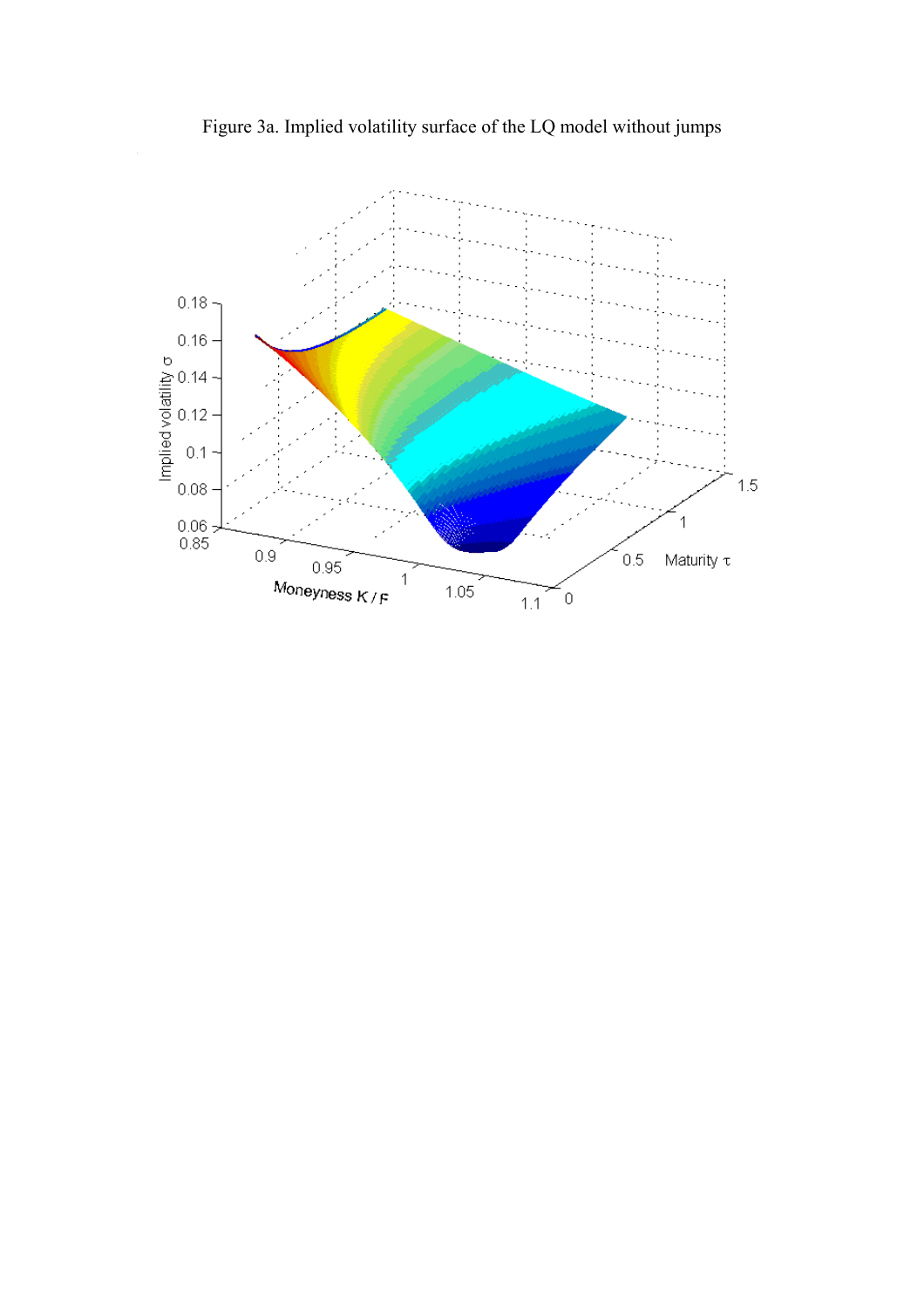Figure 3b. Implied volatility surface of the LQ model with jumps

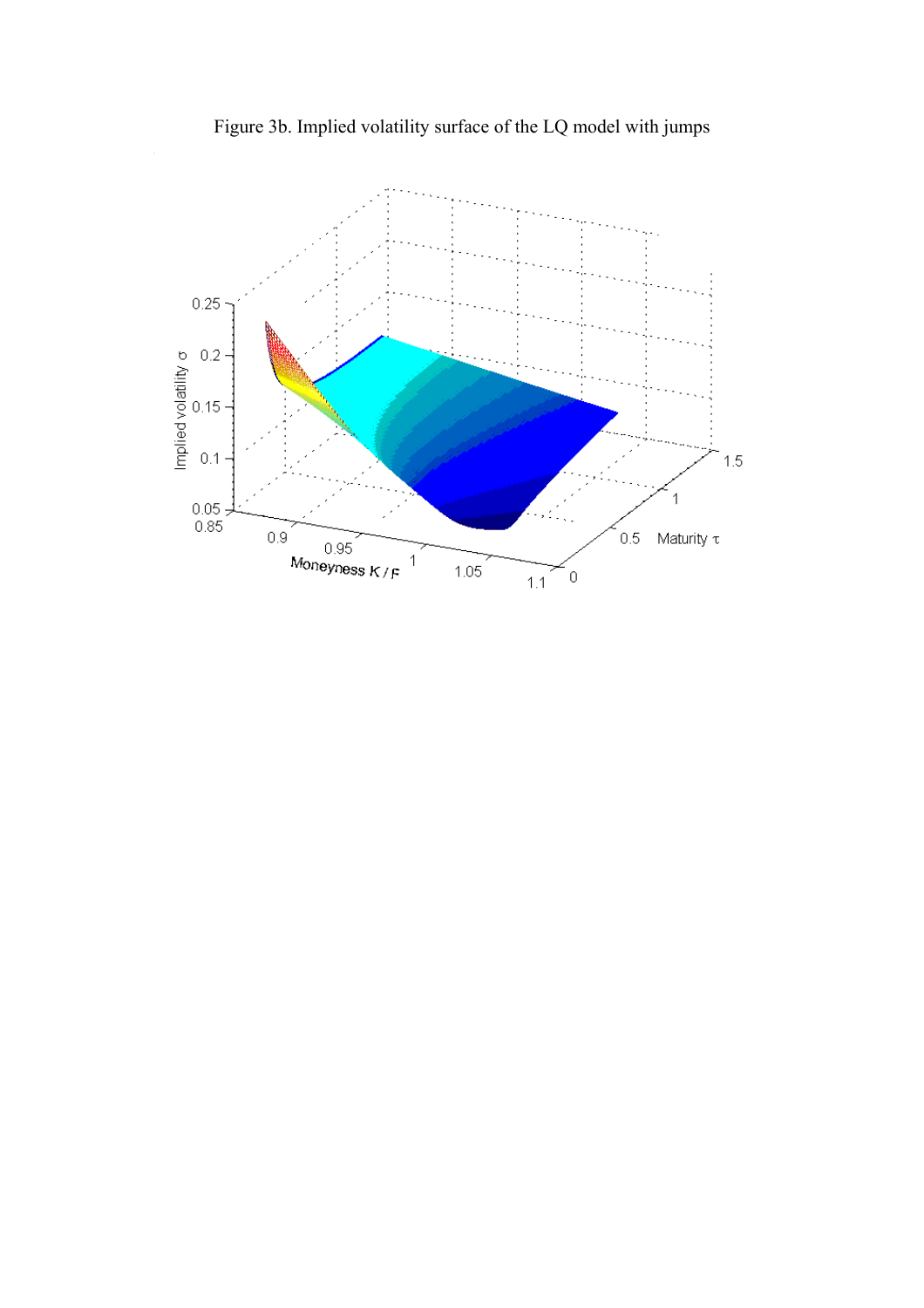

Figure 4a. 17-day implied volatility smiles (without jumps)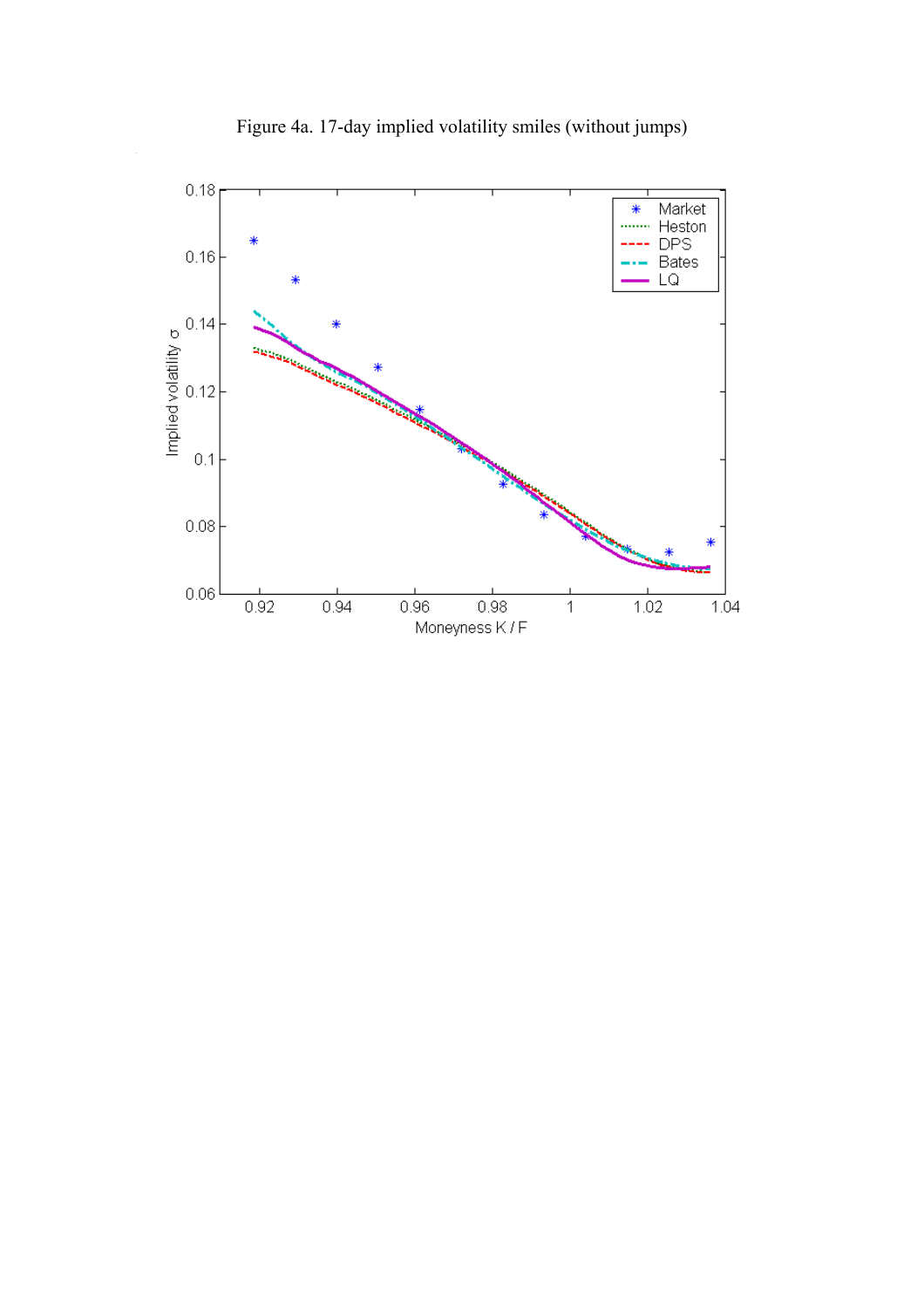

Figure 4b. 17-day implied volatility smiles (with jumps)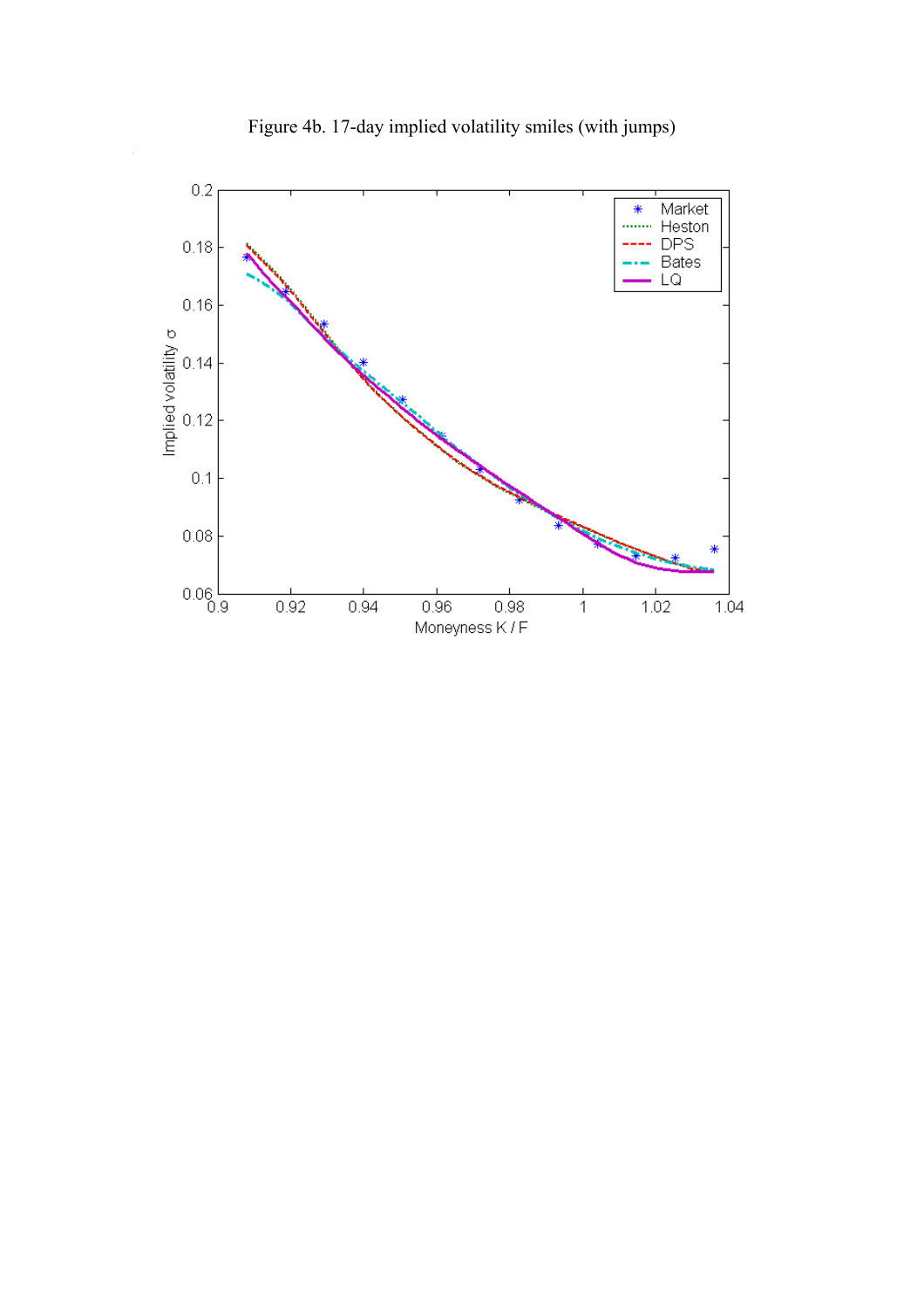

Figure 5a. 318-day implied volatility smiles (without jumps)